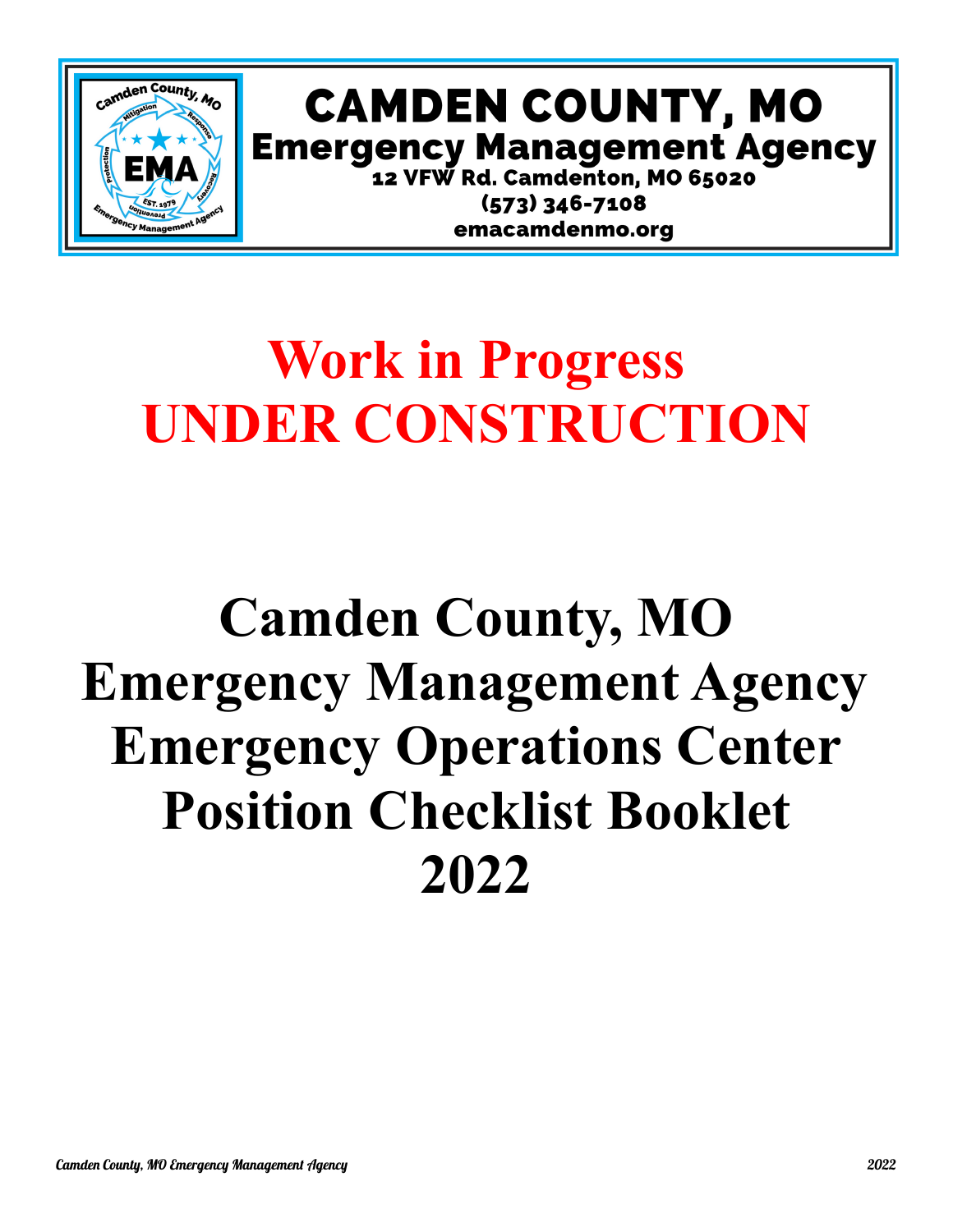### **INTRODUCTION**

The following position checklists are intended to provide guidance for the application of the National Incident Management System (NIMS) for an Emergency Operations Center (EOC)/field response to a disaster. Specific position checklists begin on the following pages.

### **JOB ASSIGNMENT**

Receive assignment from your department, including:

- 1. Job assignment
- 2. Reporting location
- 3. Reporting time
- 4. Travel instructions
- 5. Any special communications instructions, e.g., phone numbers, travel frequency
- 6. Order and request numbers

### **CHECK**‐**IN**

Upon arrival at the EOC or incident; check in at designated Check-in location. Check-in may be found at:

- 1. EOC (EOC)
- 2. Incident Command Post (ICP)
- 3. Base or Camps
- 4. Staging Areas

**INITIAL BRIEFING:** Receive briefing from immediate supervisor.

**WORK MATERIALS:** Acquire work materials.

**HEALTH & SAFETY:** Conduct all tasks in a manner that ensures the safety and welfare of you and your co-workers.

**SUPERVISION:** Organize and brief subordinates, if in a supervisory role.

**COMMUNICATION:** Know the assigned telephone or cellular numbers and radio frequencies (if necessary) for your area of responsibility and ensure that communication equipment is operating properly. Use clear text and ICS terminology (no codes) in all radio communications. **DOCUMENTATION:** Complete forms and reports required of the assigned position and send through the chain of command to the Documentation Unit.

**DEMOBILIZATION:** Respond to demobilization orders and brief subordinates regarding demobilization.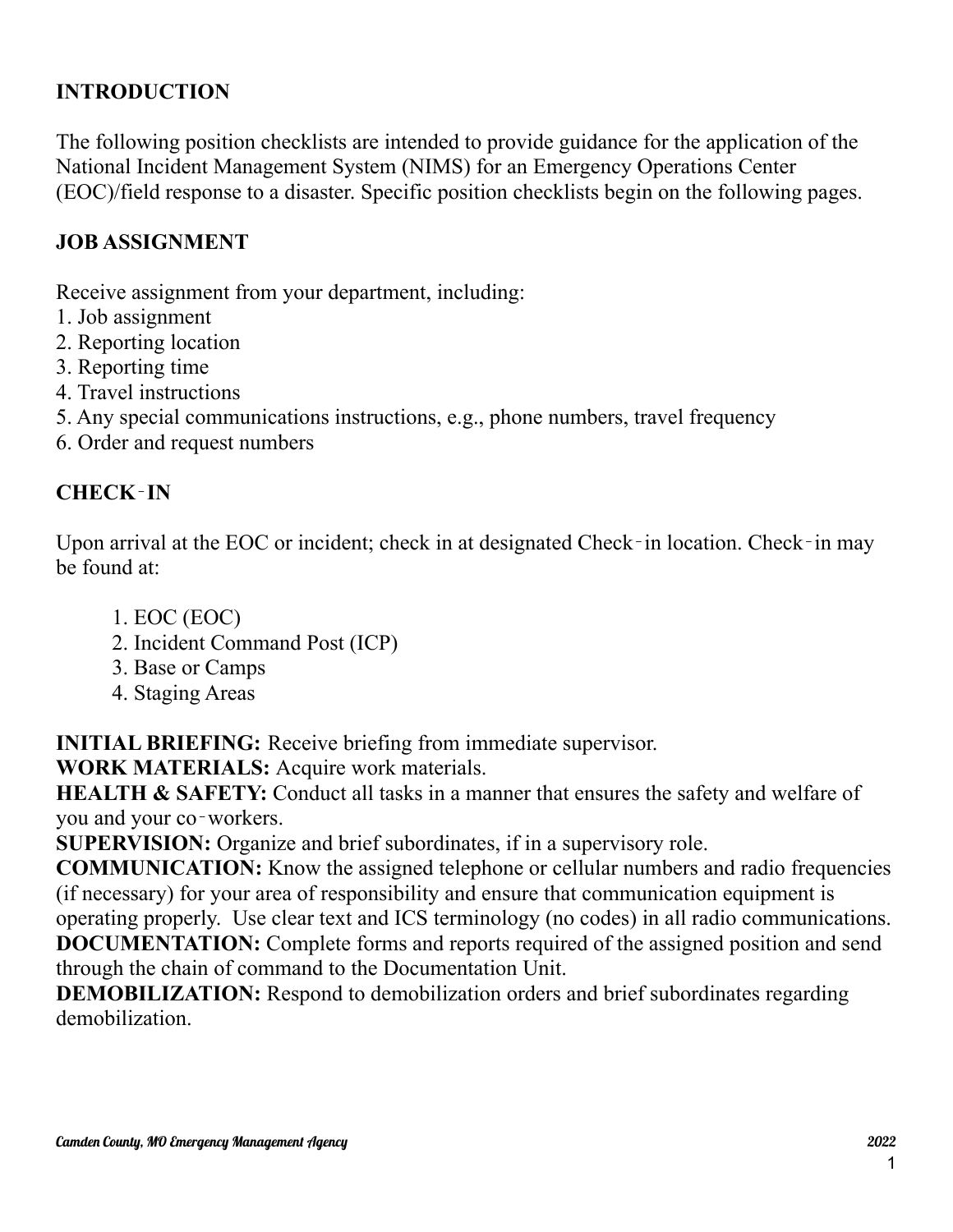### **MANAGEMENT SECTION**

### **Purpose**

The Management Section directs the Camden County, MO Emergency Management Agency, coordinates the actions of the Emergency Operations Center (EOC) staff, establishes operational priorities, ensures development and implementation of strategies to meet the needs of the emergency, works with elected officials on issues related to emergency response and recovery, communicates with the media, coordinates response with outside agencies including federal and state resources, and ensures the safety of the responders. The Management Section staff must evaluate the potential economic, social, and environmental impacts of the disaster on its citizens while managing the response to the conditions within the county. Additionally, the Management Section must consider whether an emergency in a neighboring county could impact Camden County, or draw upon resources normally available to the county and/or its local jurisdictions.

### **EOC Management Section Organization**

When fully staffed, the Management Section may include the positions shown in the organizational chart above. If staffing is not available for each position, the duties assigned to the unfilled position are the responsibility of the Emergency Management Director.

### **Objectives**

The overall objective of emergency management is to ensure the effective management of response forces and resources in preparing for and responding to situations associated with disasters. To carry out its responsibilities, the Management Section will accomplish the following objectives during a disaster/emergency:

- $\Box$  Overall management and coordination of emergency response and recovery operations.
- $\Box$  Coordinate and liaise with appropriate federal, state, and other local government agencies, as well as applicable segments of private sector entities and volunteer agencies.
- $\Box$  Establish priorities and resolve any conflicting demands for support.
- $\Box$  Prepare and disseminate emergency public information to inform, alert and warn the public.
- $\Box$  Disseminate damage information and other essential data.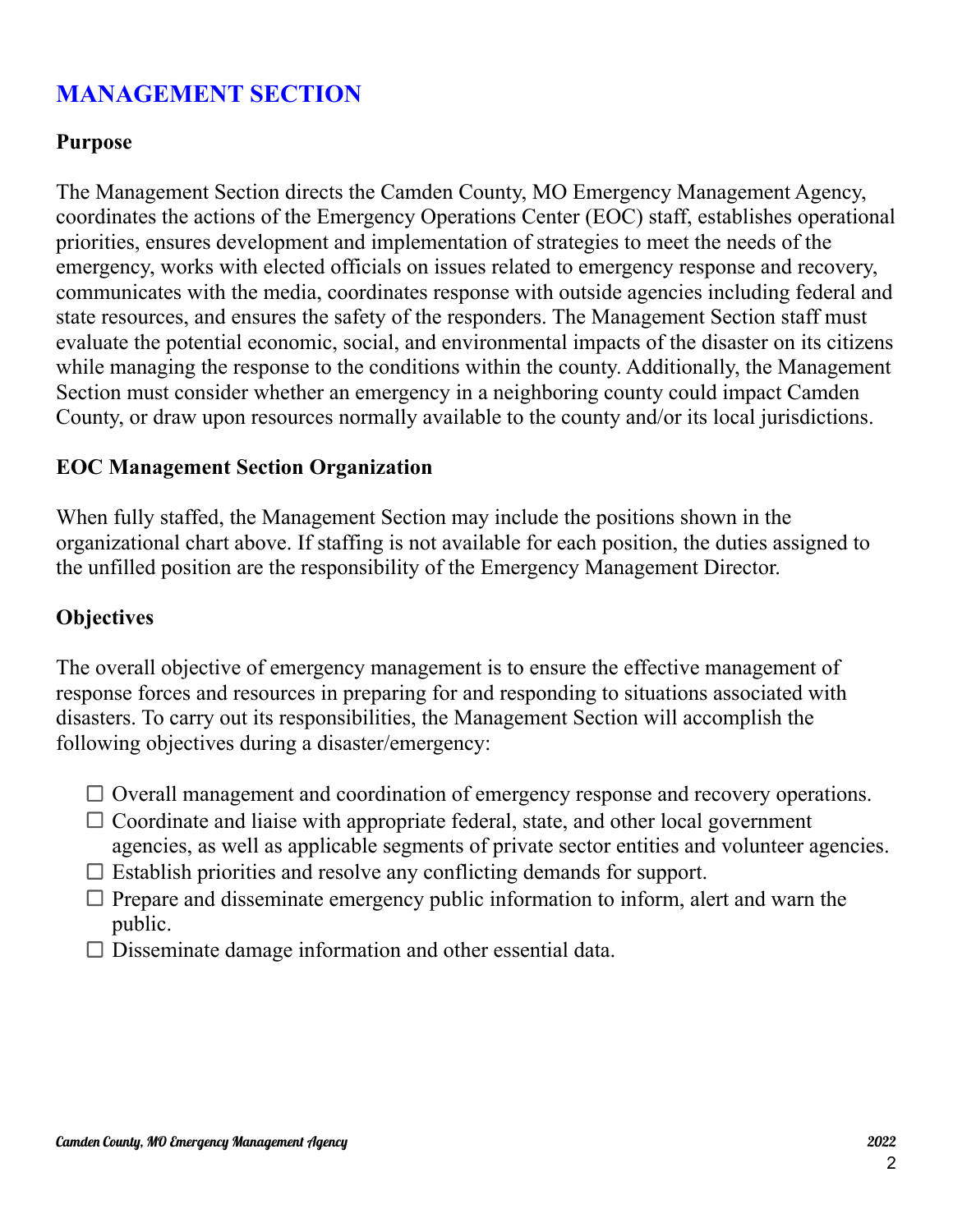#### **EOC Director Position Checklist**

### *(Position filled by the Director, Deputy Director, or Designee of the Emergency Management Agency.)*

- $\Box$  Review Common Responsibilities All personnel.
- $\Box$  Determine the appropriate level of activation based on the situation as known.
	- $\Box$  Levels (similar to SEMA levels)
		- **Level 4**: **Enhanced Monitoring** –Lowest EOC activation. Requires EMA staff in support functions only, with specified partner agencies providing additional support from their headquarters.
			- **CERT meaning**: No deployment needed.
		- **Level 3**: **Partial Activation** –Moderate EOC activation. Requires command staff and basic support functions, such as planning and logistics, and specified state agencies, depending on the threat.
			- **CERT meaning**: Deployment possible. Have your CERT pack ready.
		- **Level 2**: **Full Activation** –Full EOC activation. Requires command staff, full emergency support function staffing, county agencies, and state-level partners, and necessary additional technical expertise. Does not include FEMA staffing.
			- **CERT meaning**: Deployment imminent, whether to the EOC or directly to the scene. Have your CERT pack loaded in your vehicle and standby for deployment orders.
		- **Level 1**: **Full State/Federal Response** –Maximum EOC activation. Requires command staff, full staffing of all emergency support functions, county agencies, state-level partners, plus integration of FEMA personnel to coordinate federal resources and support.
			- **CERT meaning**: Deployment imminent, whether to the EOC or directly to the scene. Have your CERT pack loaded in your vehicle and standby for deployment orders.
	- $\Box$  Mobilize appropriate personnel for the initial activation of the EOC.
	- $\Box$  Establish the appropriate staffing level for the Camden County EOC and continuously monitor organizational effectiveness, ensuring that appropriate modifications occur as required.
	- $\Box$  Exercise overall management responsibility for the coordination between emergency response agencies.
	- $\Box$  Respond immediately to the EOC site and determine operational status.
	- $\Box$  Obtain briefing from whatever sources are available.
	- $\Box$  Ensure that the EOC is properly set up and ready for operations.
	- $\Box$  Ensure that an EOC check-in procedure is established immediately.
	- $\square$  Ensure that an EOC organization and staffing chart is posted and completed.
		- $\Box$  Determine which sections are needed, assign Section Chiefs as appropriate and ensure they are staffing their sections as required.
		- $\Box$  Determine which Management Section positions are required and ensure they are filled as soon as possible.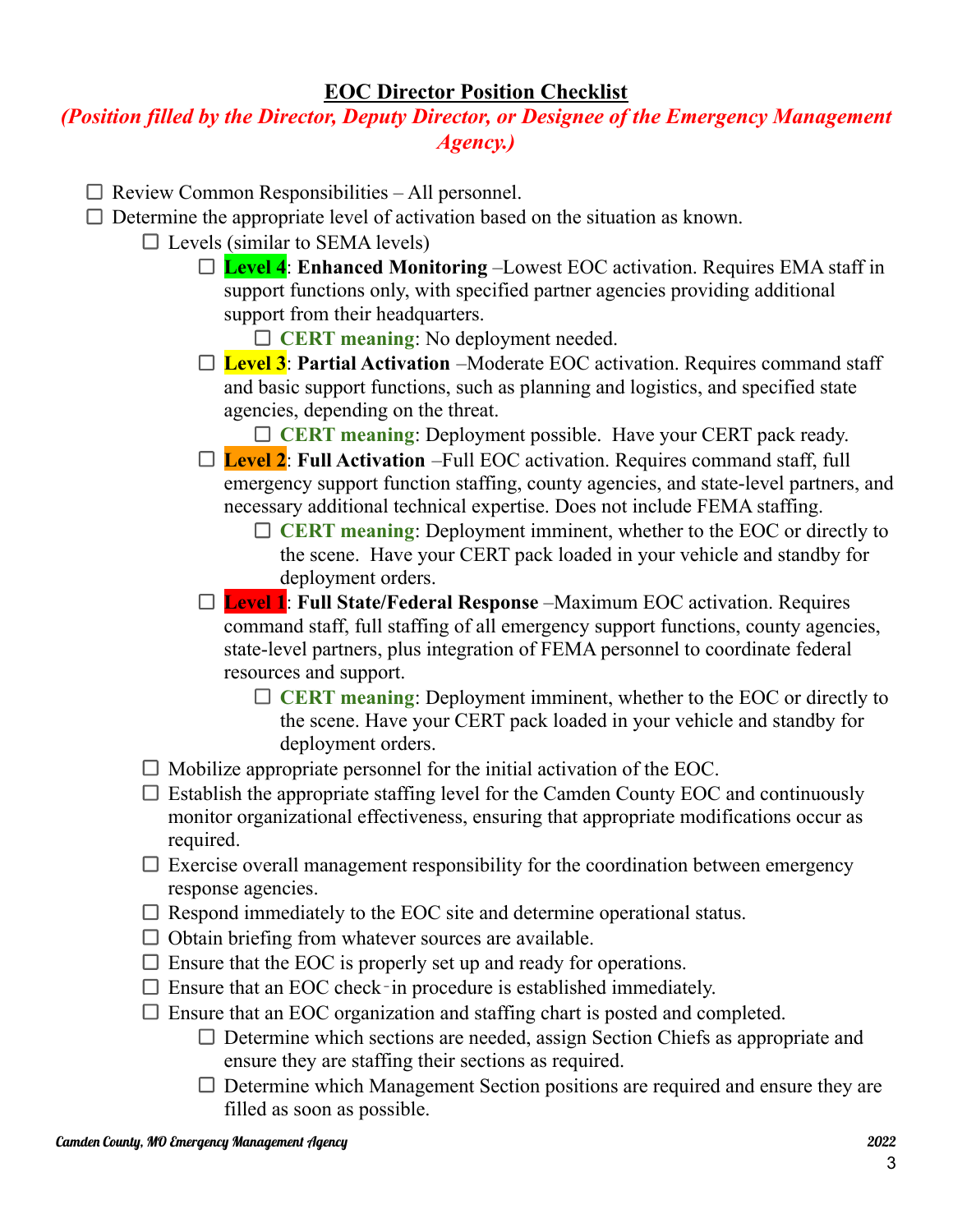- $\Box$  In coordination with the General Staff, set priorities for response efforts.
- $\Box$  Ensure that all agency actions are accomplished within the priorities established.
- $\Box$  Ensure that Inter-Agency coordination is accomplished effectively within the EOC.
- $\Box$  Ensure that communications with emergency response agencies are established and functioning.
- $\Box$  Confer with the General Staff to determine what representation is needed at the EOC from member jurisdictions, special districts, and other emergency response agencies.
- $\Box$  Assign a liaison officer to coordinate outside agency response to the EOC and assist in establishing an Interagency Coordination Group.
- $\Box$  Monitor General Staff activities to ensure that all appropriate actions are being taken.
- $\Box$  In coordination with the Public Information Officer (PIO), conduct news conferences and review media releases for final approval, following the established procedure for information releases and media briefings.
- $\Box$  Ensure that the Liaison Officer is providing for and maintaining effective interagency coordination.
- $\Box$  Based on current status reports, establish initial strategic objectives for the EOC.
- $\Box$  In coordination with Management Staff, prepare management function objectives for the initial Action Planning Meeting.
- $\Box$  Convene the initial Action Planning meeting. Ensure that all Section Chiefs, Management Staff, and other key agency representatives are in attendance. Ensure that appropriate
- $\Box$  Ensure Action Planning procedures are followed (refer to Planning Section, "Action Planning") and the meeting is facilitated appropriately by the Planning Section.
- $\Box$  Once the Action Plan (AP) is completed by the Planning Section, review, approve, and authorize its implementation.
- $\Box$  Conduct periodic briefings with the General Staff to ensure strategic objectives are current and appropriate.
- $\Box$  Conduct regular briefings for the Elected and Executive representatives and/or their designee.
- $\Box$  Formally issue Emergency Proclamation and coordinate with other agencies as appropriate.
- $\Box$  Brief your relief at shift change, ensuring that ongoing activities are identified and follow-up requirements are known.
- $\Box$  Authorize deactivation of sections, branches, and units when they are no longer required.
- $\Box$  Notify the other activated EOCs, emergency response agencies, and other appropriate organizations of the planned deactivation time.
- $\Box$  Ensure that any open actions not yet completed will be handled after deactivation.
- $\Box$  Ensure that all required forms or reports are completed before deactivation.
- $\Box$  Be prepared to provide input to the After Action Report (AAR).
- $\Box$  Deactivate the EOC at the designated time, as appropriate.
- $\Box$  Proclaim termination of the emergency and proceed with recovery operations.
- $\Box$  Maintain unit/activity log.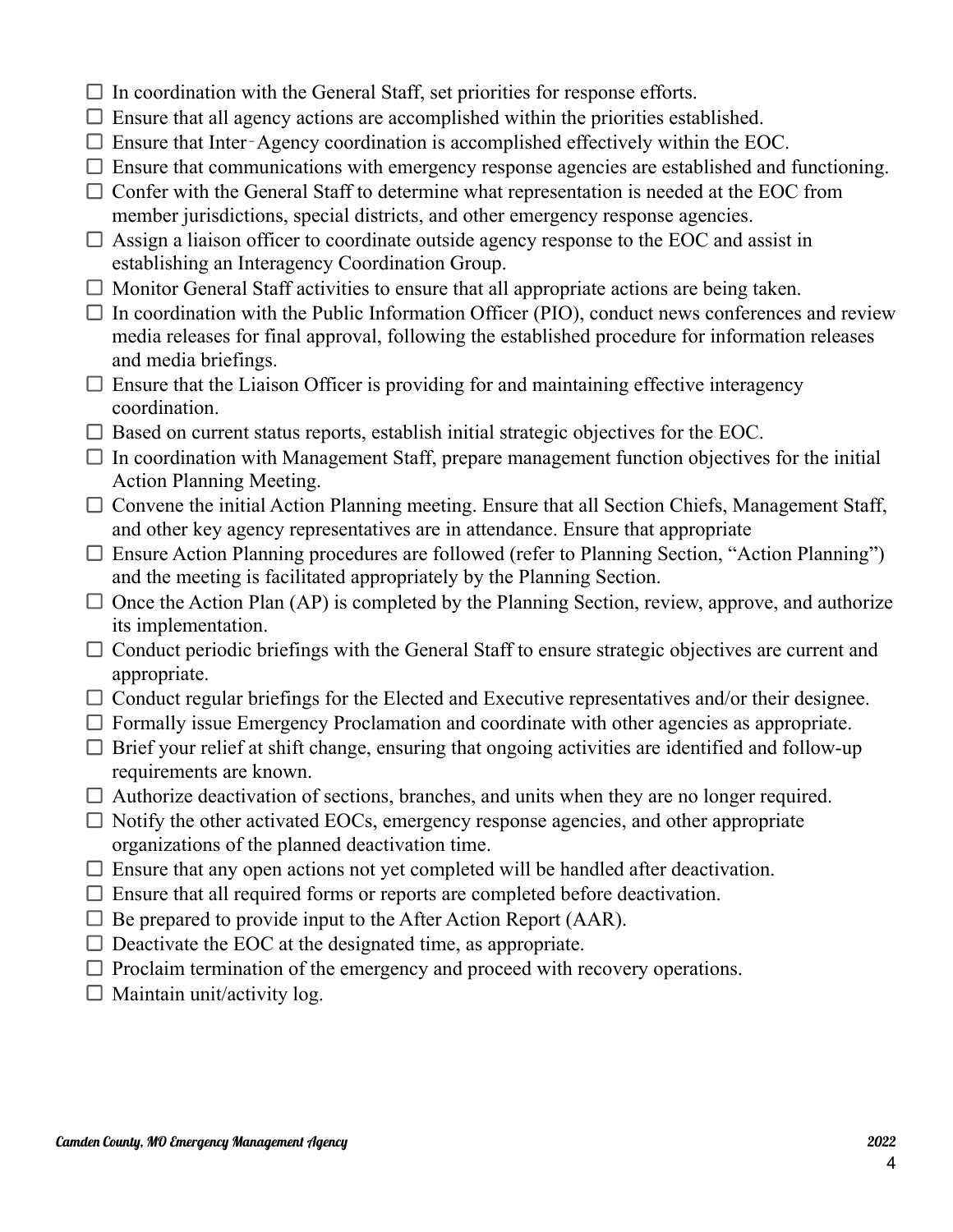### **EOC Coordinator Position Checklist Read the entire position checklist before taking any action!**

- $\Box$  Review Common Responsibilities All Personnel.
- $\Box$  Assist the EOC Director with the overall facilitation and functioning of the Camden County EOC.
	- $\Box$  Mobilize appropriate personnel for the initial activation of the EOC.
	- $\Box$  Establish the appropriate staffing level for the Emergency Operations Center (EOC) and continuously monitor organizational effectiveness, ensuring that appropriate modifications occur as required.
	- $\Box$  Respond immediately to EOC site and determine operational status
	- $\Box$  Obtain briefing from whatever sources are available.
	- $\Box$  Ensure that the EOC is properly set up and ready for operations.
	- $\Box$  Ensure that an EOC check–in procedure is established immediately.
	- $\Box$  Ensure that an EOC organization and staffing chart is posted and completed.
	- $\Box$  Ensure that Inter-Agency coordination is accomplished effectively within the EOC.
	- $\square$  Ensure that communications with emergency response agencies are established and functioning.
- $\square$  Serve as an advisor to the EOC Director and General Staff as needed, providing information and guidance related to the internal functions of the EOC and ensure compliance with existing emergency plans and procedures.
- $\Box$  Assist the EOC Director in determining appropriate staffing for the EOC.
- $\Box$  Provide assistance and information regarding section staffing to all General Staff.
- $\Box$  Assist the EOC Director and the General Staff in developing overall strategic objectives as well as section objectives for the Action Plan.
- $\Box$  Confer with the General Staff to determine what representation is needed at the EOC from member jurisdictions, special districts, and other emergency response agencies.
- $\Box$  Monitor General Staff activities to ensure that all appropriate actions are being taken and provide procedural guidance as required.
- $\Box$  Ensure that the Liaison Officer is providing for and maintaining effective interagency coordination.
- $\Box$  Convene the Initial Action Planning meeting. Ensure that all Section Chiefs, Management Staff, and other key agency representatives are in attendance. Ensure that appropriate Action Planning procedures are followed (refer to Planning/Intelligence Section, "Action Planning") and the meeting is facilitated appropriately by the Planning/Intelligence Section.
- $\Box$  Once the Action Plan is completed by the Planning/Intelligence Section, review, approve and authorize its implementation.
- $\Box$  Ensure that the Planning/Intelligence Section is continuously updating and executing the EOC Action Plan.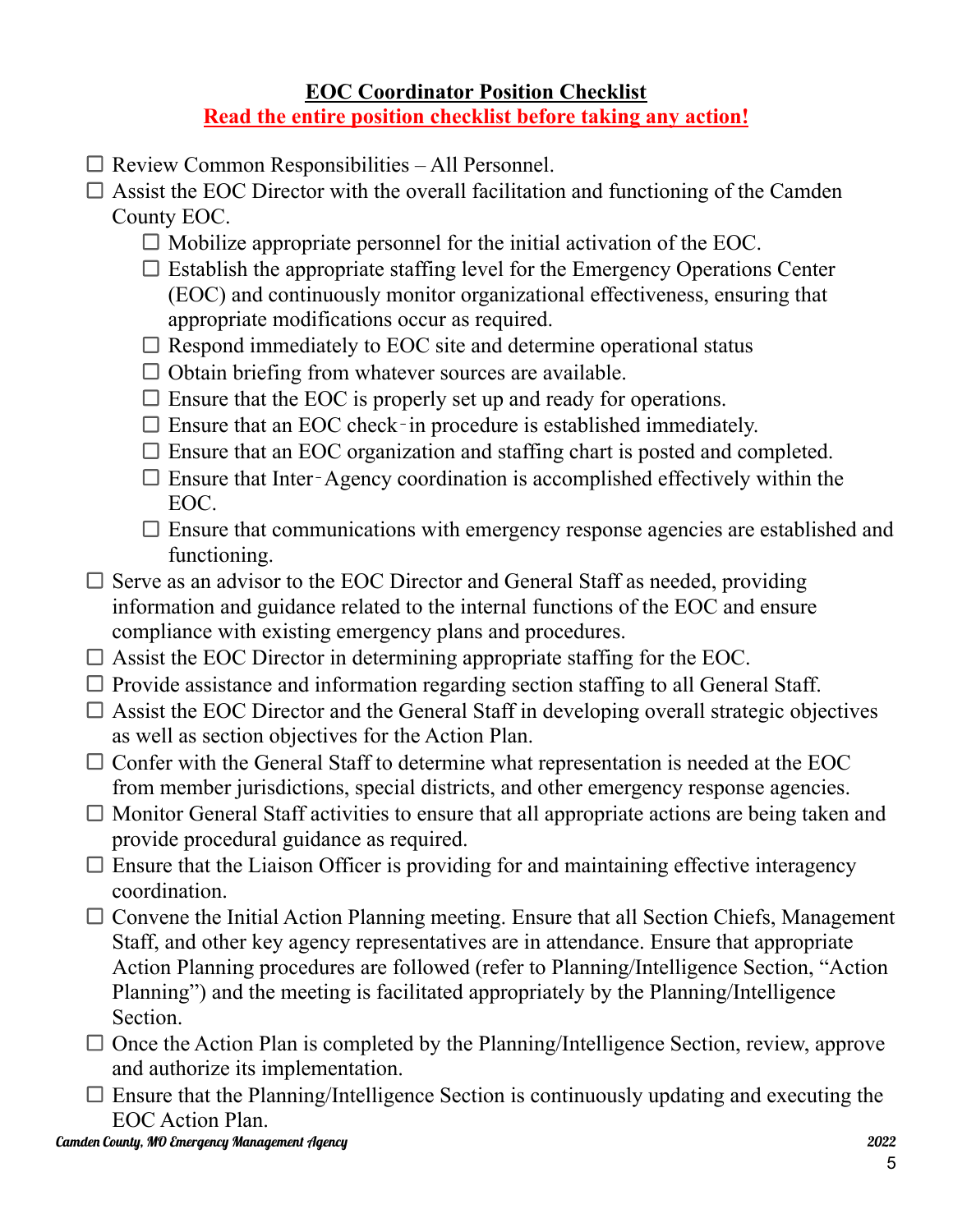- $\Box$  Advise the EOC Director on procedures for enacting emergency proclamations, emergency ordinances and resolutions, and other legal requirements.
- $\Box$  Assist the Planning Section in the development, continuous updating, and execution of the EOC Action Plan.
- $\Box$  Provide overall procedural guidance to General Staff as required.
- $\Box$  Ensure that all notifications are made to emergency services and represent Camden County on any and all county conference calls or briefings, as necessary.
- $\Box$  Ensure that all communications with jurisdictional emergency response agencies have been established and are maintained.
- $\Box$  Assist the EOC Director, Public Information Officer, and Liaison in preparing for and conducting briefings with Management Staff, the Elected/Executives members, the media, and the general public.
- $\Box$  Assist the EOC Director and Liaison Officer in establishing and maintaining an Inter‐agency Policy Group composed of outside agency representatives and executives not assigned to specific sections within the EOC.
- $\Box$  Assist the Liaison Officer in ensuring proper procedures are in place for directing agency representatives and conducting VIP/visitor tours of the EOC.
- $\Box$  Authorize deactivation of sections, branches, and units when they are no longer required.
- $\Box$  Notify the other activated EOCs, emergency response agencies, and other appropriate organizations of the planned deactivation time.
- $\Box$  Ensure that any open actions not yet completed will be handled after deactivation.
- $\Box$  Ensure that all required forms or reports are completed prior to deactivation.
- $\Box$  Deactivate the EOC at the designated time, as appropriate.
- $\Box$  Maintain unit/activity log.
- $\Box$  Other duties as assigned.
- $\Box$  Provide assistance with shift change activity, as required.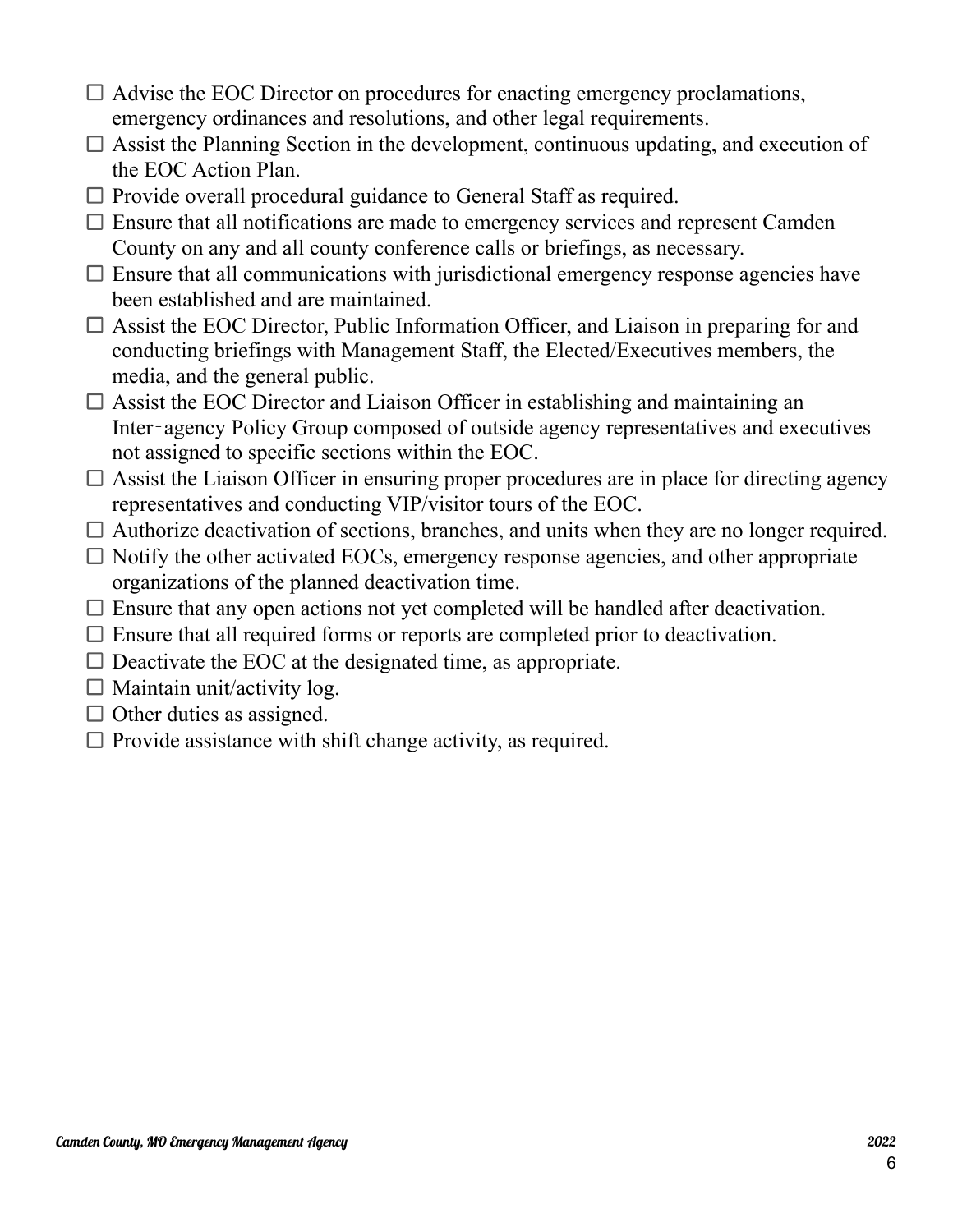### **Public Information Officer (PIO) Position Checklist Read the entire position checklist before taking any action!**

- $\Box$  Review Common Responsibilities All Personnel.
- $\square$  Serve as the coordination point for all media releases for the Camden County EOC.
- $\Box$  Represent the Camden County EOC as the lead Public Information Officer (PIO).
- $\Box$  Ensure the public, within the affected area, receives complete, accurate, and consistent information about life safety procedures, public health advisories, relief and assistance programs, and other vital information.
- $\Box$  Coordinate media releases with PIOs representing other affected emergency response agencies within the jurisdiction.
- $\Box$  Coordinate the provision of situation information on the county's website (camdenmo.org) and the EMA's website (emacamdenmo.org) and ensure that rumor control is provided with the same information throughout the event.
- $\Box$  Organize the format for press conferences in coordination with the EOC Director.
- $\Box$  Maintain a positive relationship with the media representatives.
- $\square$  Supervise the Rumor Control function (IF ACTIVATED).
- $\square$  Establish and manage the Joint Information Center (JIC), as necessary.
- $\Box$  Determine staffing requirements and make required personnel assignments for the JIC function as necessary.
- $\Box$  Obtain policy guidance from the EOC Director on media releases.
- $\Box$  Keep the EOC Director advised of all unusual requests for information and all major critical or unfavorable media comments. Recommend procedures or measures to improve media relations.
- $\Box$  Coordinate with the Situation Status Unit and identify methods for obtaining and verifying significant information as it develops.
- $\Box$  Develop and publish a media briefing schedule, to include location, format, preparation, and distribution of handout materials.
- $\Box$  Implement and maintain an overall information release program.
- $\Box$  Establish a Media Information Center, as necessary, providing necessary space, materials, telephones, computers, and electrical power.
- $\Box$  Maintain up-to-date status boards and other references at the media information center.
- $\Box$  Provide adequate staff to answer questions from members of the media.
- $\Box$  Interact with other EOC sections, branches, and units to provide and obtain information relative to public information operations.
- $\Box$  Develop content for the state Emergency Alert System (EAS) releases. Monitor Emergency Alert System releases, as necessary.
- $\Box$  In coordination with other EOC sections, as approved by the EOC Director, issue timely and consistent advisories and instructions for life safety, health, and assistance to the public.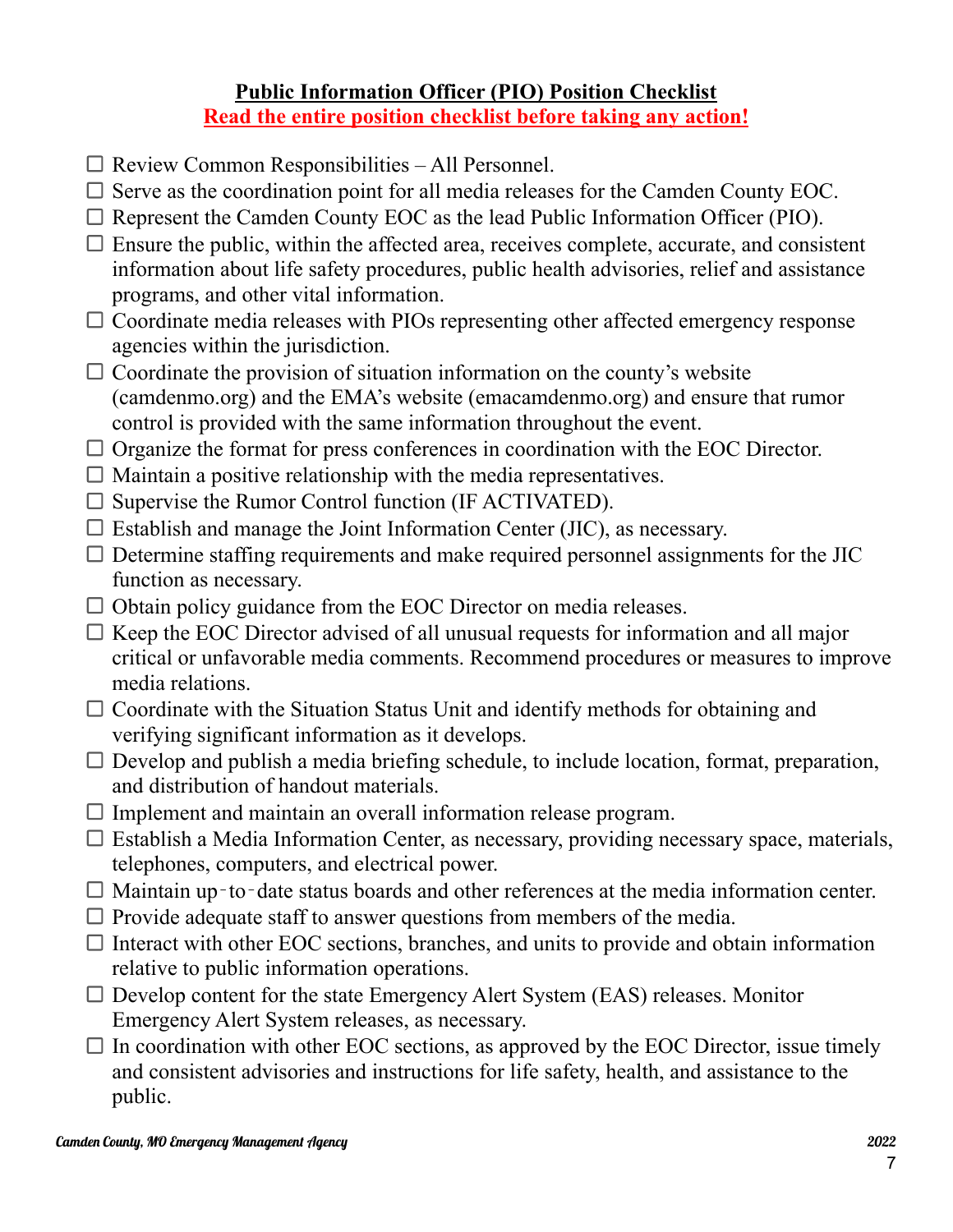- $\Box$  At the request of the EOC Director, prepare media briefings for Elected/Executive representatives and/or their designees, other government officials, and provide assistance as necessary to facilitate their participation in media briefings and press conferences.
- $\Box$  Ensure that adequate staff is available at incident sites to coordinate and conduct tours of the disaster areas.
- $\Box$  Provide sufficient staffing and telephones for call center operations to efficiently handle incoming media and public calls.
- $\Box$  Prepare, update, and distribute to the public a Disaster Assistance Information Directory which contains locations to obtain food, shelter, supplies, health services, etc.
- $\Box$  Ensure that announcements, emergency information, and materials are translated and prepared for people with access and functional needs.
- $\Box$  Monitor broadcast media, using the information to develop follow-up news releases and rumor control.
- $\Box$  Ensure file copies are maintained of all information releases (for submission to the Planning Section).
- $\Box$  Provide copies of all releases to the EOC Director.
- $\Box$  Conduct shift-change briefings in detail, ensuring that in-progress activities are identified and follow‐up requirements are known.
- $\Box$  Prepare final news releases and advise media representatives of points of contact for follow-up stories.
- $\Box$  Maintain unit/activity log.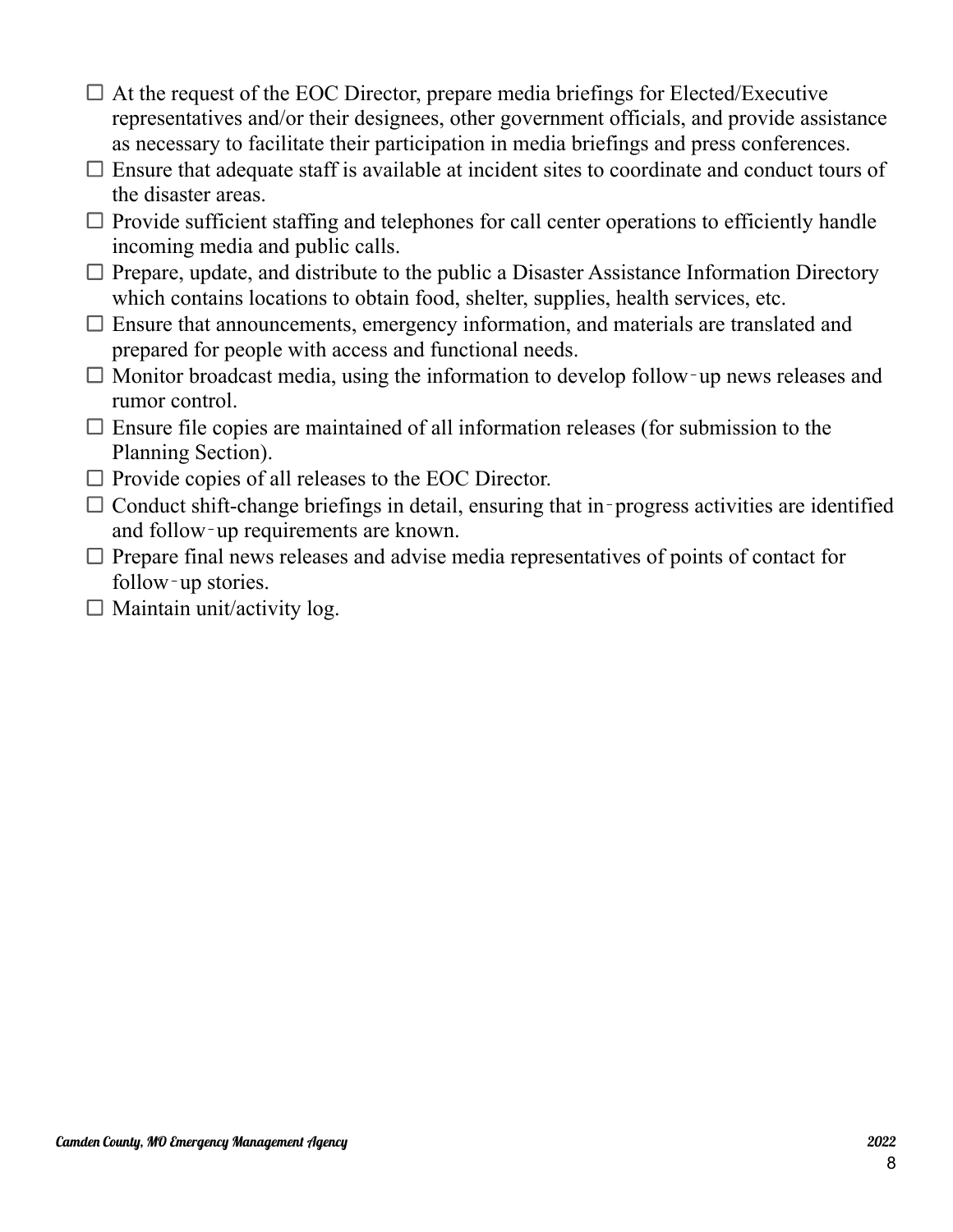### **Rumor Control Unit Position Checklist (Usually used in large-scale emergencies, otherwise the PIO performs this function.) Read the entire position checklist before taking any action!**

- $\Box$  Review Common Responsibilities All Personnel.
- $\Box$  Provide staffing for rumor control telephone banks.
- □ Establish a "Disaster Hotline" with an up‐to‐date recorded message.
- $\Box$  Supervise the Rumor Control Unit.
- □ Obtain "confirmed" disaster information.
- $\Box$  Operate a telephone bank for receiving incoming inquiries from the general public.
- $\Box$  Correct rumors by providing factual information based on confirmed data.
- $\Box$  Establish a "Disaster Hotline" recorded message and provide updated information periodically.
- $\Box$  Refer inquiries from members of the media to the lead PIO or designated staff.
- $\Box$  Maintain unit/activity log.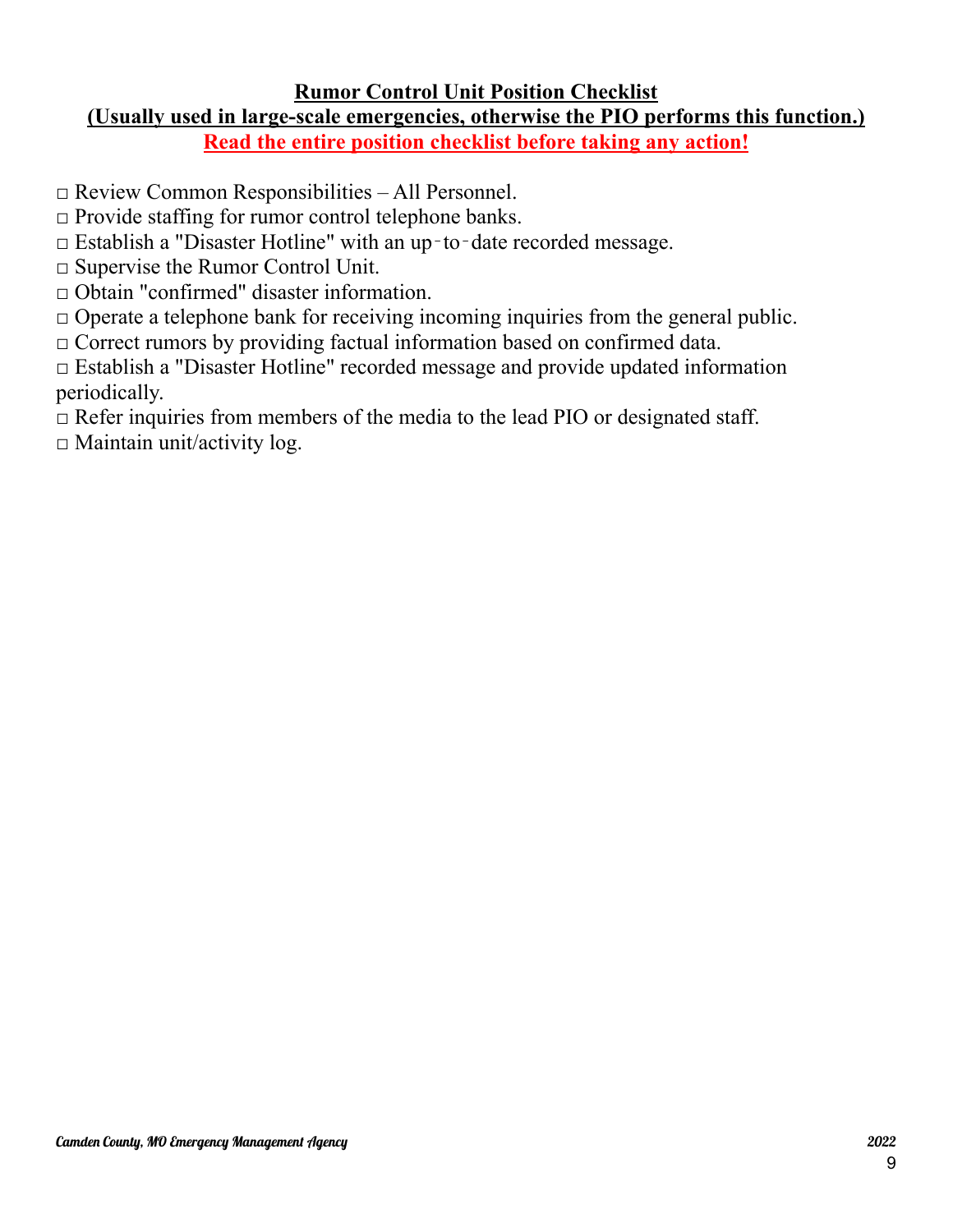### **Liaison Officer Position Checklist Read the entire position checklist before taking any action!**

- $\Box$  Review Common Responsibilities All Personnel.
- $\Box$  Oversee all liaison activities, including coordinating outside agency representatives assigned to the Camden County EOC and handling of requests from other EOCs for Camden County EOC agency representatives.
- $\square$  Establish and maintain a central location for incoming agency representatives, providing workspace and support as needed.
- $\Box$  Ensure that position-specific guidelines, policy directives, situation reports, and a copy of the EOC Action Plan (AP) are provided to Agency Representatives upon check‐in.
- $\Box$  In coordination with the Management Section, provide orientations for VIPs and other visitors to the EOC.
- $\Box$  Contact Agency Representatives already on-site, ensuring they:
	- $\Box$  Sign in to the EOC organization
	- $\Box$  Understand assigned functions
	- $\Box$  Know work locations
	- $\Box$  Review and understand Camden County EOC organization and floor plan
- $\Box$  Determine if additional agency representation is required from:
	- $\Box$  Other agencies
	- $\Box$  Schools
	- $\Box$  Volunteer organizations
	- $\Box$  Private organizations
	- $\Box$  Utilities not already represented
- $\Box$  Arrange and coordinate VIP tours with the PIO and the Elected/Executive members or their designees.
- $\Box$  Determine the status and resource needs and availability of other agencies.
- $\Box$  Notify and coordinate with adjacent jurisdictions on facilities and/or dangerous releases which may impose risk across boundaries.
- $\Box$  Request agency representatives maintain communications with their agencies and obtain Situation Status Reports regularly.
- $\Box$  Act as liaison with state or federal emergency response officials and appropriate county and/or county personnel.
- $\Box$  With the approval of the EOC Director, provide agency representatives from the Camden County EOC to other EOCs, as required and requested.
- $\Box$  Maintain a roster of agency representatives located at the EOC. The roster should include the assignment within the EOC (Section or Interagency Coordination Group). The roster should be distributed internally on a regular basis.
- $\Box$  Release agency representatives that are no longer required in the EOC when authorized by the EOC Director (be sure to get contact information from the representative before demobilization.)
- $\Box$  Maintain unit/activity log.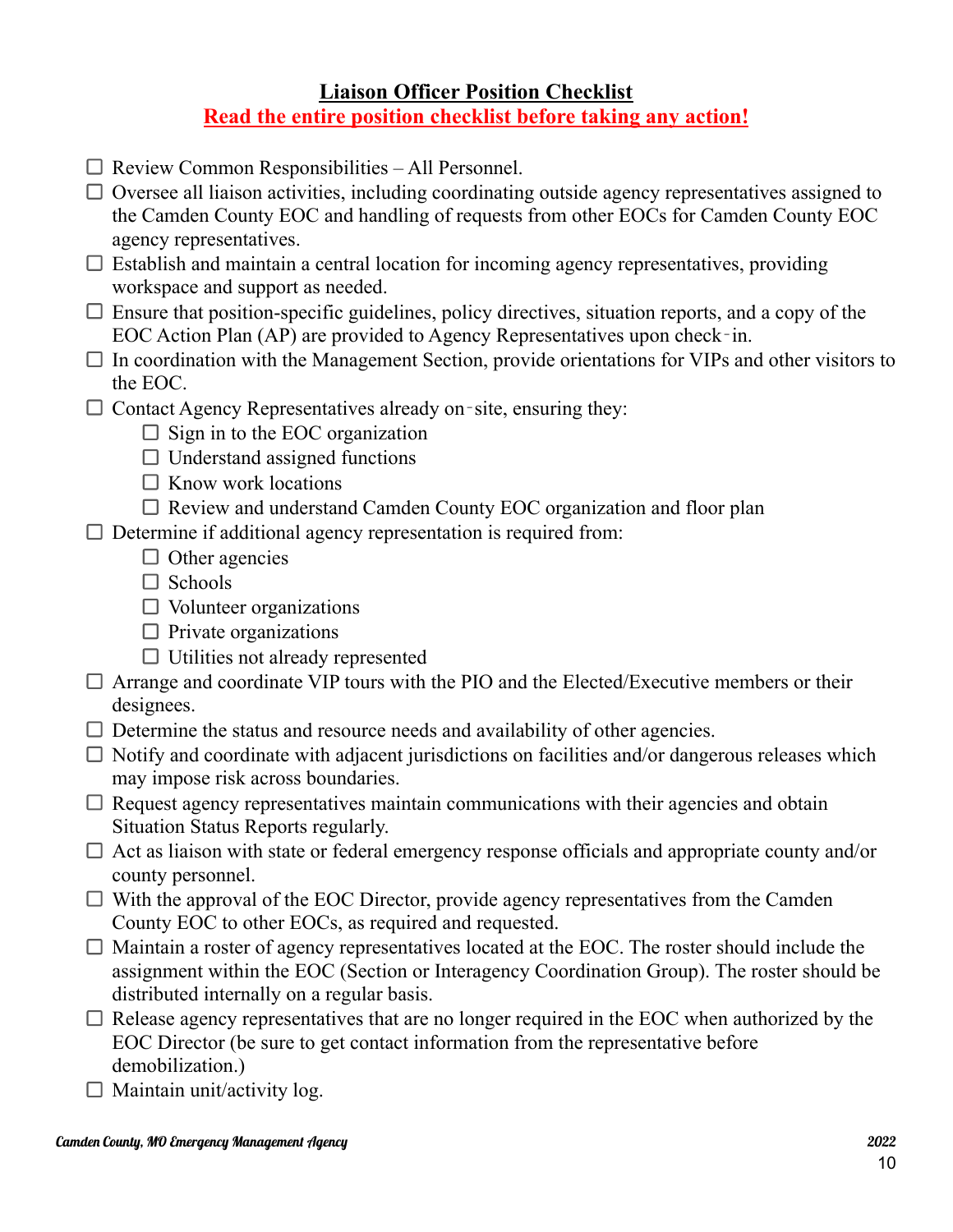### **Legal Affairs Officer Position Checklist Read the entire position checklist before taking any action!**

- $\Box$  Review Common Responsibilities All Personnel.
- $\Box$  Facilitate requests for Local Emergency proclamations and requests for the State of Emergency to the Governor.
- $\Box$  Provide legal opinion on requests from management on actions that may have impacts on jurisdictional policy and authority by ordinances, statutes, and under state and federal laws (e.g., evacuations, quarantines, etc.)
- $\Box$  Check-in with the EOC Director and clarify any issues regarding authority and assignment, including the functions of others in the EOC organization.
- $\Box$  Review rules, regulations, and laws required for acquisition and/or control of critical resources within the County.
- $\Box$  Develop necessary ordinances and emergency orders to provide a legal basis for enforcing emergency actions or protective measures.
- $\Box$  Establish communications with other jurisdictional legal offices for support.
- $\Box$  Facilitate requests for support or information as requested.
- $\Box$  Review and/or prepare the templates for declarations and other actions.
- $\Box$  Provide appropriate proclamation status to the Planning Section.
- $\Box$  Keep the jurisdictional Executives and/or their designees informed and provide policy guidance and clarification for the EOC Management staff, as required.
- $\Box$  Maintain unit/activity log.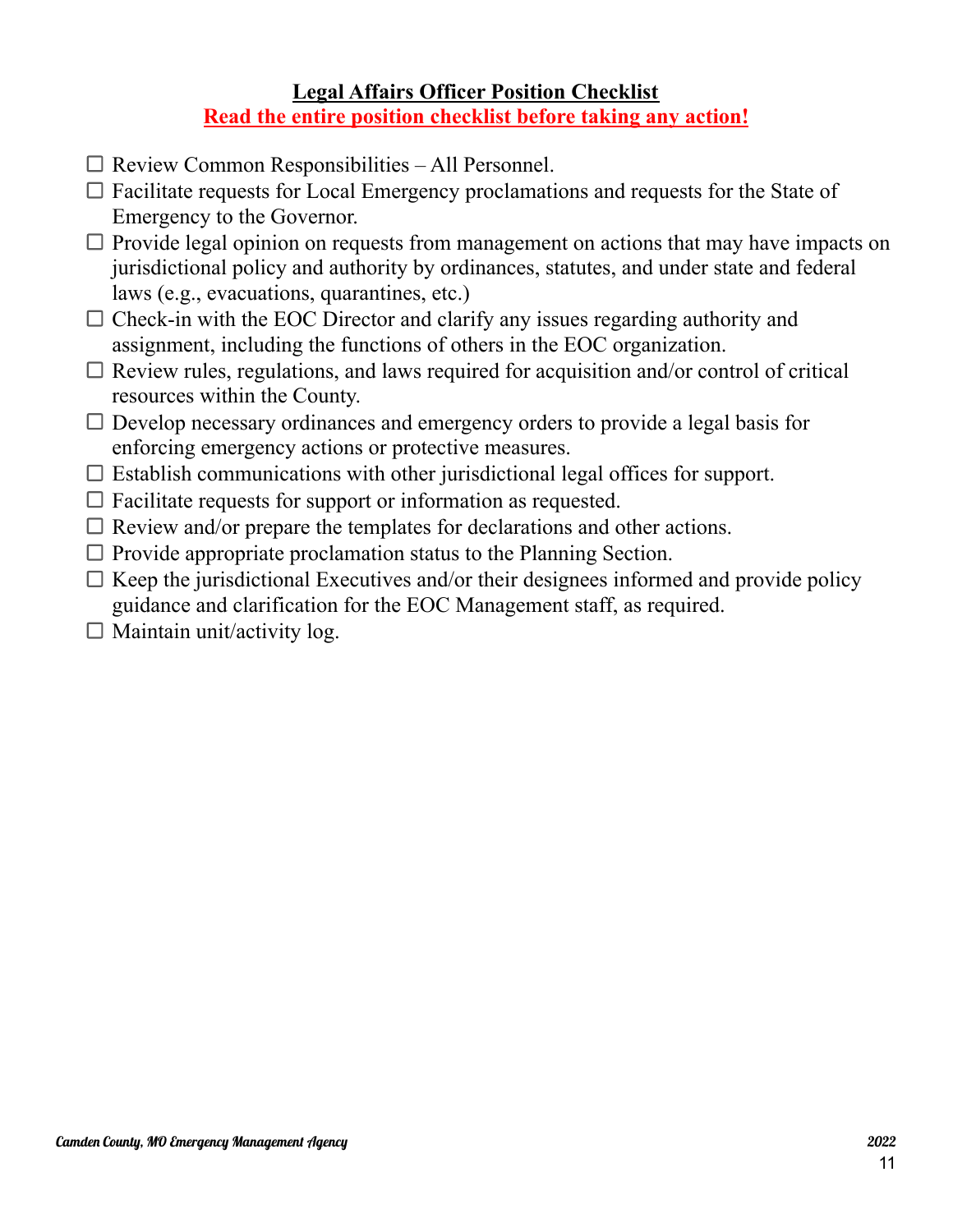### **Safety Officer Position Checklist Read the entire position checklist before taking any action!**

- $\Box$  Review Common Responsibilities All Personnel.
- $\Box$  Ensure that all buildings and other facilities used in support of the Camden County EOC are in safe operating condition.
- $\Box$  Monitor operational procedures and activities in the EOC to ensure they are being conducted in a safe manner, considering the existing situation and conditions.
- $\square$  Stop or modify all unsafe operations outside the scope of the EOC Action Plan (AP), notify the EOC Director of actions taken.
- $\Box$  Tour the entire EOC facility and evaluate conditions. Advise the EOC Director of any conditions and actions that might result in liability – e.g., oversights, improper response actions, etc. Include these when writing the EOC Safety Plan.
- $\Box$  Study the EOC facility and document the locations of all fire extinguishers, emergency pull stations, and evacuation routes and exits.
- $\Box$  Be familiar with particularly hazardous conditions in the facility and reduce their threats.
- $\Box$  Prepare and present safety briefings for the EOC Director and General Staff.
- $\Box$  Ensure that the EOC facility is free from any environmental threats  $\Box$  e.g., radiation exposure, air purity, water potability, etc.
- $\Box$  Keep the EOC Director advised of unsafe conditions; take action when necessary.
- $\Box$  Coordinate with the Finance Section in preparing any personnel injury claims or records necessary for proper case evaluation and closure.
- $\Box$  Maintain unit/activity log.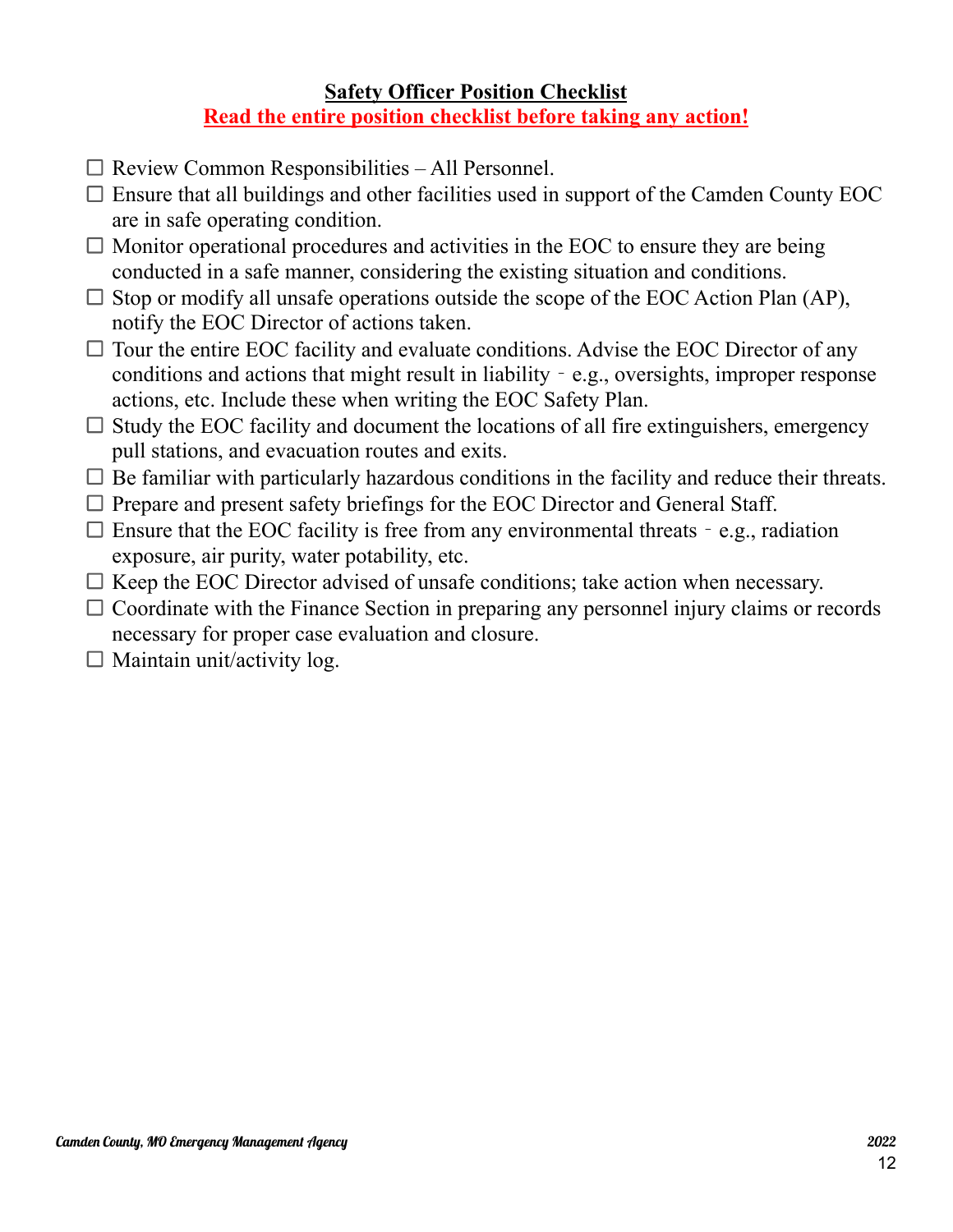### **Security Officer Position Checklist Read the entire position checklist before taking any action!**

- $\square$  Review Common Responsibilities All Personnel.
- $\Box$  Provide or coordinate/monitor 24-hour security for the Camden County EOC, as necessary.
- $\Box$  Control personnel access to the Camden County EOC in accordance with policies established by the EOC Director.
- $\Box$  Determine the current EOC security requirements and arrange for staffing as needed.
- $\Box$  Determine needs for special access to EOC facilities.
- $\Box$  Provide Elected/Executive and VIP security as appropriate and required.
- $\Box$  Provide recommendations as appropriate to the EOC Director.
- $\Box$  Prepare and present security briefings for the EOC Director and General Staff at appropriate meetings.
- $\Box$  Maintain unit/activity log.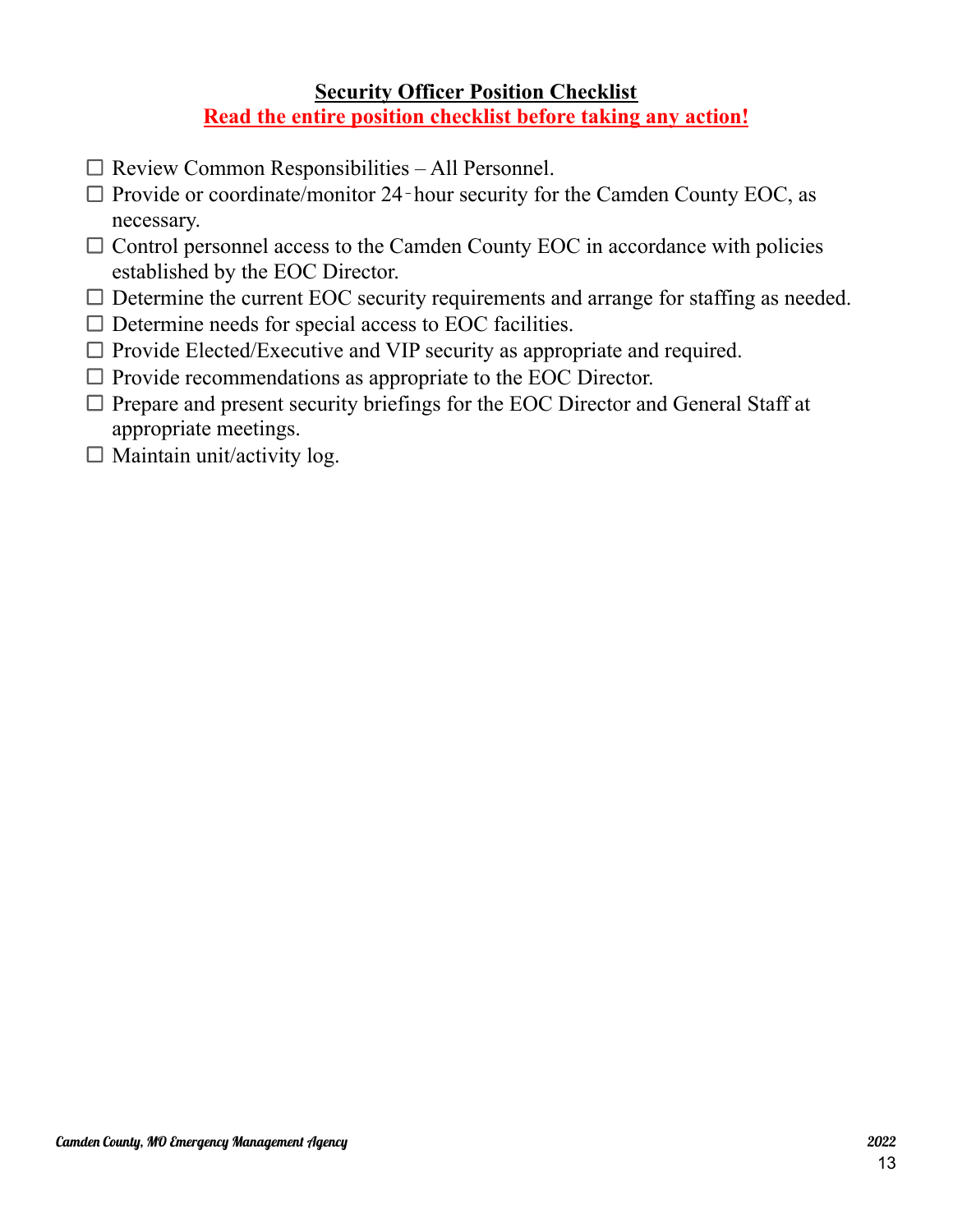## **OPERATIONS SECTION**

#### **Purpose**

The Operations Section supports all tactical emergency response assets, regardless of agency affiliation or type. The Operations Section orchestrates strategic support to all emergency response operations. The Operations Section implements the EOC Action Plan (AP) and facilitates the direction of and makes changes based on the needs of the emergency. The Operations Section staff must evaluate the potential economic, social and environmental impacts of the disaster on its citizens while managing the response to the conditions within the county. Additionally, the Operations Section staff must consider whether an emergency in a neighboring jurisdiction could impact Camden County or draw upon resources normally available to the county.

#### **EOC Operations Section Organization**

When fully staffed, the Operations Section may include the positions shown in the organizational chart above. The duties assigned to the unfilled position are the responsibility of the Operations Section Chief.

#### **Objectives**

The Operations Section carries out the objectives of the EOC AP and requests additional resources as needed. The Operations Section's primary responsibilities in a disaster/emergency are to:

- $\Box$  Provide coordination and support to field operations.
- $\Box$  Assist in the development of the Operations Section portion of the EOC AP.
- $\Box$  Request, coordinate, and manage resources needed to implement the Operations Section tactics as a part of the EOC AP development.
- $\Box$  Report situation status information through Department Operations Centers (DOCs), or if no DOC is activated, to the field directly.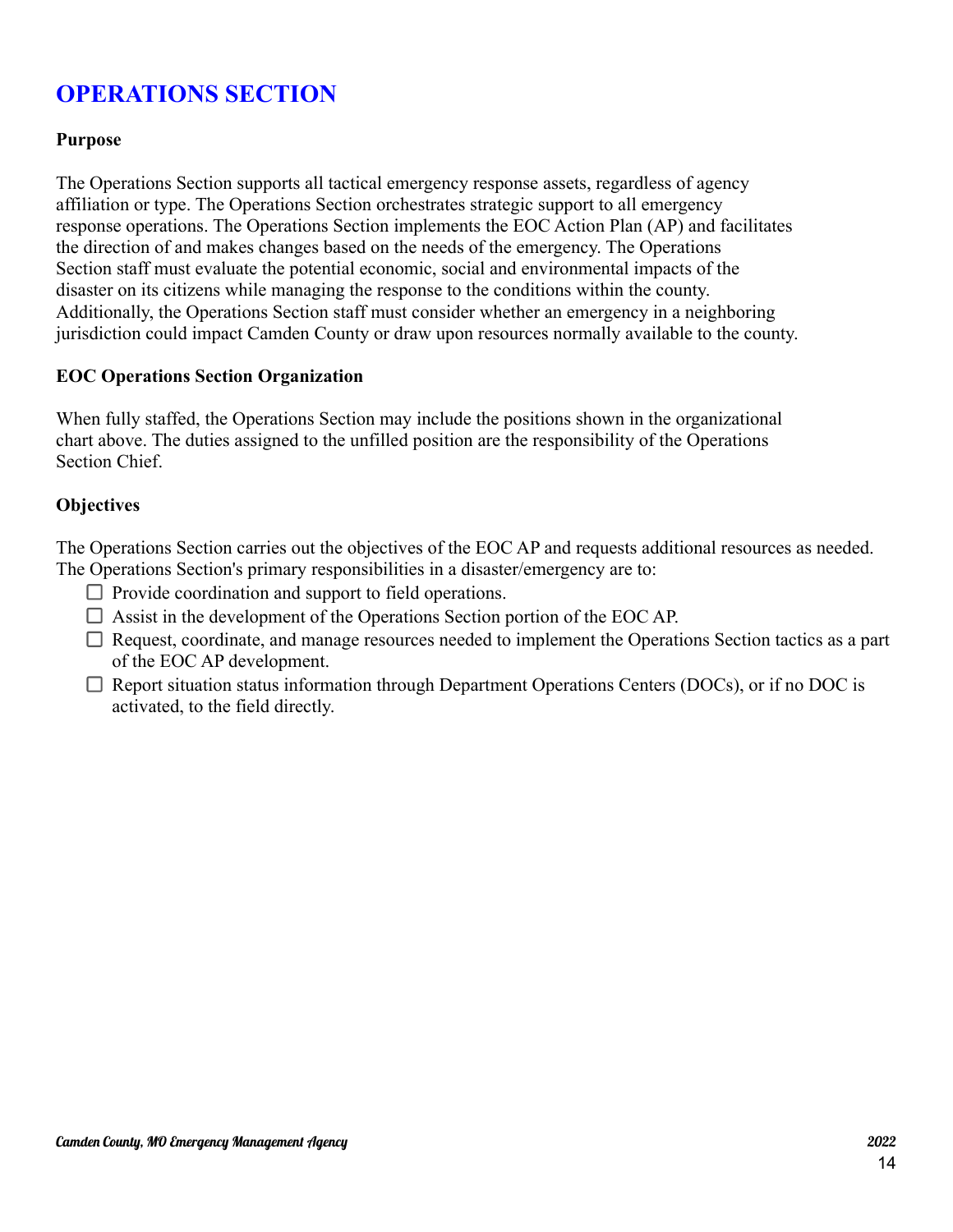### **Operations Section Chief Position Checklist Read the entire position checklist before taking any action!**

- $\Box$  Review Common Responsibilities All Personnel.
- $\Box$  Ensure the Operations function is carried out including coordination of response for all operational functions assigned to the EOC.
- $\Box$  Ensure operational objectives and assignments identified in the EOC AP are carried out effectively.
- $\Box$  Establish the appropriate level of branch and unit organizations within the Operations Section, continuously monitoring its effectiveness and modifying accordingly.
- $\square$  Exercise overall responsibility for the coordination of Branch and Unit activities within the Operations Section.
- $\Box$  Ensure the Planning Section is provided with Branch Status Reports on a regular schedule.
- $\Box$  Conduct periodic Operations briefings for the EOC Director, as required or requested.
- $\Box$  Provide overall supervision of the Operations Section.
- $\Box$  Ensure that the Operations Section is set up properly and that appropriate personnel, equipment, and supplies are in place, including maps and status boards.
- $\Box$  Meet with the Planning Section Chief to obtain a preliminary situation briefing.
- $\Box$  Determine the need for Mutual Aid.
- $\Box$  If Mutual Aid systems are activated, ensure that the appropriate Mutual Aid Coordinator or representative is located in the corresponding branch in operations.
- $\Box$  Obtain a current communications status briefing from Telecommunications in Logistics and ensure there is adequate equipment and frequencies available for the section.
- $\Box$  Determine estimated times of arrival of section staff from the Personnel Branch in Logistics.
- $\Box$  Confer with the EOC Director to ensure that the Planning and Logistics Sections are staffed at levels necessary to provide adequate information and support for response operations.
- $\Box$  Coordinate with the Liaison Officer regarding the need for agency representatives in the Operations Section.
- $\Box$  Establish radio or cell phone communications with Incident Commander(s) operating in the field, if no DOC is activated.
- $\Box$  Determine activation status of other EOCs around the jurisdiction and establish communication links with their Operations Sections.
- $\Box$  Based on the situation known or forecasted, determine likely future needs of the Operations Section.
- $\Box$  Identify key issues currently affecting the Operations Section, meet with Section personnel to determine appropriate section objectives for the first operational period.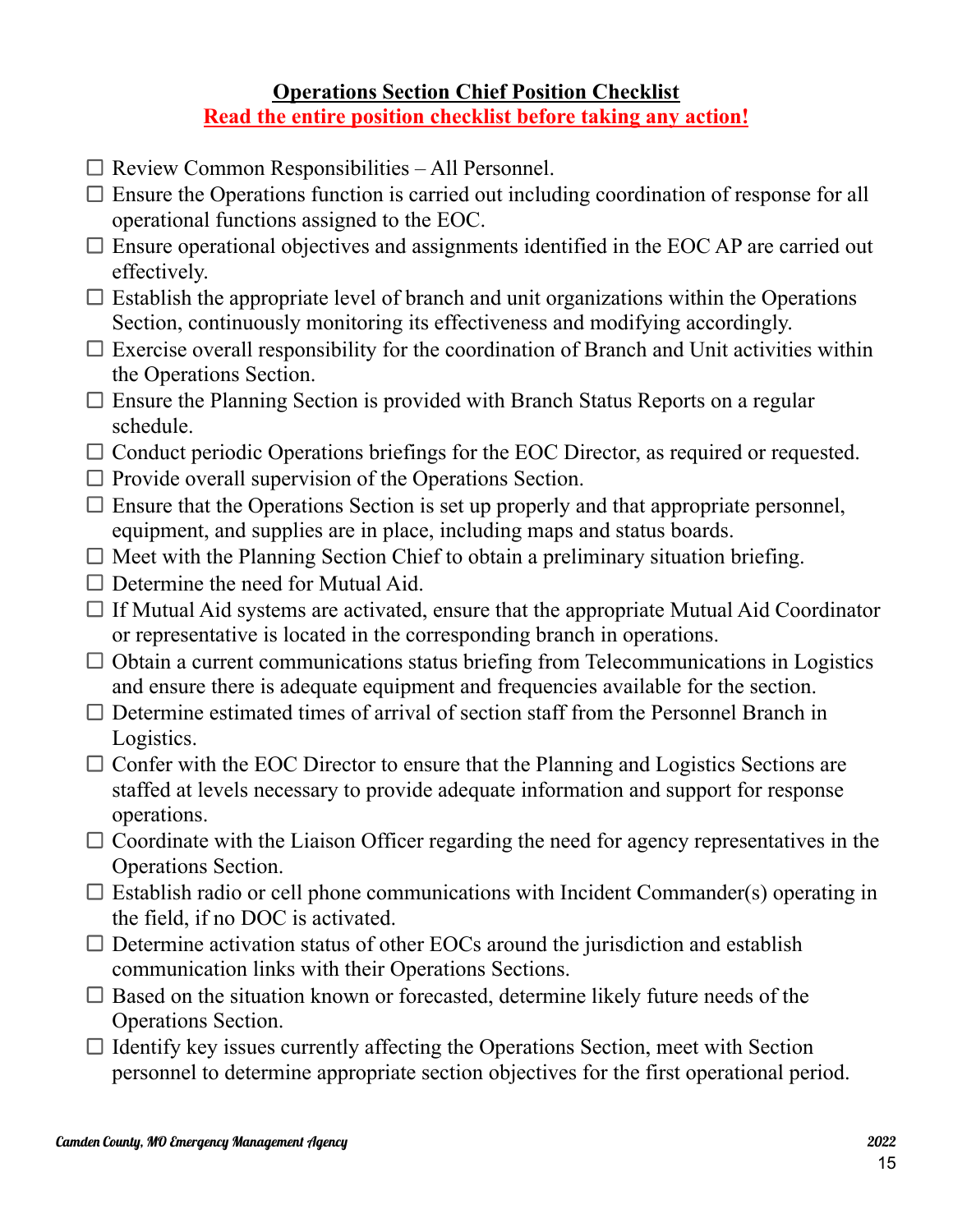- $\Box$  Review responsibilities of branches in section to develop an Operations Plan detailing strategies for carrying out Operations objectives.
- $\Box$  Adopt a proactive attitude. Think ahead and anticipate situations and problems before they occur.
- $\Box$  Ensure that all media contacts are referred to the PIO.
- $\Box$  Conduct periodic briefings and work to reach consensus among staff on objectives for forthcoming operational periods.
- $\Box$  Attend and participate in EOC Action Planning meetings.
- $\Box$  Provide the Planning Section Chief with the Operations Section's objectives prior to each Action Planning meeting.
- $\Box$  Work closely with each Branch Coordinator to ensure that the Operations Section objectives, as defined in the current AP, are being addressed.
- $\Box$  Ensure that the branches coordinate all resource needs through the appropriate Mutual Aid Coordinators or the Logistics Section.
- $\Box$  Maintain unit/activity log.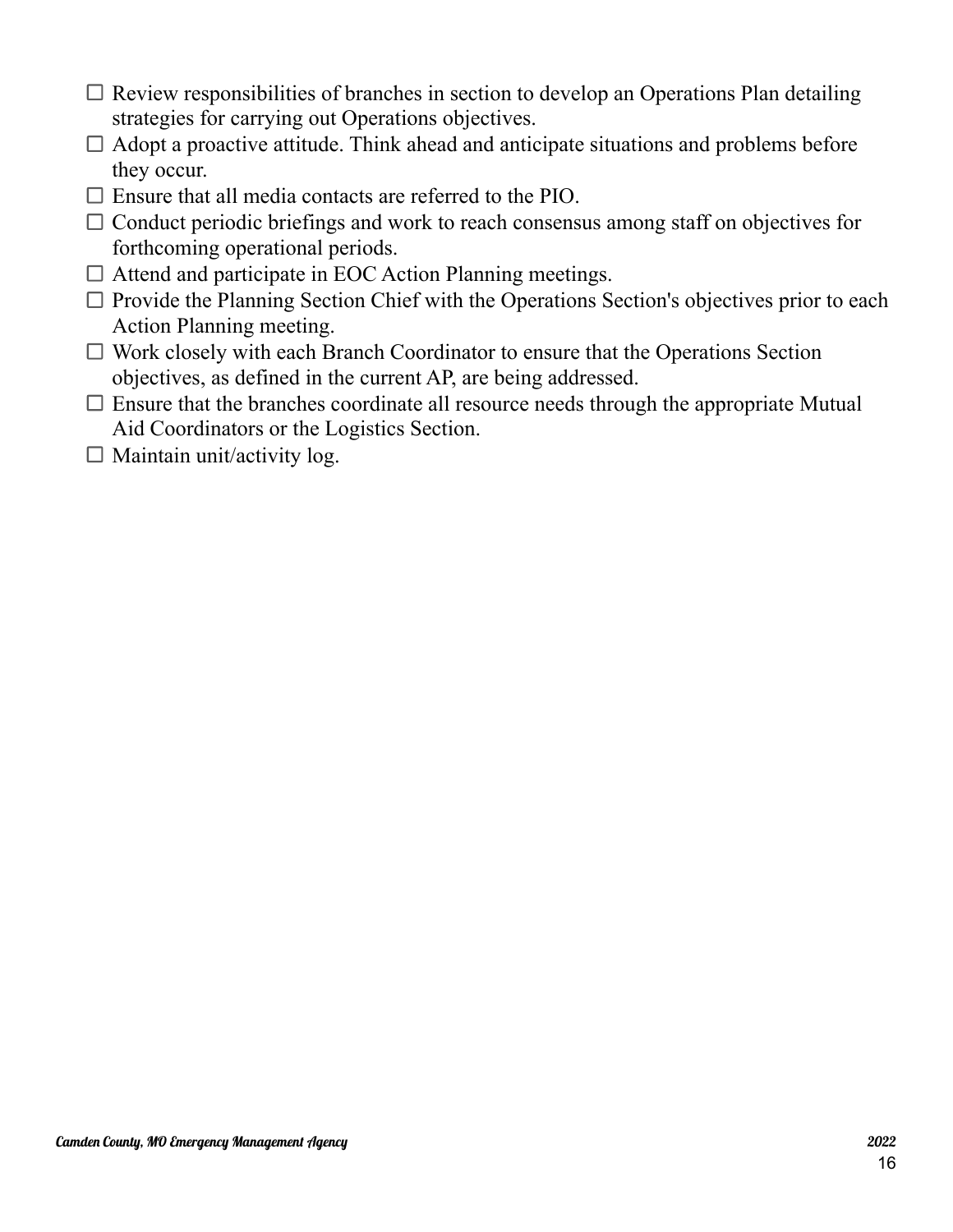### **Law Enforcement Branch Coordinator Position Checklist Read the entire position checklist before taking any action!**

- $\Box$  Review Common Responsibilities All Personnel.
- $\Box$  Coordinate law enforcement, traffic, evacuation movement, and security/access control operations.
- $\square$  Supervise the Law Enforcement Branch.
- $\Box$  Coordinate all law enforcement activities with the other units of the Operations Section and with the Operations Section Chief on a regular basis.
- $\Box$  Assist with notification, alert, and warning of the public as necessary.
- $\Box$  Track law enforcement resources committed and resources that are still available for deployment and keep the Resources Unit apprised of status.
- $\Box$  Assist with coordination of the deceased with the Camden County Sheriff's Office/Camden County Medical Examiner's Office.
- $\Box$  Based on the situation, activate the necessary Units within the Law Enforcement Branch per the EOC Organization Chart. If units are not activated those duties are the responsibility of the Branch Coordinator.
- $\Box$  Provide an initial law enforcement situation report to the Operations Section Chief.
- $\Box$  Based on the initial EOC strategic objectives prepare objectives for the Law Enforcement
- $\Box$  Branch and provide them to the Operations Section Chief.
- $\Box$  Maintain current status on Law Enforcement missions being conducted.
- $\Box$  Coordinate the need for voluntary or mandatory evacuations with the Operation Section Chief.
- $\Box$  Initiate animal control measures as necessary and coordinate with the Care and Shelter Branch.
- $\Box$  On a regular basis, complete and maintain the Law Enforcement Branch Status Report and provide it to the Operations Section Chief.
- $\Box$  Refer all contacts with the media to the PIO.
- $\Box$  Assist the Planning section with damage assessment in the disaster area.
- $\Box$  Maintain unit/activity log.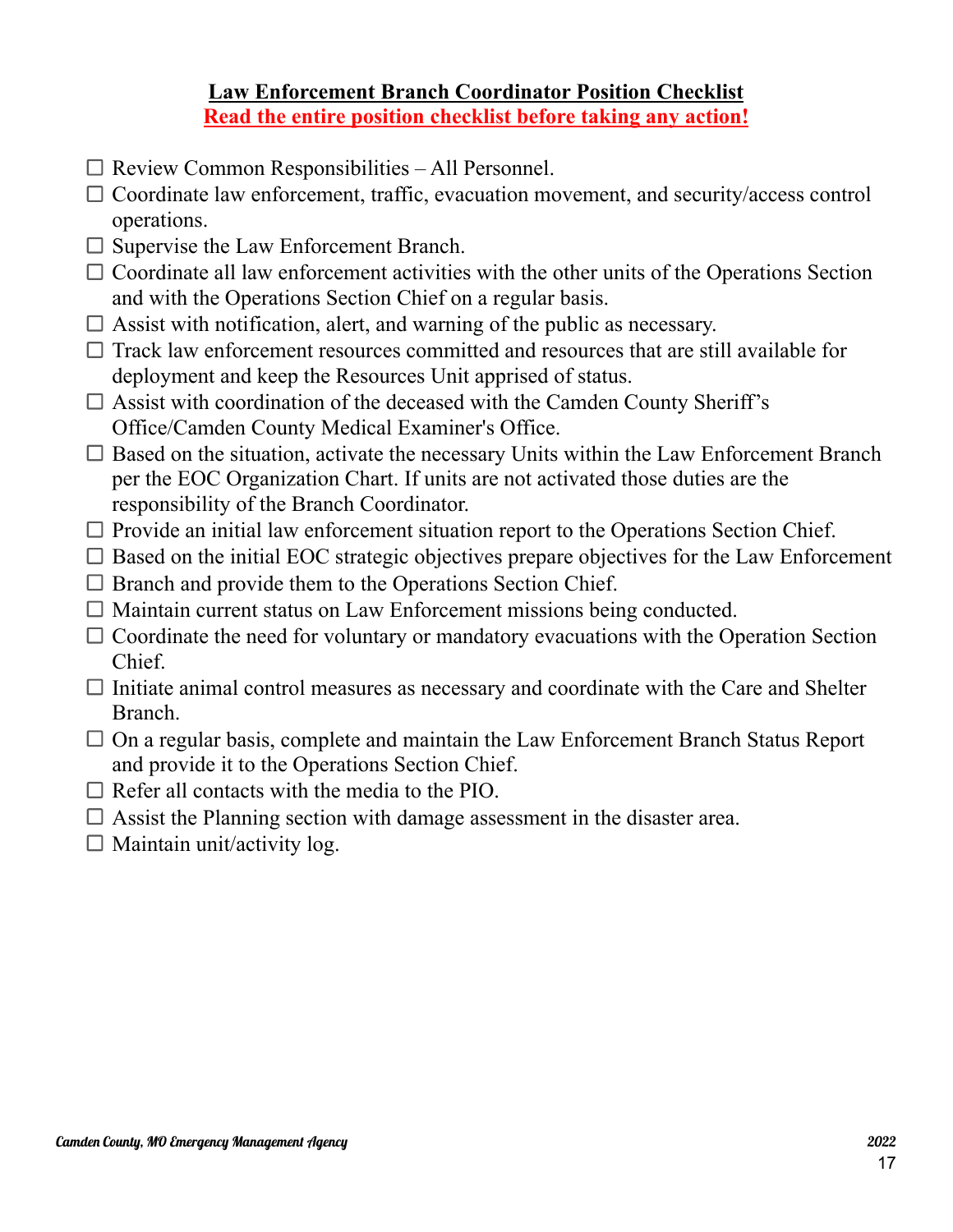### **Law Enforcement Operations Unit Checklist Read the entire position checklist before taking any action!**

 $\Box$  Review Common Responsibilities – All Personnel.

□ Evaluate and process requests for Law Enforcement Mutual Aid Resources.

 $\Box$  Establish and maintain communication with the Law Enforcement Branch Directors in the field.

 $\Box$  Respond to requests for Law Enforcement resources from the field in a timely manner, following established priorities (life safety, protection of property, and then the environment).

 $\Box$  Monitor and track law enforcement resources utilized during the event.

 $\Box$  Provide general support to field personnel as required.

□ Supervise the Law Enforcement Operations Unit.

□ Establish and maintain radio or cell‐phone communication with the Law Enforcement Branch Directors at the field level.

 $\Box$  Obtain regular status reports on the law enforcement situation from the Law Enforcement branch at the field level.

 $\Box$  Assess the impact of the disaster/event on the Camden County Sheriff's Office's operational capability.

 $\Box$  Establish the objectives of the Law Enforcement Operations Unit based on the nature and severity of the disaster, and provide them to the Law Enforcement Branch Coordinator prior to the first Action Planning meeting.

 $\Box$  Ensure that the assignment of the law enforcement resources are closely monitored and coordinated, and that on‐scene time is logged at the field level.

 $\Box$  If not addressed at the ICP, ensure that incident facilities are established (staging areas, etc.) to coordinate incoming law enforcement mutual aid and resources, as requested.

 $\Box$  In coordination with Situation Status Unit, determine if current and forecasted weather conditions will affect law enforcement operations.

 $\Box$  Coordinate with the Fire Operations Branch to determine geographical boundaries of evacuations.

 $\Box$  Coordinate with the Care and Shelter Branch to establish suitable shelter locations and appropriate shelter facilities for evacuated population and/or animals.

 $\Box$  Assist in establishing camp facilities for law enforcement personnel, through the Logistics Section, if not addressed at the ICP.

 $\Box$  Reinforce the use of proper procedures for media contacts.

□ Provide law enforcement status updates to the Law Enforcement Branch Coordinator on a regular basis.

 $\square$  Maintain unit/activity log.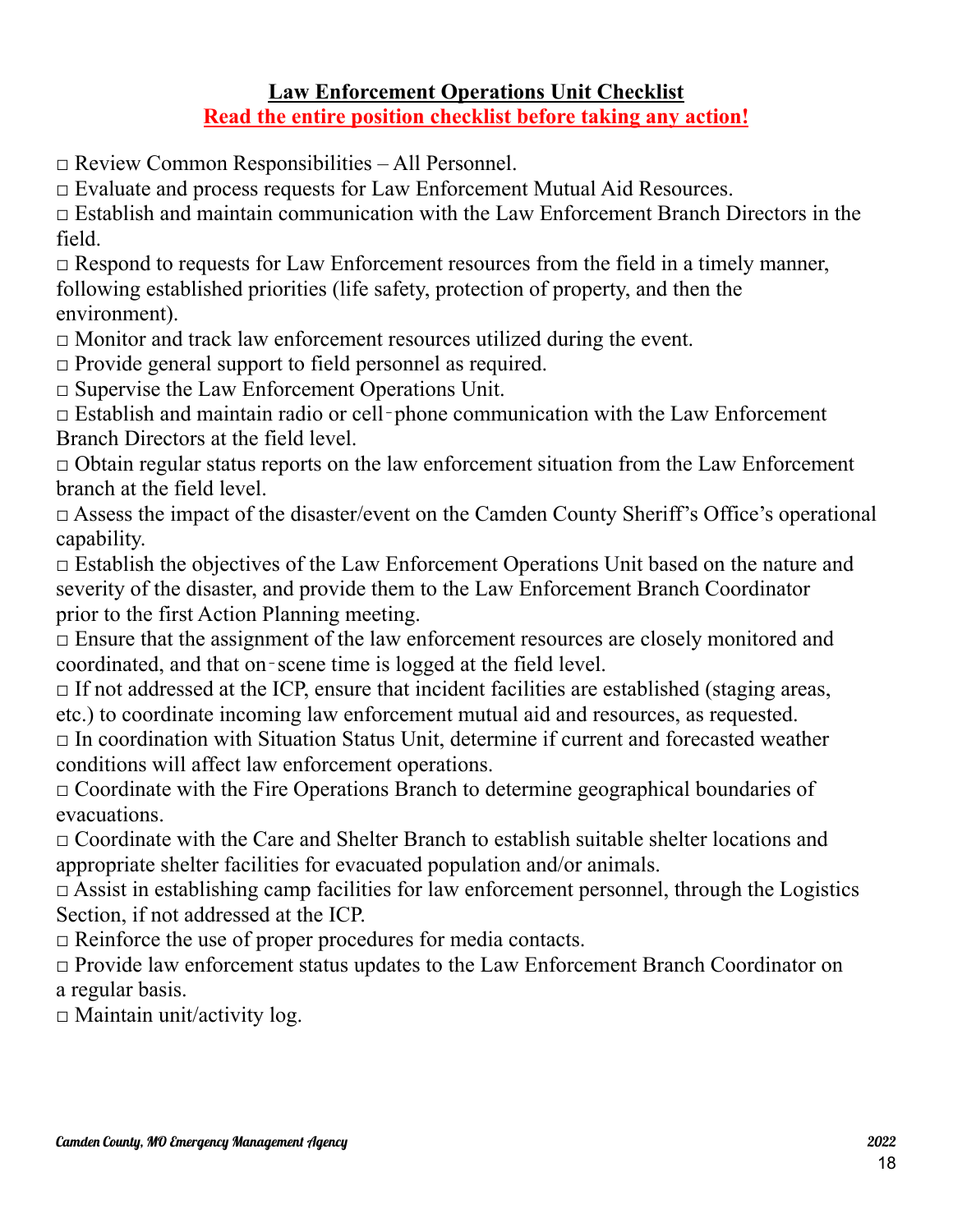### **Animal Care Unit Position Checklist Read the entire position checklist before taking any action!**

 $\Box$  Review Common Responsibilities – All Personnel.

 $\Box$  Coordinate the provision of animal shelter with the Section Chief.

□ Coordinate with the Care and Shelter Branch Coordinator on animal shelter locations adjacent to human shelters.

 $\Box$  Coordinate with veterinarians to prevent the spread of animal diseases during disasters.

□ Coordinate and track mutual aid resources.

□ Maintain contact with Camden County Sheriff's Office and ensure coordination and information exchange between agencies.

 $\Box$  Work with the Camden County Sheriff's Office on issues associated with livestock.

□ Request support from neighboring animal control agencies, nongovernmental organization animal welfare groups, and large animal haulers for assistance

in animal evacuation and shelter.

 $\Box$  Refer all contacts with the media to the Public Information Officer (PIO).

 $\Box$  Collect preliminary situation information and the status of resources.

□ Warn Branch Coordinator immediately when the emergency situation escalates or there is a critical situation occurring.

□ After the disaster, coordinate the process of displaced animal reunification and or placement.

 $\Box$  Disassemble the temporary animal shelter, disinfect and store the equipment or return to original owners.

 $\Box$  Maintain unit/activity log.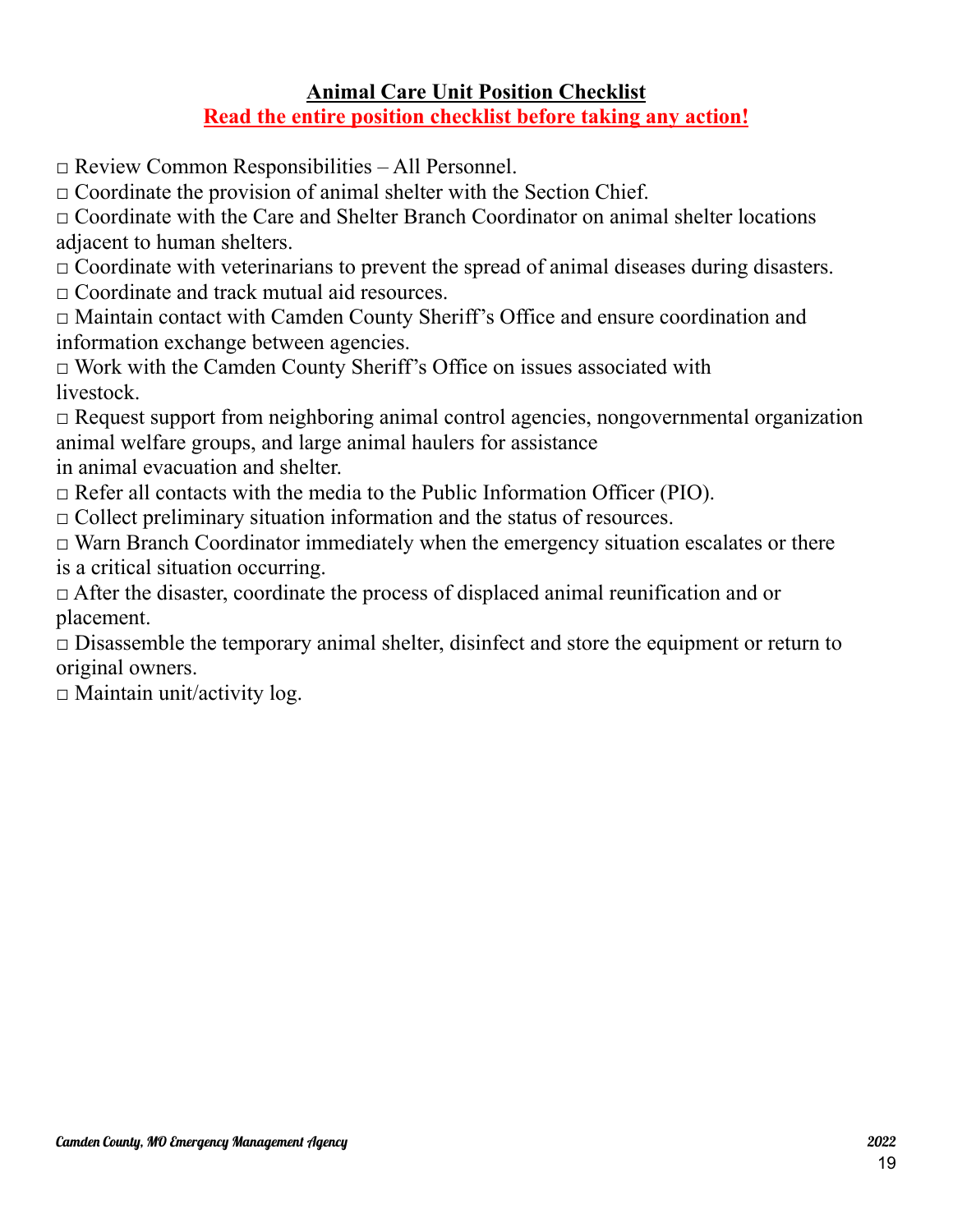### **Fire and Rescue Branch Coordinator Position Checklist Read the entire position checklist before taking any action!**

- $\Box$  Review Common Responsibilities All Personnel.
- $\Box$  Coordinate fire, hazardous materials, and search and rescue operations.
- $\Box$  Assist the Fire & Rescue Mutual Aid Coordinator in acquiring mutual aid resources, as necessary.
- $\Box$  Complete and maintain branch status reports for major incidents requiring or potentially requiring operational area, state, and federal response, and maintain the status of unassigned fire & rescue resources.
- $\Box$  Implement the objectives of the EOC Action Plan (AP) assigned to the Fire & Rescue Branch.
- $\Box$  Provide overall supervision of the Fire & Rescue Branch.
- $\Box$  Prepare and submit a preliminary branch status report as appropriate to the Operations Section Chief.
- $\Box$  Prepare objectives for the Fire & Rescue Branch and provide them to the Operations Section Chief prior to the first Action Planning meeting.
- $\Box$  Ensure that Branch and Unit position logs and other files are maintained.
- $\Box$  Maintain the current status of Fire & Rescue missions being conducted in your area of responsibility.
- $\Box$  Provide the Operations Section Chief and the Planning Section Chief with an overall summary of Fire & Rescue Branch operations periodically or as requested during the operational period.
- $\Box$  On a regular basis, complete and maintain the Fire & Rescue Branch Status Report.
- $\Box$  Refer all contacts with the media to the Public Information Officer (PIO).
- $\Box$  Ensure that fire, hazardous material, and search and rescue resources are channeled through the mutual aid coordinators.
- $\Box$  Prepare objectives for the Fire & Rescue Branch for the subsequent operations period and provide them to the Operations Section Chief prior to the end of the shift and the next Action Planning meeting.
- $\Box$  Maintain unit/activity log.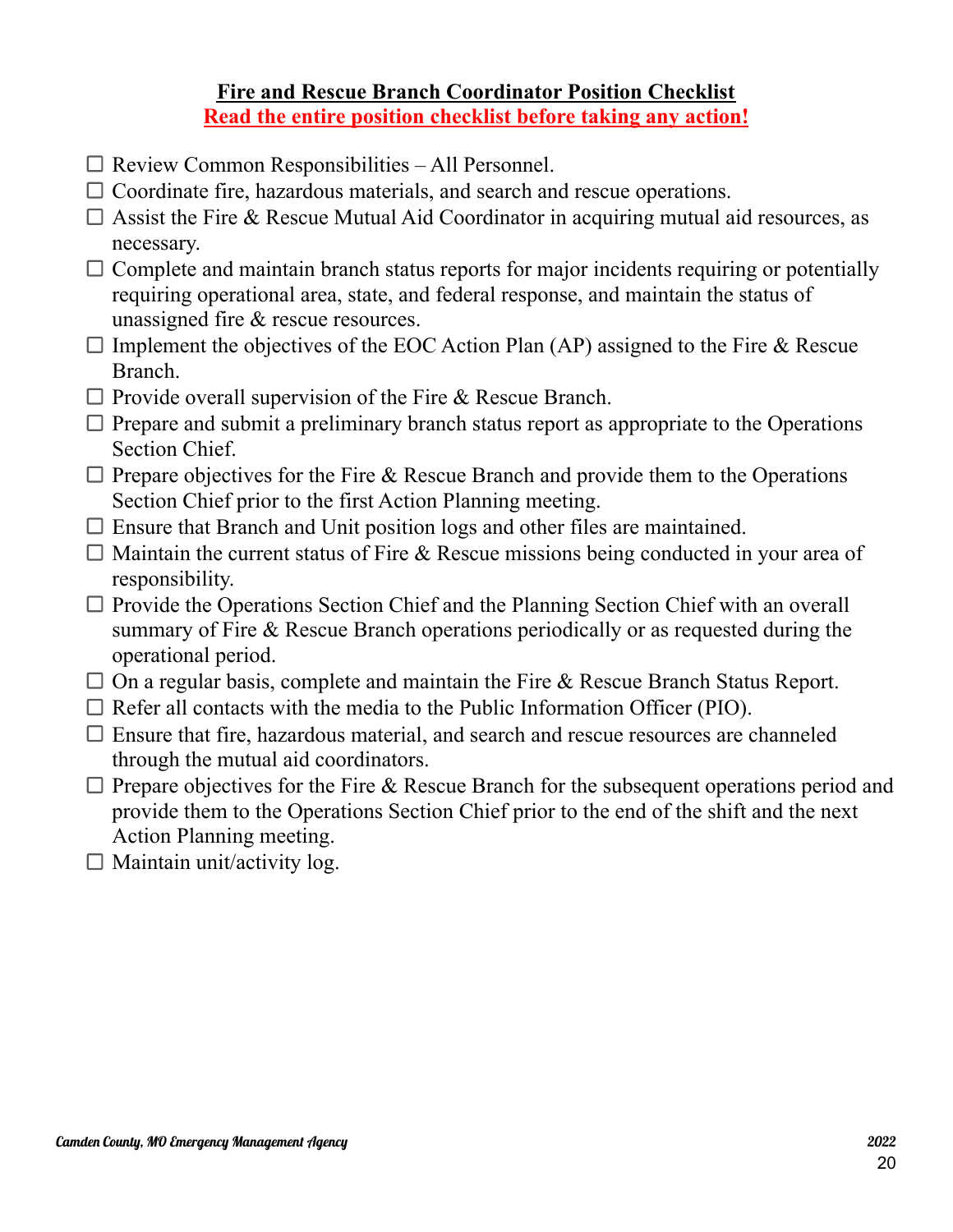### **Fire Operations Unit Checklist Read the entire position checklist before taking any action!**

 $\Box$  Review Common Responsibilities – All Personnel.

 $\Box$  Evaluate and process requests for fire resources through Camden County.

 $\Box$  Establish and maintain communication with Fire Branch Directors in the field for incidents occurring in the County.

 $\Box$  Respond to requests for fire resources from the field in a timely manner, following established priorities (life safety, property, and then the environment).

 $\Box$  Monitor and track fire resources utilized during the event.

 $\Box$  Provide general support to field personnel, as required.

 $\square$  Supervise the Fire Operations Unit.

□ Establish and maintain radio or cell‐phone communication with the Fire Branch Director at the field level.

 $\Box$  Obtain regular status reports on the fire situation from the Fire & Rescue Branch at the field level.

 $\square$  Assess the impact of the disaster/event and the County Fire Districts' operational capabilities.

 $\Box$  Establish the objectives of the Fire Operations Unit based on the nature and severity of the disaster, and provide them to the Fire & Rescue Branch Coordinator prior to the first Action Planning Meeting.  $\Box$  If the DOC is not activated, ensure that the assignment of fire resources are closely monitored and coordinated, and that on‐scene time is logged at the field level.

 $\Box$  Provide fire status updates to the Fire & Rescue Branch Coordinator on a regular basis.

 $\Box$  Evaluate and process all requests for fire mutual aid resources through the Fire & Rescue Mutual Aid Coordinator.

 $\Box$  If not addressed at the Incident Command Post (ICP), ensure that incident facilities are established (marshaling areas, staging areas, etc.) to coordinate incoming fire mutual aid resources, as required.  $\Box$  In coordination with Situation Status, determine if current and forecasted weather conditions will affect fire and rescue operations.

 $\Box$  Inform the Fire & Rescue Branch Coordinator of all significant events that occur.

 $\Box$  Coordinate with the Law Enforcement Branch to determine status of evacuations and shelter locations.

 $\Box$  Assist in establishing camp facilities through the Logistics Section, if not addressed at the ICP or DOC.

 $\Box$  Reinforce the use of proper procedures for media contacts.

 $\square$  Maintain unit/activity log.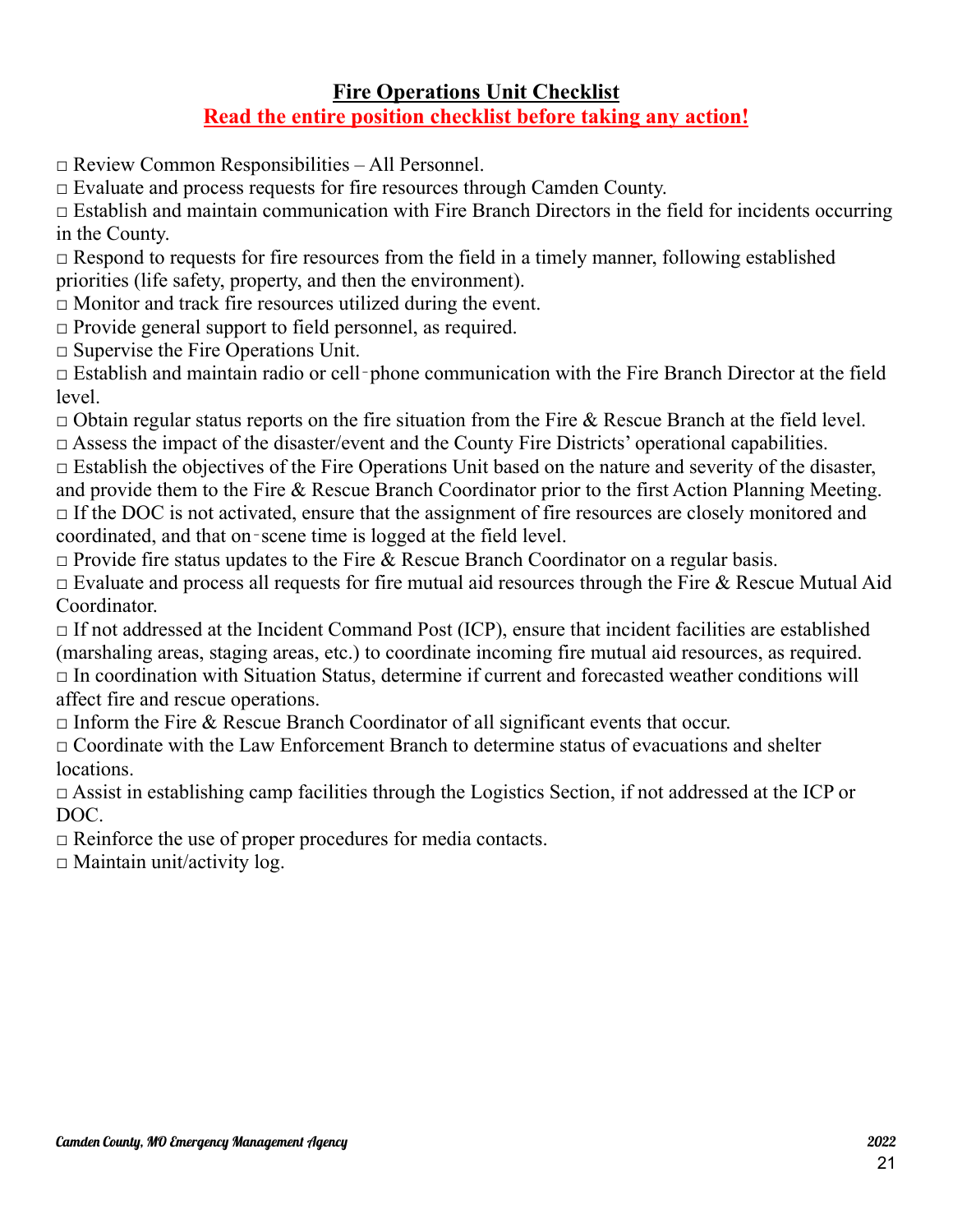### **Hazardous Materials Unit Checklist Read the entire position checklist before taking any action!**

 $\Box$  Review Common Responsibilities – All Personnel.

□ Determine the scope of hazardous materials incidents throughout the jurisdiction.

 $\Box$  Assist in mobilizing hazardous materials teams at the request of the Incident Commanders in the field.

 $\Box$  Provide hazardous materials support, as required to emergency response agencies consistent with established priorities and objectives.

 $\Box$  Ensure that deployed teams are provided with adequate support.

 $\Box$  Supervise the Hazardous Materials Unit.

 $\Box$  Work closely with all Operations Section Branch Coordinators to determine the scope of hazardous materials incident response required.

 $\Box$  Coordinate with the Fire & Rescue Branch Coordinator to determine missions for hazmat teams based on established priorities.

 $\Box$  Mobilize and deploy available hazardous materials teams in a manner consistent with the HazMat Mutual Aid System established priorities.

 $\Box$  Establish radio or cell-phone communication with all deployed HazMat teams to determine the scope of support required.

 $\Box$  Work closely with the Resources Unit to determine the status and availability of the Cole County HazMat Response Team.

□ Coordinate with the Public Works Branch to provide on‐site assistance with hazmat operations at the request of Field Incident Commander (IC).

 $\Box$  Coordinate with the EMS Unit to determine medical facilities where victims of hazmat incidents can be transported following decontamination.

□ Coordinate with the Coroner to provide on-site assistance for fatalities at hazmat scenes.

 $\Box$  Monitor and track the progress and status of each hazmat team.

□ Ensure that HazMat Team Leaders report all significant events.

 $\Box$  Assist in establishing camp facilities for hazmat teams through the Logistics Section, if not addressed at the ICP.

 $\Box$  Inform the Fire & Rescue Branch Coordinator of all significant events.

 $\Box$  Reinforce the use of proper procedures for media contacts. This is particularly critical in instances where the media is seeking technical information on the hazardous material,

statistical information, or personal identities of injured victims or fatalities.

 $\Box$  Maintain unit/activity log.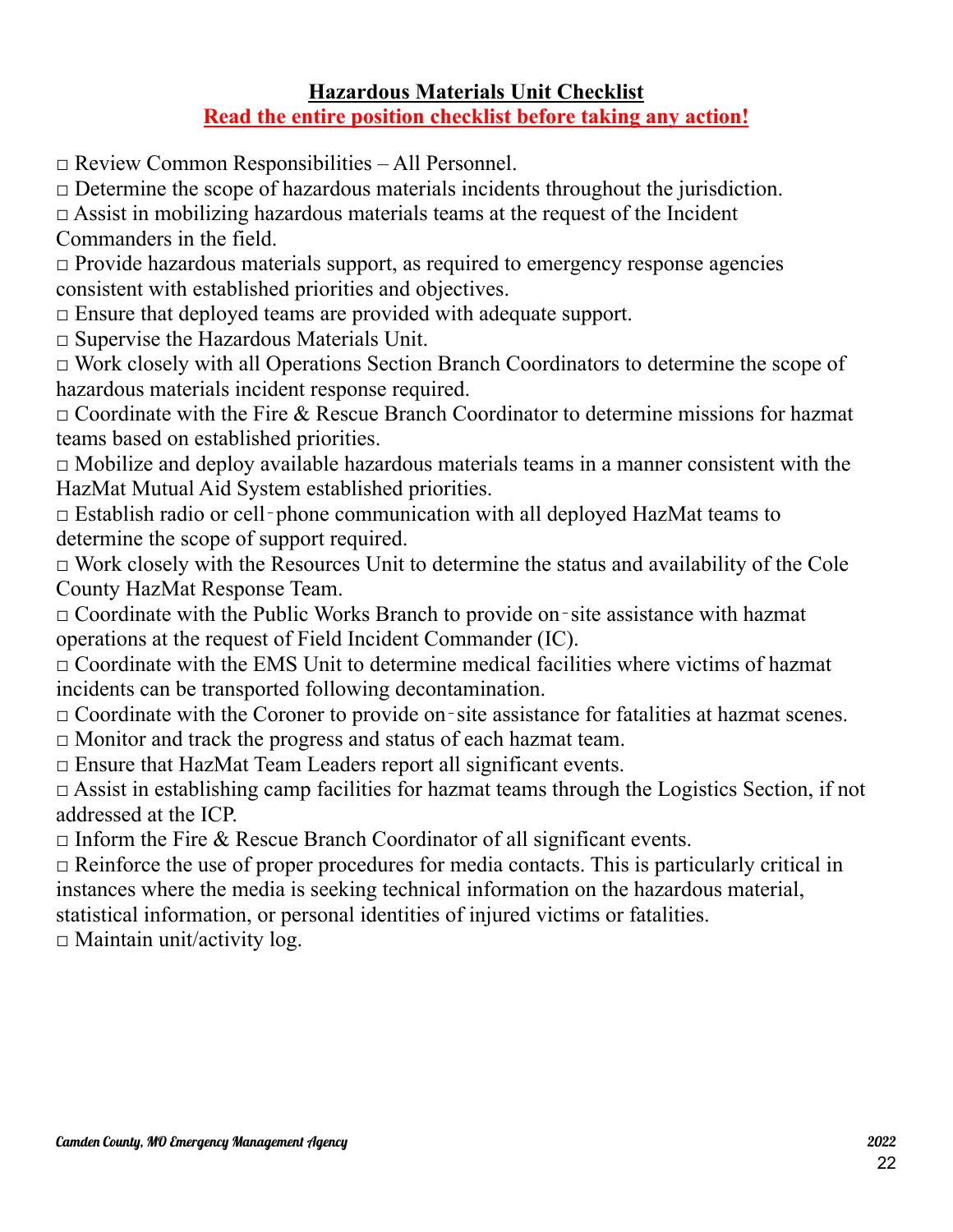### **Public Works Branch Coordinator Position Checklist Read the entire position checklist before taking any action!**

- $\Box$  Review Common Responsibilities All Personnel.
- $\Box$  Survey all utility systems and restore systems that have been disrupted, including coordinating with utility service providers.
- $\Box$  Survey all public and private facilities, assessing the damage to such facilities and coordinating the repairs of damage to public facilities.
- $\square$  Supervise the Public Works Branch.
- $\square$  Based on the situation, activate the necessary units within the Public Works Branch per the EOC Organization Chart.
- $\Box$  Contact and assist the Operational Area Public Works Mutual Aid Coordinator with the coordination of mutual aid resources as necessary. If there is none, work through a Coordinator in the Inland REOC.
- $\Box$  Provide an initial situation report to the Operations Section Chief.
- $\Box$  Based on the initial EOC strategic objectives, prepare objectives for the Public Works Branch and provide them to the Operations Section Chief prior to the first Action Planning meeting.
- $\Box$  Maintain current status on all public works activities being conducted in your area of responsibility.
- $\Box$  Ensure that damage and safety assessments are being carried out for both public and private facilities and request mutual aid as required.
- $\Box$  Determine and document the status of transportation routes into and within the affected areas.
- $\Box$  Coordinate debris removal services as required.
- $\Box$  Provide the Operations Section Chief and the Planning Section Chief with an overall summary of the Public Works Branch operations periodically during the operational period or as requested.
- $\Box$  Ensure that all Public Works Status Reports, as well as the initial damage estimates, are completed and maintained.
- $\Box$  Refer all contacts with the media to the Public Information Officer (PIO).
- $\Box$  Prepare objectives for the Public Works Branch for the subsequent operations period, and provide them to the Operations Section Chief prior to the end of the shift and the next Action Planning meeting.
- $\Box$  Provide your relief with a briefing at shift change, informing him/her of all ongoing activities, branch objectives for the next operational period, and any other pertinent information.
- $\Box$  Maintain unit/activity log.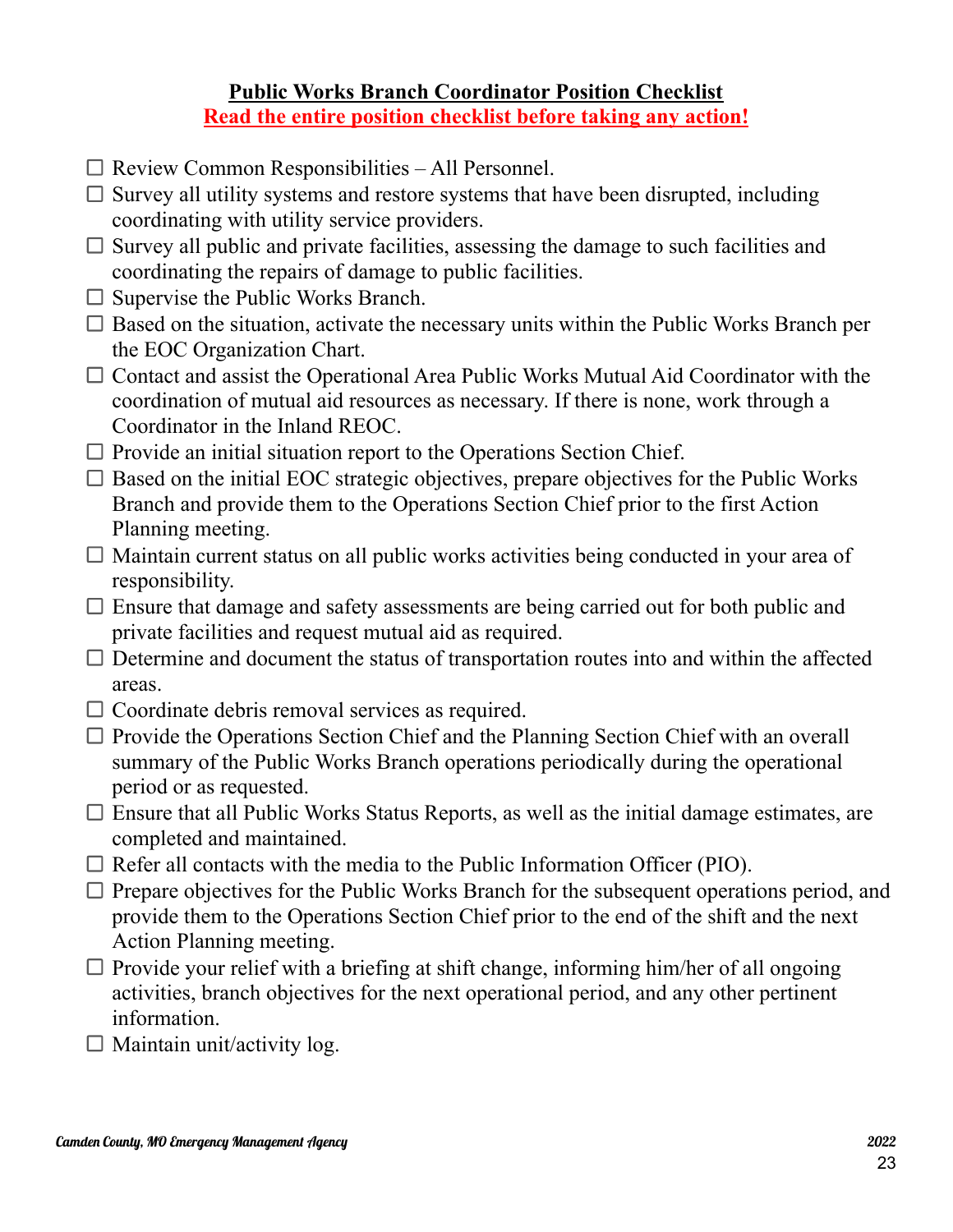### **Utilities Unit Position Checklist Read the entire position checklist before taking any action!**

 $\Box$  Review Common Responsibilities – All Personnel.

□ Assess the status of utilities, and provide Utilities Status Reports as required.

 $\Box$  Coordinate restoration of damaged utilities with utility representatives.

 $\Box$  Supervise the Utilities Unit.

 $\Box$  Establish and maintain a position log and other necessary files.

 $\Box$  Establish and maintain communications utility service providers.

 $\Box$  Assess the extent of damage to utility systems in the County.

 $\Box$  Coordinate with the Liaison Officer to ensure that agency representatives from utility service providers are available to respond to the EOC.

 $\Box$  Ensure that all information on system outages are consolidated and provided to the Situation Status Unit in the Planning Section.

 $\Box$  Ensure that support to utility providers is available as necessary to facilitate restoration of damaged systems.

 $\Box$  Keep the Public Works Branch Coordinator informed of the restoration status.

 $\Box$  Refer all contacts with the media to the Public Information Officer.

 $\Box$  Maintain unit/activity log.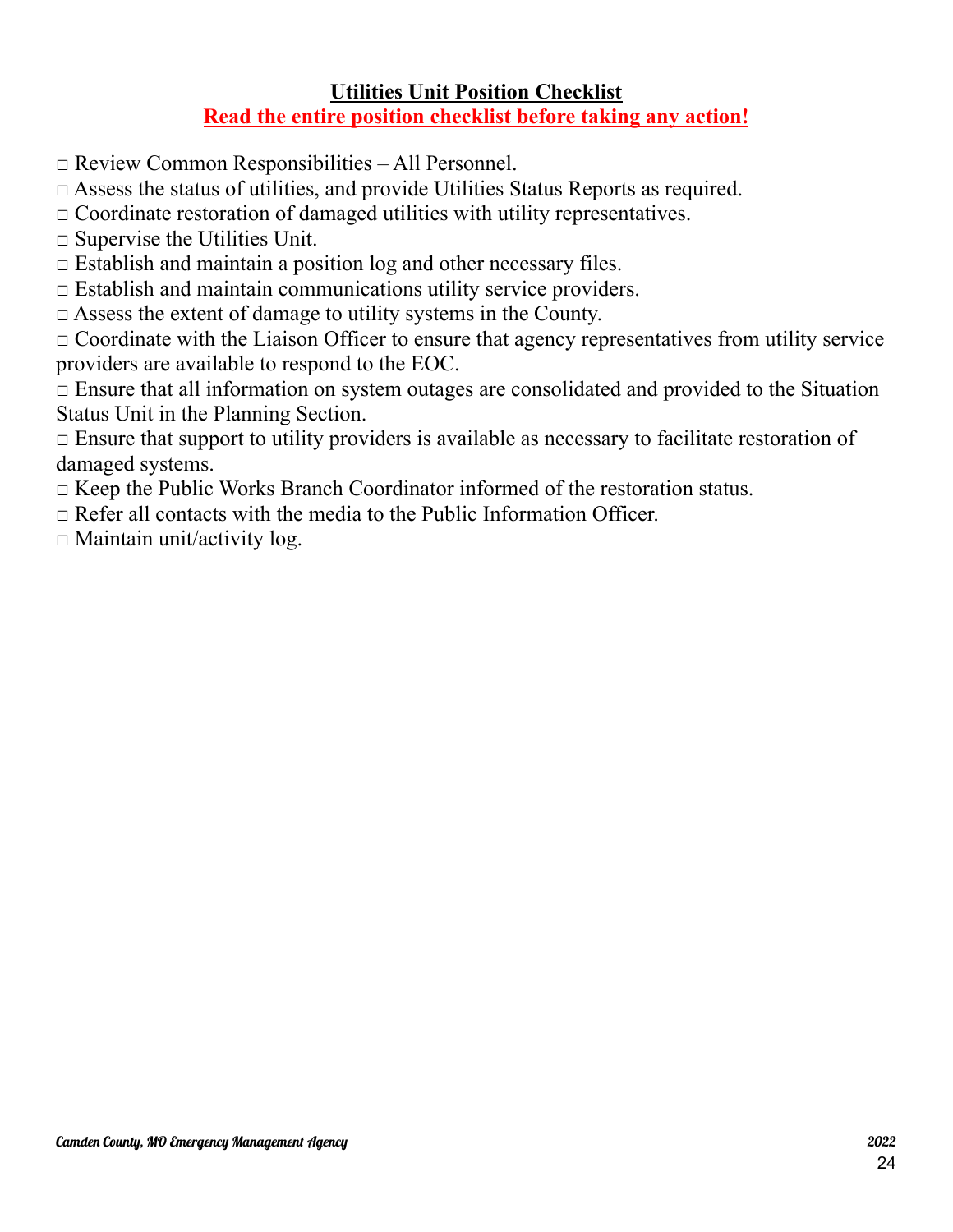### **Roads and Bridges Coordinator Checklist Read the entire position checklist before taking any action!**

- $\Box$  Review Common Responsibilities All Personnel.
- $\Box$  Provide road closure and traffic light outage information to the EOC.
- $\Box$  Coordinate with Fire and Law on road closures and openings.
- $\Box$  Ensure that current road closures and traffic signal outage information is displayed in the EOC.
- $\Box$  Participate in evacuation route planning.
- $\Box$  Coordinate transportation-related activities with other operations units.
- $\Box$  Coordinate with MSHP and MoDOT on the status of highways.
- $\Box$  Coordinate and track mutual aid resources.
- $\Box$  Maintain contact with DOCs and ensure coordination and information exchange between field responders and the EOC.
- $\Box$  Collect preliminary situation information on division activities, the emergency situation, and the status of resources.
- $\Box$  Based on the situation, staff the unit to perform the following functions:
	- $\Box$  Road closure coordination
	- $\Box$  DOC/field coordination
	- $\Box$  Evacuation coordination
- $\Box$  Brief the Branch Coordinator on the emergency situation:
	- $\Box$  Scope of the division's involvement in the incident
	- $\Box$  Personnel and resources committed, need for mutual aid
	- $\Box$  Current and potential threats to life and property
	- $\Box$  Recommend a course of action to mitigate immediate threats
	- $\Box$  Share current situation status and division activities that may impact another department's operations to ensure field activities are coordinated
	- $\Box$  Discuss strategies for dealing with potential problems
	- $\Box$  Identify critical issues, needs, and resources
	- $\Box$  Update the Action Plan (AP) and report back on previously assigned tasks
- $\Box$  Warn the Branch Coordinator immediately when the emergency situation escalates or there is a critical situation occurring.
- $\Box$  Assist with Action Planning:
	- $\Box$  Prepare objectives for the Branch Coordinator prior to the briefing/planning meetings
	- $\Box$  Brief unit on the EOC AP objectives and assign specific responsibilities
	- $\Box$  Provide a unit tactical plan to the Branch Coordinator
	- $\Box$  Coordinate critical emergency information within the unit and with other units in the branch.
- $\Box$  Assist with resource management by tracking resources used in the response, or sent/received as mutual aid and coordinate with the resources tracking unit.
- $\Box$  Provide periodic situation or status reports to the Branch Coordinator for updates on the overall situation.
- $\square$  Ensure that unit position logs are maintained.
- $\Box$  Identify issues, resource needs, and shortfalls for the next operational period.
- □ Brief your replacement at shift change. Ensure that in-progress activities are identified and follow-up requirements are conveyed.
- $\Box$  Maintain unit/activity log.

Camden County, MO Emergency Management Agency 2022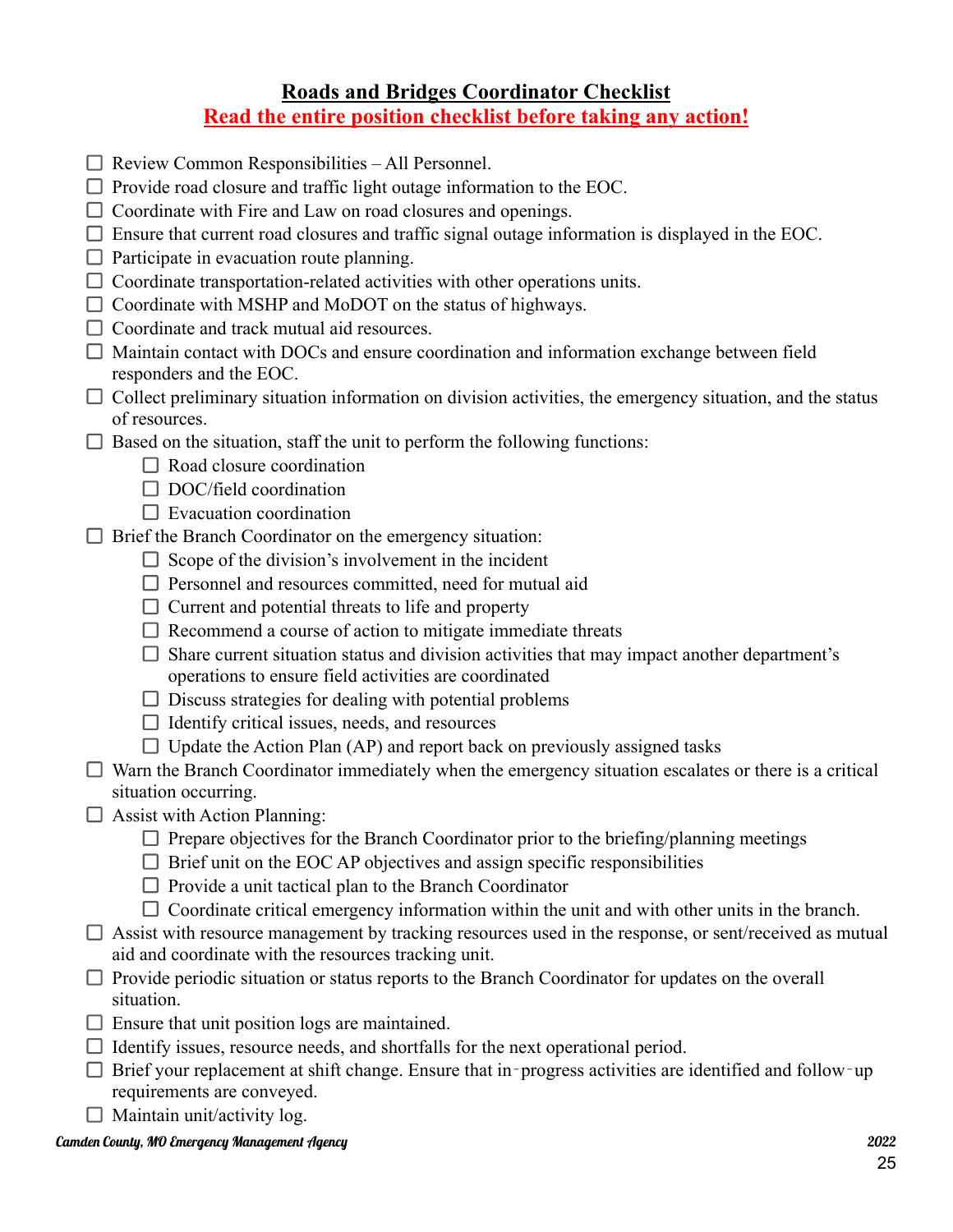### **Flood Management Unit Checklist Read the entire position checklist before taking any action!**

 $\Box$  Review Common Responsibilities – All Positions.

 $\Box$  Gather information about the status of rivers, levees and dams and provide information about flooding and levee status in the affected areas to the Operations Section Chief.  $\Box$  Provide affected agencies with information and coordinate mutual aid requests for assistance/resources from agencies within the jurisdiction, including but not limited to, specialized personnel, equipment and transportation.

□ Manage the process of tracking, requesting, and deploying flood control mutual aid resources. □ Provide status information and reports to the Planning/Intelligence Section for inclusion into the situation report.

 $\Box$  Maintain activity log for the flood control function. At a minimum, the log should record the following:

o Conversations in which decisions were reached, instructions given or received, vital information exchanged

- o Requests filled, mission assignments from the Inland REOC and
- o Major events/activities

 $\square$  Establish contact with the following agencies/jurisdictions:

o DWR Flood Operations Center

 $\Box$  Request and obtain reports from flood control agencies within the affected area. This information should include:

o Status of rain/stream gages ALERT

o Status of levee patrols

o Damage to levees/flood fight locations status and risk

o Flooding occurring or imminent, areas of impact, estimated damages

o Sump pump outages and causes of outage and when repairs will be complete and street flooding and risk of structure flooding

o Status of storm drain systems

o Status of all dams which could affect the area including: inflow, outflow and volume

o Special resources required to accomplish flood fight and major problem identification

o Projection of impending areas of concern

o Established locations for staging and processing incoming support resources

 $\Box$  Consolidate all information on the Flood Control Status Report form. Provide information to the Planning Section.

□ Determine the various flood control agencies capabilities to staff flood fight, and level of additional support needed.

 $\Box$  Assess resource capabilities within the jurisdiction and be prepared to respond to mutual aid resources requests.

 $\Box$  Coordinate requests for additional personnel or other support with other agencies and jurisdictions.

 $\square$  Process requests for mutual aid to the Inland REOC, if resources within the jurisdiction are Camden County, MO Emergency Management Agency 2022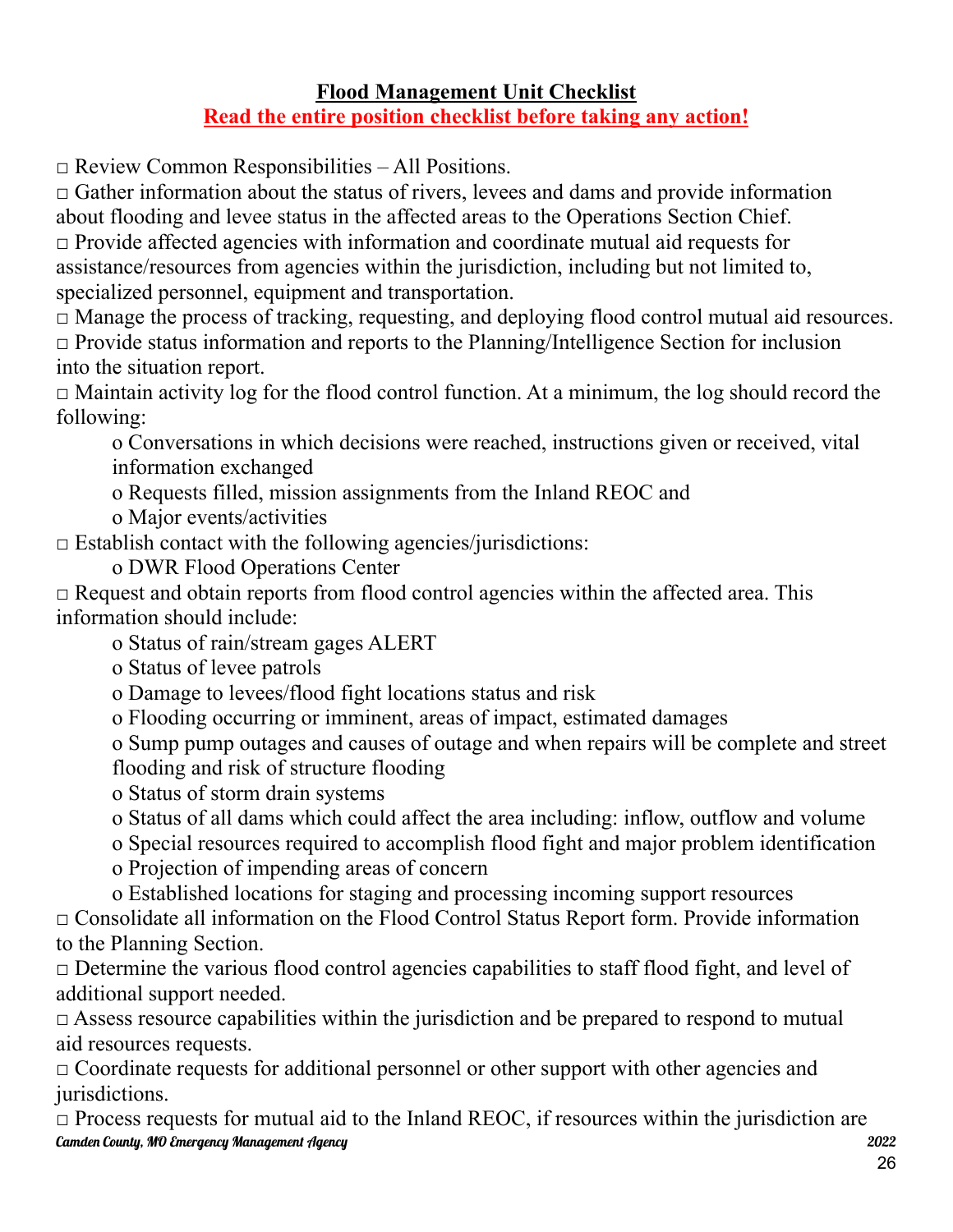inadequate.

□ Participate in Action Planning sessions.

□ Disseminate established flood control priorities to jurisdictions.

□ Brief your relief at shift change time. Ensure that in‐progress activities are identified and follow‐up requirements are known.

 $\square$  Maintain unit/activity log.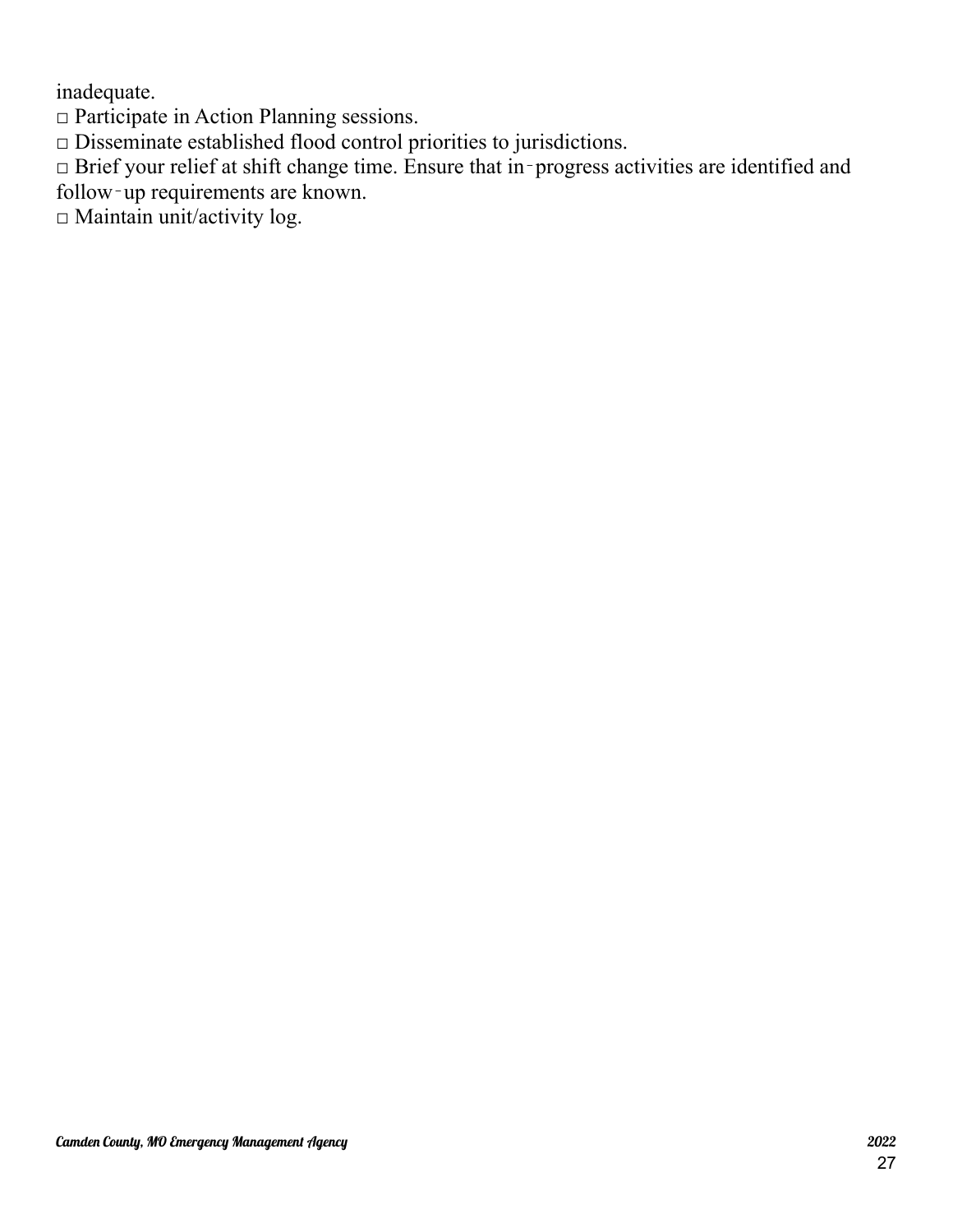### **Debris Management, Waste Management, and Recycling Unit Position Checklist Read the entire position checklist before taking any action!**

□ Review Common Responsibilities – All Personnel.

 $\Box$  Assess and project debris types and quantities generated by the event.

 $\Box$  Identify preferred debris collection, storage, diversion, and disposal alternatives.

□ Coordinate intra‐departmental and intra‐jurisdictional debris management efforts.

 $\square$  Supervise the Debris Management Unit (DMU).

□ Determine regulatory compliance needs.

 $\Box$  Based on the situation, activate the necessary units with the DMU per the DMU organization chart.

 $\Box$  Contact and coordinate with other County EOCs/DOCs, county departments and the Inland REOC to establish collection and disposal of debris with the mutual aid resources.

 $\Box$  Provide an initial situation report to the Operations Section Chief.

 $\Box$  Based on the initial EOC strategic objectives prepare objectives for the DMU and provide them to the Public Works Branch prior to the first Action Planning meeting.

 $\Box$  Ensure that DMU position logs and other necessary files are maintained.

 $\Box$  Maintain current status on all debris management activities being conducted in your area of responsibility.

 $\Box$  Ensure that debris assessments are being carried out for both public and private facilities; request mutual aid as required.

 $\Box$  Ensure that regular residential refuse and recycling collection services are maintained to the extent possible. Identify areas where service is not possible and communicate to the EOC.

 $\Box$  Ensure the Camden County waste disposal and transfer facilities remain operational.

 $\Box$  Ensure that adequate public education efforts aimed at keeping Household Hazardous Waste (HHW) and source materials separated and segregated are executed.

□ Secure debris removal services from franchised haulers and other services providers as required.

 $\Box$  Provide the Public Works Branch an overall summary of the DMU operations periodically during the operational period or as requested.

 $\Box$  Coordinate all contacts with the media with the Public Information Officer (PIO).

 $\Box$  Ensure that the temporary Debris Storage facilities are returned to their pre-event condition prior to the site closure

 $\Box$  Ensure that debris tonnage jurisdictional allocations are distributed accurately.

 $\square$  Maintain unit/activity log.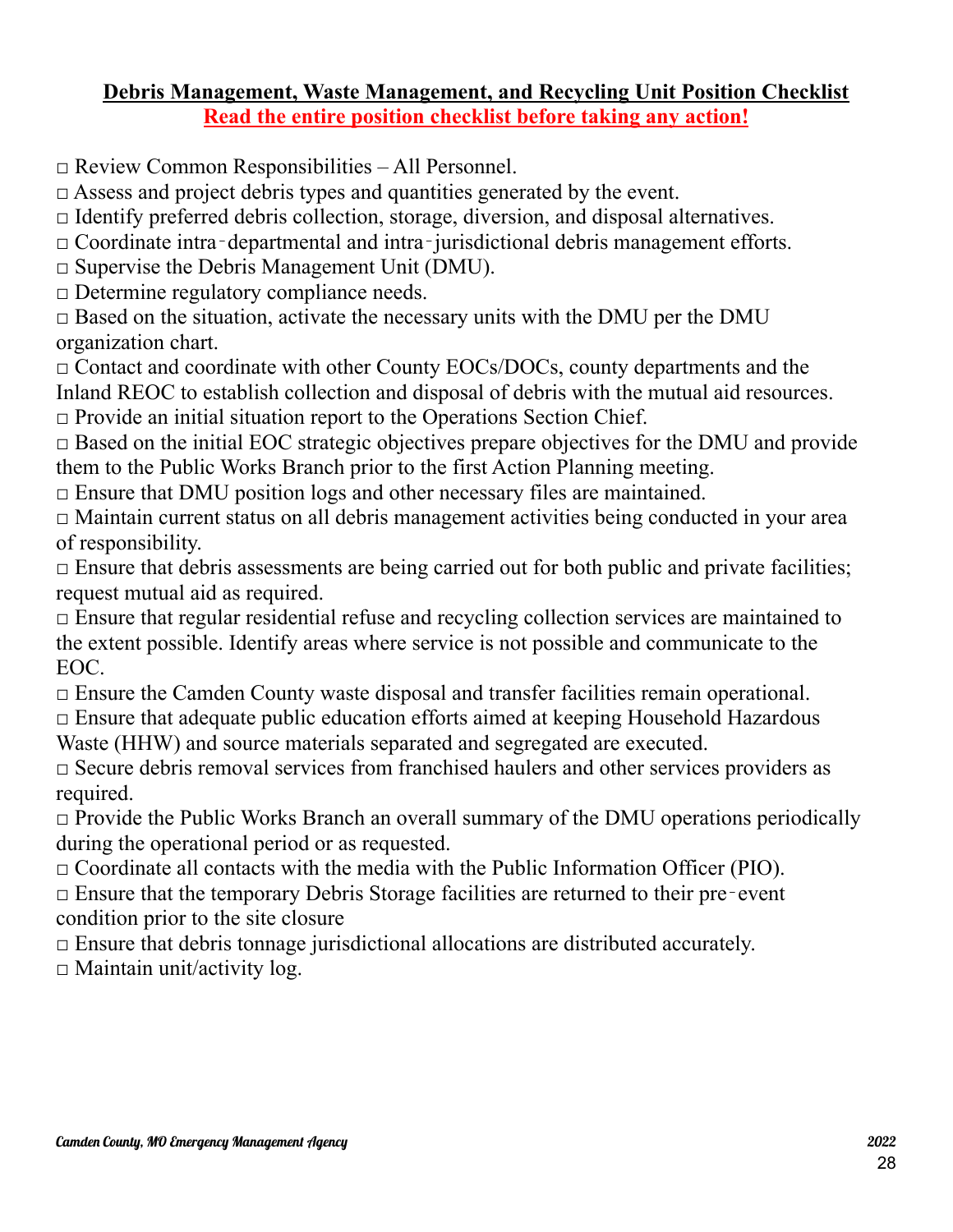### **Building Inspection Unit Checklist Read the entire position checklist before taking any action!**

□ Review Common Responsibilities – All Personnel.

 $\Box$  Collect initial damage/safety assessment information from other branches/units within the Operations Section.

□ Provide detailed damage/safety assessment information to the Planning Section, with associated loss damage estimates.

□ Maintain detailed records on damaged areas and structures.

 $\Box$  Coordinate mutual aid requests for engineers to inspect structures and/or facilities, to include organizing the inspectors into inspection teams upon their arrival.

 $\Box$  Supervise the Building Inspection Unit.

 $\Box$  Obtain initial damage/safety assessment information from the Fire & Rescue Branch, Law Enforcement Branch, Utilities Unit, and other branches/units as necessary.

 $\Box$  Coordinate with other sources for additional damage/safety assessment information.

 $\Box$  Prepare detailed damage/safety assessment information, including estimate of value of the losses, and provide to the Planning Section.

□ Clearly label each structure and/or facility inspected in accordance with ATC‐20 standards and guidelines.

 $\Box$  Maintain a list of structures and facilities requiring immediate inspection or engineering assessment.

 $\Box$  Coordinate all requests for engineers and building inspectors from emergency response agencies. Communicate mutual aid resource needs.

 $\Box$  Keep the Public Works Branch Coordinator informed of the inspection and engineering assessment status.

 $\Box$  Refer all contacts with the media to the Public Information Officer (PIO).

 $\Box$  Maintain unit/activity log.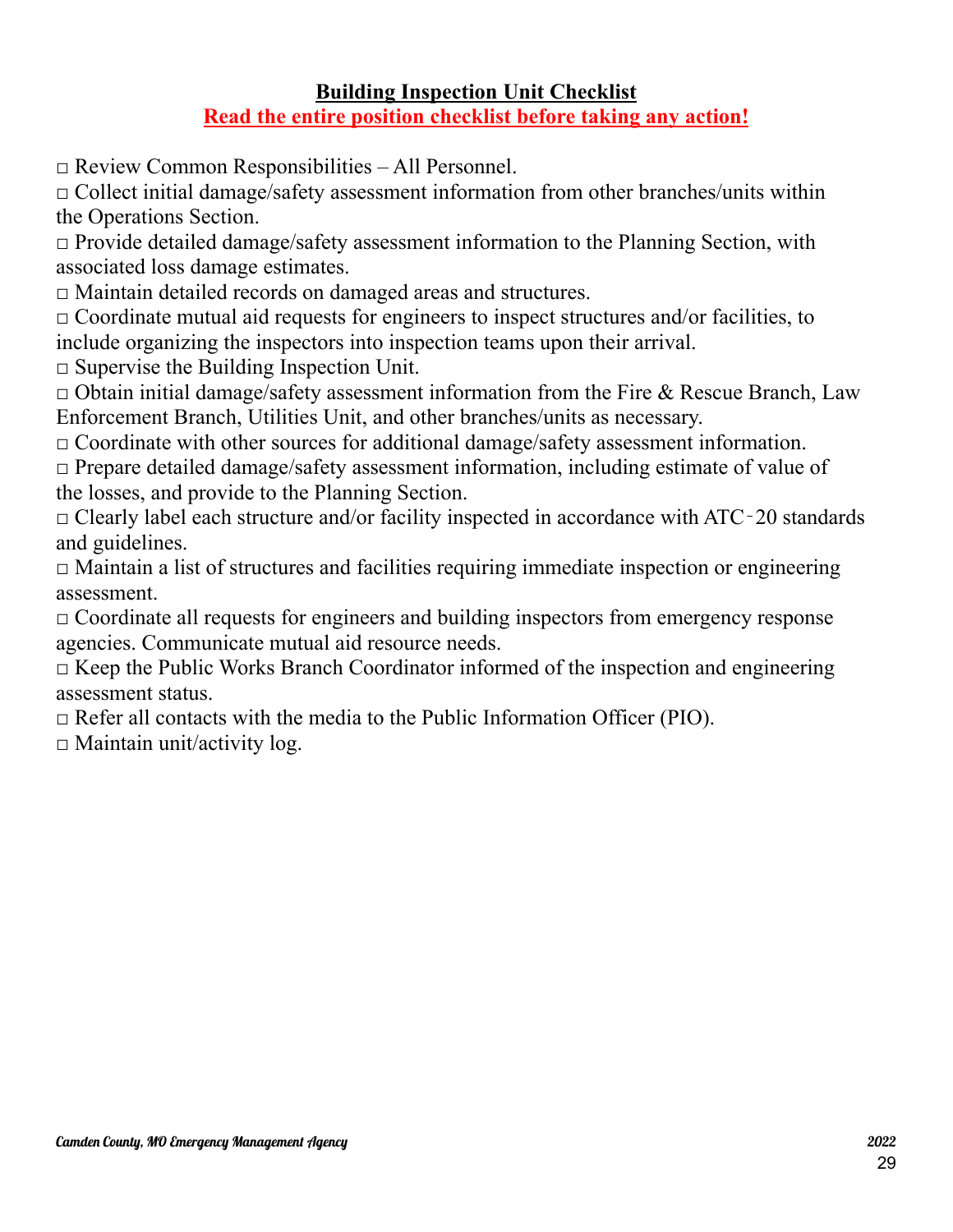### **Medical/Health Branch Coordinator Position Checklist Read the entire position checklist before taking any action!**

- $\Box$  Review Common Responsibilities All personnel.
- $\Box$  Report to the County EOC check–in and obtain a briefing from the Operations Section Chief.
	- $\Box$  Magnitude and scope of the event
	- □ Areas of County impacted
	- $\Box$  Current situation and priorities
	- $\Box$  Actions taken
	- $\square$  Existing or anticipated problems/issues
	- $\Box$  Anticipated need for shelter(s), including location(s), the estimated number of displaced, duration, any special needs (e.g., special needs populations, etc.)
- $\Box$  Initiate and maintain a function log and record the following:
	- $\Box$  By date and time, note arrival time, decisions made, positions activated, personnel assigned to report to the Medical Branch, directions given, and actions taken.
	- $\Box$  Information to be shared with other EOC functions
	- $\Box$  Items that require follow-up
	- $\Box$  Information/data needed for recovery operations
	- $\square$  Issues that involve potential liability
- Assign and brief Unit Leaders, as indicated.
- $\Box$  Participate in regular Section briefings and provide input to the EOC Action Plan (AP).
- $\Box$  Establish and maintain a communications link with Public Health DOC and establish a schedule for regular situation reports.
- $\Box$  Establish liaison with the following, as appropriate and necessary:
	- $\Box$  Incorporated cities regarding medical and health issues;
	- $\Box$  Medical and health providers; and
	- $\Box$  Medical society, if indicated.
- $\Box$  Coordinate with the other EOC Operations Section Branch Coordinators to provide assistance in the event that evacuation of a hospital or other medical facility is required.
- $\Box$  Compile regular situation reports from the Unit Leaders and advises EOC, DOCs, and other medical and health staff on objectives, strategies, and priorities, based on the initial EOC AP.
- $\Box$  Prepare Response Information Management System Medical/Health Report and submit to the Planning/Intelligence Section.
- $\Box$  If necessary, confer with the Logistics Section to obtain any non-personnel resources requested by field units or the EOC and DOCs, including vehicles to transport casualties and medical resources to healthcare facilities or locations, or to other areas as the situation demands.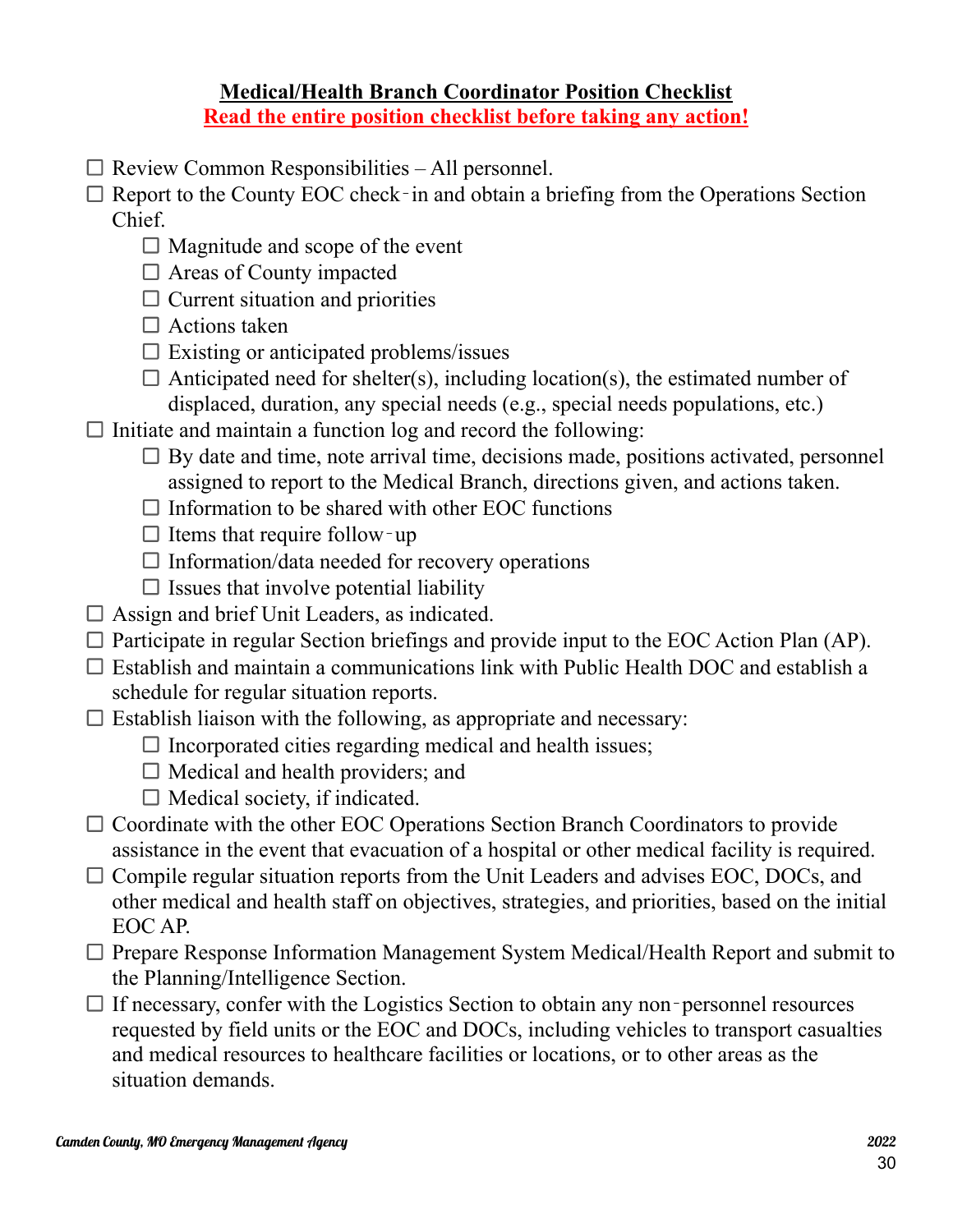- $\Box$  Request assistance from the EOC Personnel Unit to identify potential sources and to recruit any personnel requested by field units or the Department of Public Health (DPH) DOC.
- $\Box$  Confer with other EOC personnel, as necessary, to identify potential sources for any health or medical resources not available within Camden County County.
- $\Box$  Maintain liaison with the County Health Officer regarding the need for medical resources, including mutual aid.
- $\Box$  If necessary, or if requested by the County Health Officer, contact the Regional Disaster Medical/Health Coordinator to request mutual aid resources not available in the county/Operational Area.
- $\Box$  Respond to requests from the Regional Disaster Medical/Health Coordinator to provide medical/health‐related mutual aid, as conditions permit.
- $\Box$  Coordinate medical and health system recovery activities within Camden County. Establish liaison with cities, special districts, and medical and health resources, as appropriate and necessary.
- $\Box$  Receive and process or refer, as appropriate, requests for non-emergency medical services-related personnel, supplies, and/or equipment to the EOC Logistics Section.
- $\Box$  Participate in regular Section briefings and provide input to EOC AP.
- $\Box$  Monitor response activities and identify any potential issues that require prompt attention.
- $\Box$  Obtain regular briefings from Unit Leaders on the status of activities and any potential needs or problems.
- $\Box$  Keep up to date on the situation and status of resources and maintain current status reports and displays.
- $\Box$  Maintain contact with the Public Health DOC and obtain regular briefings.
- $\Box$  Keep the Operations Section Chief advised of status and activities and on any problem areas.
- $\Box$  Review situation reports as they are received. Verify information where questions exist.
- $\Box$  Conduct periodic briefings for all Branch personnel.
- $\Box$  Upon EOC deactivation, release resources and make notifications as appropriate. Provide information on who to contact and how to contact them for any follow-up issues.
- $\Box$  Participate in post-emergency debriefing and critique sessions.
- $\Box$  Revise and update emergency plans and procedures to reflect lessons learned from the emergency.
- $\Box$  Ensure that any open actions not yet completed will be handled after deactivation.
- $\Box$  Ensure that all required forms or reports are completed prior to deactivation.
- $\Box$  Be prepared to provide input to the After Action Report (AAR).
- $\Box$  Maintain unit/activity log.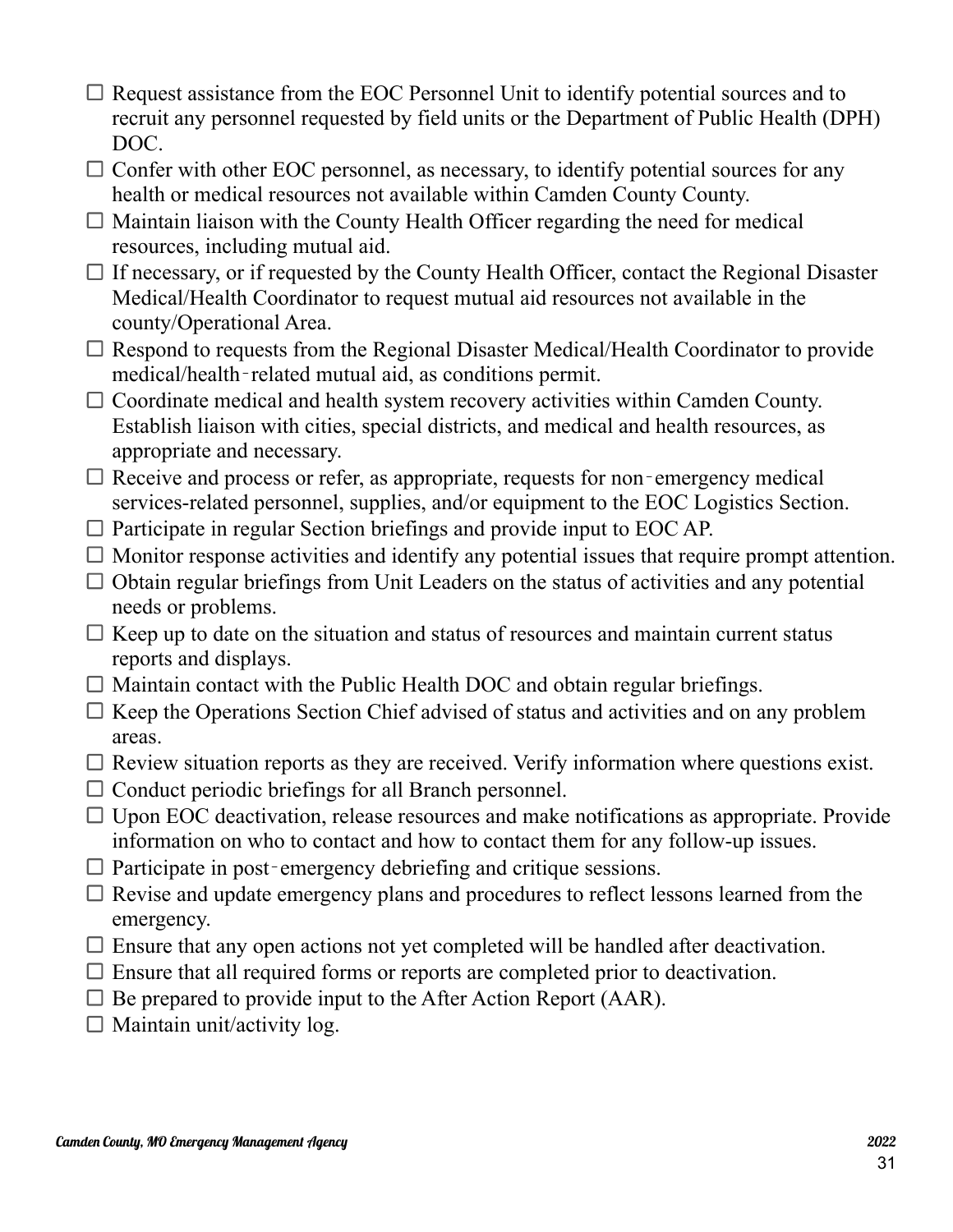### **Emergency Medical Services Unit Position Checklist Read the entire position checklist before taking any action!**

□ Review Common Responsibilities – All personnel.

 $\Box$  Coordinates medical disaster activities within Camden County, including all cities and special districts, as well as unincorporated areas.

 $\Box$  Initiates and maintains a communications link with Hospital and Ambulance Zone Coordinators, establishes a schedule for receiving regular situation reports, and identifies any resource gaps.

 $\Box$  Coordinates with the other EOC Operations Section Branch Coordinators to provide assistance in the event that evacuation of a hospital or other medical facility is required.

 $\Box$  If necessary, confer with the EOC Logistics Section to obtain any non-personnel resources, including vehicles to transport casualties and medical resources to health care facilities, clinics or Hospital locations, or to other areas as the situation demands, including Casualty Staging Areas.

□ As necessary, contact the Regional Disaster Medical/Health Coordinator to request mutual aid resources not available in the County/Operational Area.

 $\Box$  Responds to requests from the Regional Disaster Medical/Health Coordinator to provide medical/health‐related mutual aid, as conditions permit.

 $\Box$  Provides Branch Coordinator with regular situation reports on status of Emergency Medical Services (EMS) personnel, vehicles, facilities and numbers of injured and dead.

 $\Box$  Upon EOC deactivation, release resources and make notifications as appropriate. Provide information on who to contact and how to contact them for any follow up issues.

 $\Box$  Participate in post-emergency debriefings and critique sessions.

 $\Box$  Revise and update emergency plans and procedures to reflect lessons learned from the emergency.

 $\Box$  Ensure that any open actions not yet completed will be handled after deactivation.

 $\Box$  Ensure that all required forms or reports are completed prior to deactivation.

 $\square$  Be prepared to provide input to the After Action Report (AAR).

 $\Box$  Maintain unit/activity log.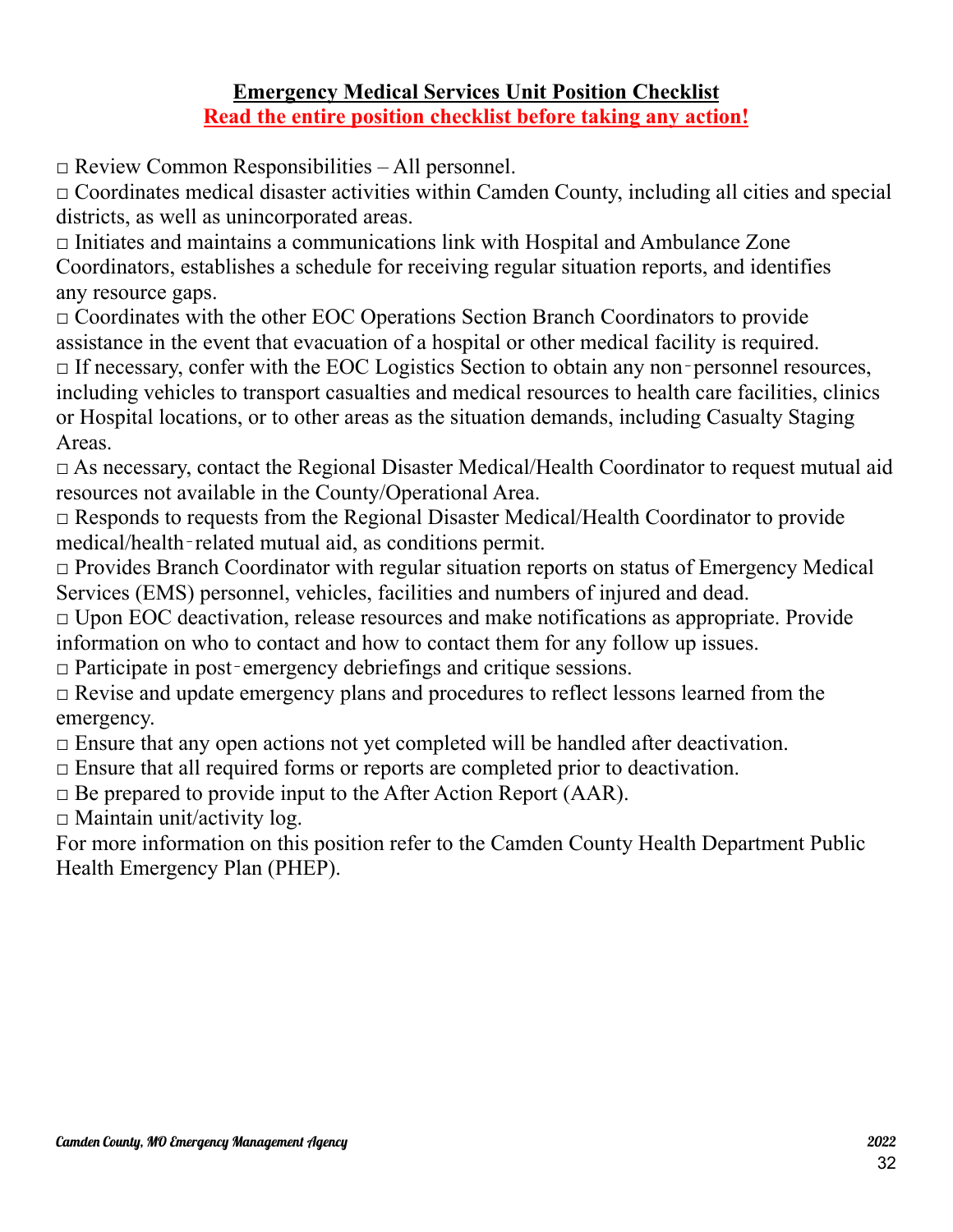### **Public Health Unit Position Checklist Read the entire position checklist before taking any action!**

□ Review Common Responsibilities – All personnel.

 $\Box$  Deploys and allocates public health personnel and material resources, in accordance with priorities established in the EOC Action Plan (AP).

 $\Box$  Implements surveillance measures to identify and track the emergence of new and/or infectious diseases related to the disaster.

 $\Box$  Recommends and implements public health and/or medical interventions to preserve and protect public health, including mass prophylaxis or treatment, if indicated.

 $\Box$  Coordinates the medical and health response to a terrorist attack involving chemical, biological, radiological, or nuclear agents.

 $\Box$  Determines the need for and implements quarantine, if warranted.

□ Declares a Local Health Emergency, if indicated.

□ Provides or arranges for nursing care in emergency shelters.

 $\Box$  Coordinates delivery of public health information with the County/Operational Area Public Information Officer (PIO) on preventative measures to be implemented by the public.

 $\Box$  Inspects and advises on general sanitation matters; usability of foodstuffs, water and other consumables; vector control measures; and the proper disposal of dead animals.

 $\Box$  Compiles regular situation reports on the status of public health, and submits regular status reports to the Branch Coordinator.

 $\Box$  Participate in post-emergency debriefings and critique sessions.

 $\Box$  Revise and update emergency plans and procedures to reflect lessons learned from the emergency.

 $\Box$  Ensure that any open actions not yet completed will be handled after deactivation.

 $\Box$  Ensure that all required forms or reports are completed prior to deactivation.

 $\Box$  Be prepared to provide input to the After Action Report (AAR).

 $\Box$  Maintain unit/activity log.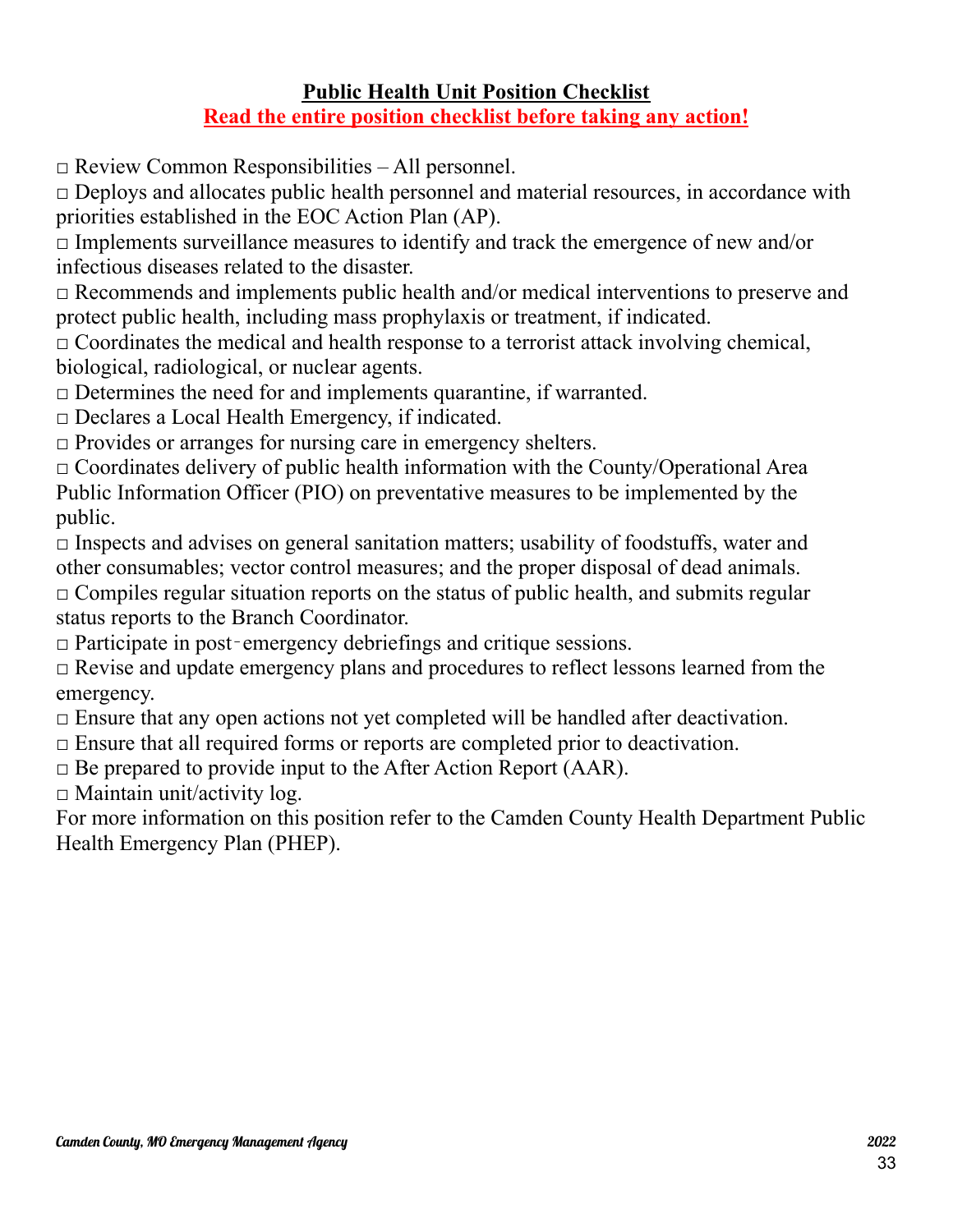### **Environmental Health Unit Position Checklist Read the entire position checklist before taking any action!**

□ Review Common Responsibilities – All personnel.

 $\Box$  Coordinates the deployment and allocation of environmental health resources engaged in response to the incident; assists the Fire Department and other responders with identifying hazardous substances and mitigating the effects of toxic chemical spills and/or emissions; ensures sanitation of food handling and mass feeding services in emergency facilities; and ensures general community sanitation measures, including potable water supplies, sewage disposal, waste disposal, vector control and garbage collection.

 $\Box$  Deploys and allocates environmental health personnel and material resources, in accordance with priorities established in the EOC Action Plan (AP).

 $\Box$  Responds to and assesses situations arising in Camden County.

 $\Box$  Responds to the scene of incidents involving hazardous materials and coordinates the evaluation of on-scene monitoring to detect harmful substances that could affect responders and the general public.

□ Coordinates the clean‐up and disposal of hazardous materials and consults on the proper disposal of hazardous wastes.

 $\Box$  Assists in identification, categorization, and analysis of unidentified substances, including input from the Department of Agriculture when indicated.

□ Coordinates with Damage Assessment Teams on the inspection of damaged (but inspected and habitable) buildings in the presence of health hazards.

 $\Box$  Participate in post-emergency debriefings and critique sessions.

 $\Box$  Revise and update emergency plans and procedures to reflect lessons learned from the emergency.

 $\Box$  Ensure that any open actions not yet completed will be handled after deactivation.

 $\Box$  Ensure that all required forms or reports are completed prior to deactivation.

 $\Box$  Be prepared to provide input to the After Action Report (AAR).

 $\Box$  Maintain unit/activity log.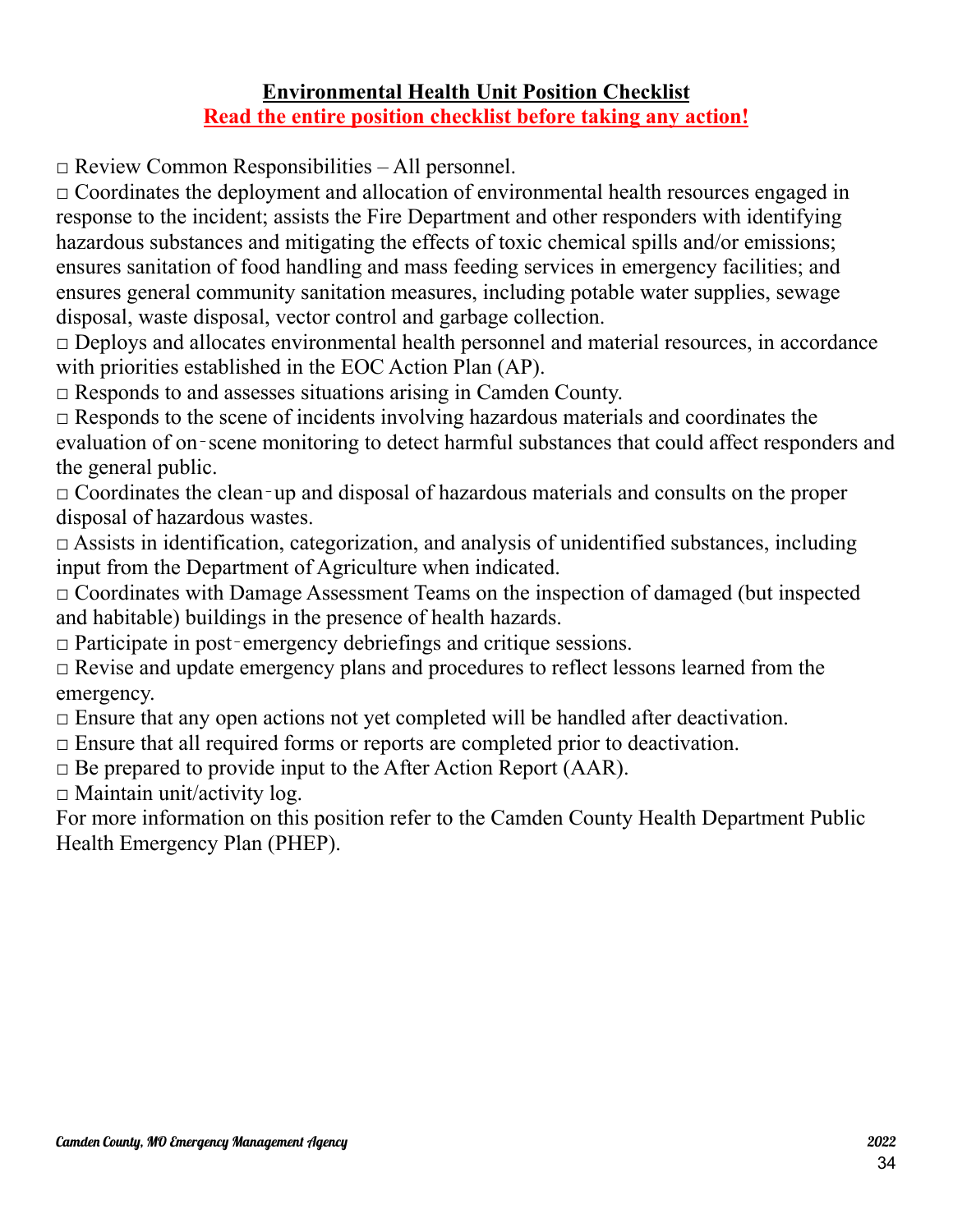### **Mental Health Unit Position Checklist Read the entire position checklist before taking any action!**

□ Review Common Responsibilities – All personnel.

 $\Box$  Coordinates mental health disaster response within Camden County, including all cities and special districts, as well as unincorporated areas, upon request.

 $\Box$  Compiles regular situation reports on the status of mental health facilities and identifies any resource gaps. Submits regular Situation Reports to the Branch Coordinator.

 $\Box$  Coordinates mental health-related activities among local public and private response agencies and groups, as well as with State and Federal agencies.

 $\Box$  Coordinates the procurement and allocation of mental health resources required to support disaster operations.

 $\Box$  Prepares a situation report on the status of the mental health disaster response and submits it to the Branch Coordinator.

 $\Box$  In conjunction with other Operations Section staff, arranges for Critical Incident Stress Management or other appropriate mental health interventions for groups of emergency responders, upon request.

 $\Box$  Participate in post-emergency debriefings and critique sessions.

□ Revise and update emergency plans and procedures to reflect lessons learned from the emergency.

 $\Box$  Ensure that any open actions not yet completed will be handled after deactivation.

□ Ensure that all required forms or reports are completed prior to deactivation.

 $\Box$  Be prepared to provide input to the After Action Report (AAR).

 $\Box$  Maintain unit/activity log.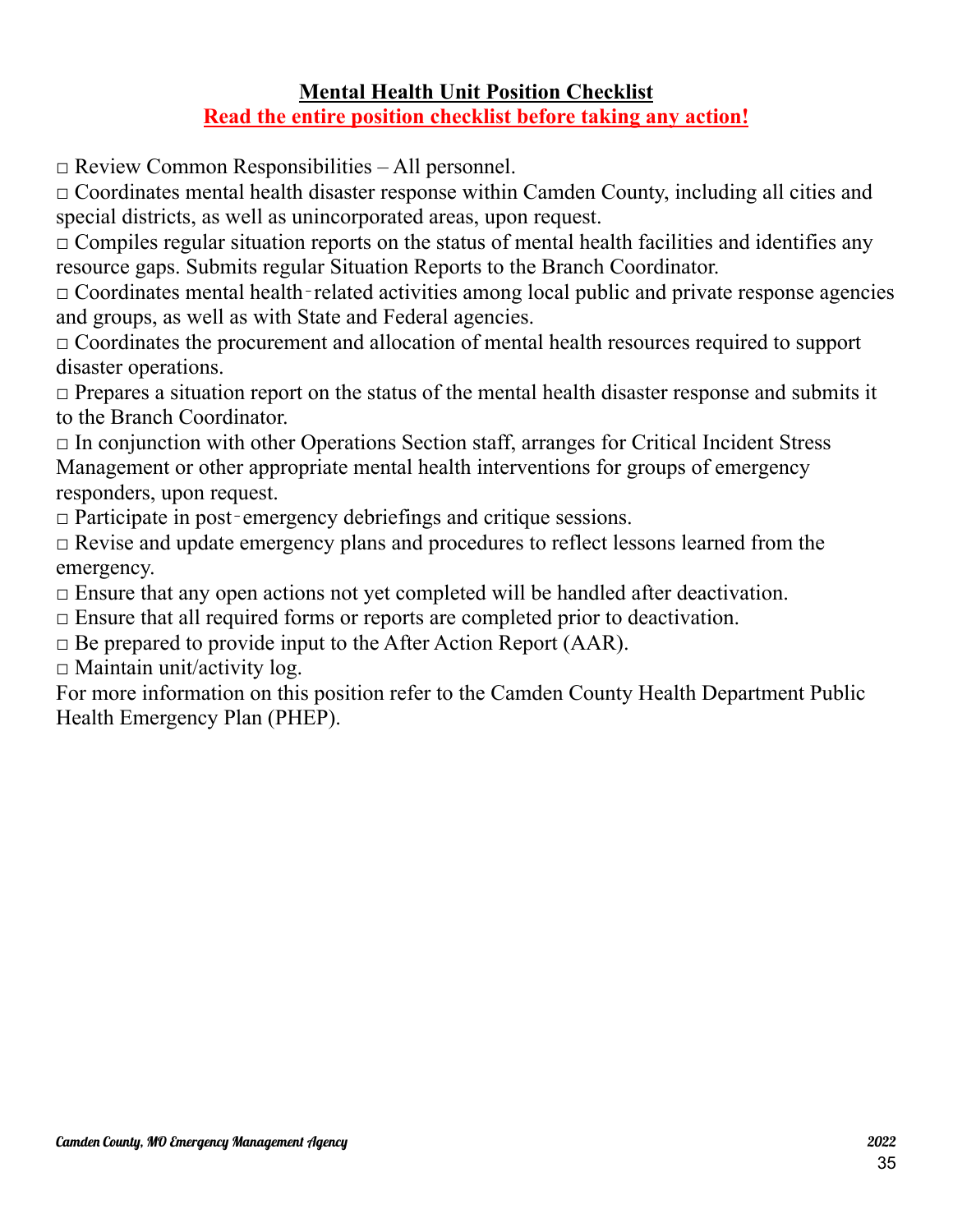### **Care and Shelter Branch Chief Position Checklist Read the entire position checklist before taking any action!**

 $\Box$  Manage and assumes responsibilities of those functions assigned to the Care and Shelter Branch.

 $\Box$  Coordinates with the American Red Cross (ARC) on the overall management of mass care shelters, including the preparation of action plans, listing objectives to be accomplished, and formation of strategies to achieve those objectives as well as advanced planning considerations. □ Coordinates with other Camden County and other County Operations Section counterparts to ensure support services are provided to shelters, including medical, public and behavioral health, security, fire/safety, and building inspection.

 $\Box$  Communicates care and shelter activities to the Operations Section Chief.

 $\Box$  Ensures coordination with the ARC to provide temporary shelter, food, clothing, medical care, and other essential life support needs for persons impacted by the disaster.

 $\Box$  Coordinate with the Liaison Officer to request an Agency Representative from the ARC and work with the Agency Representative to coordinate all shelter and congregate care activity.

 $\Box$  Provide the Operations Chief and Planning Chief with updates and/or reports as requested or appropriate.

 $\Box$  Prepare objectives for the Care and Shelter Branch for the subsequent operational period and provide them to the Operations Section Chief prior to the end of the shift and the next Action Planning meeting.

 $\Box$  Refer all contacts with the media to the Public Information Officer (PIO).  $\Box$  Maintain unit/activity log.

**\*Can be filled by a Camden County CERT member.**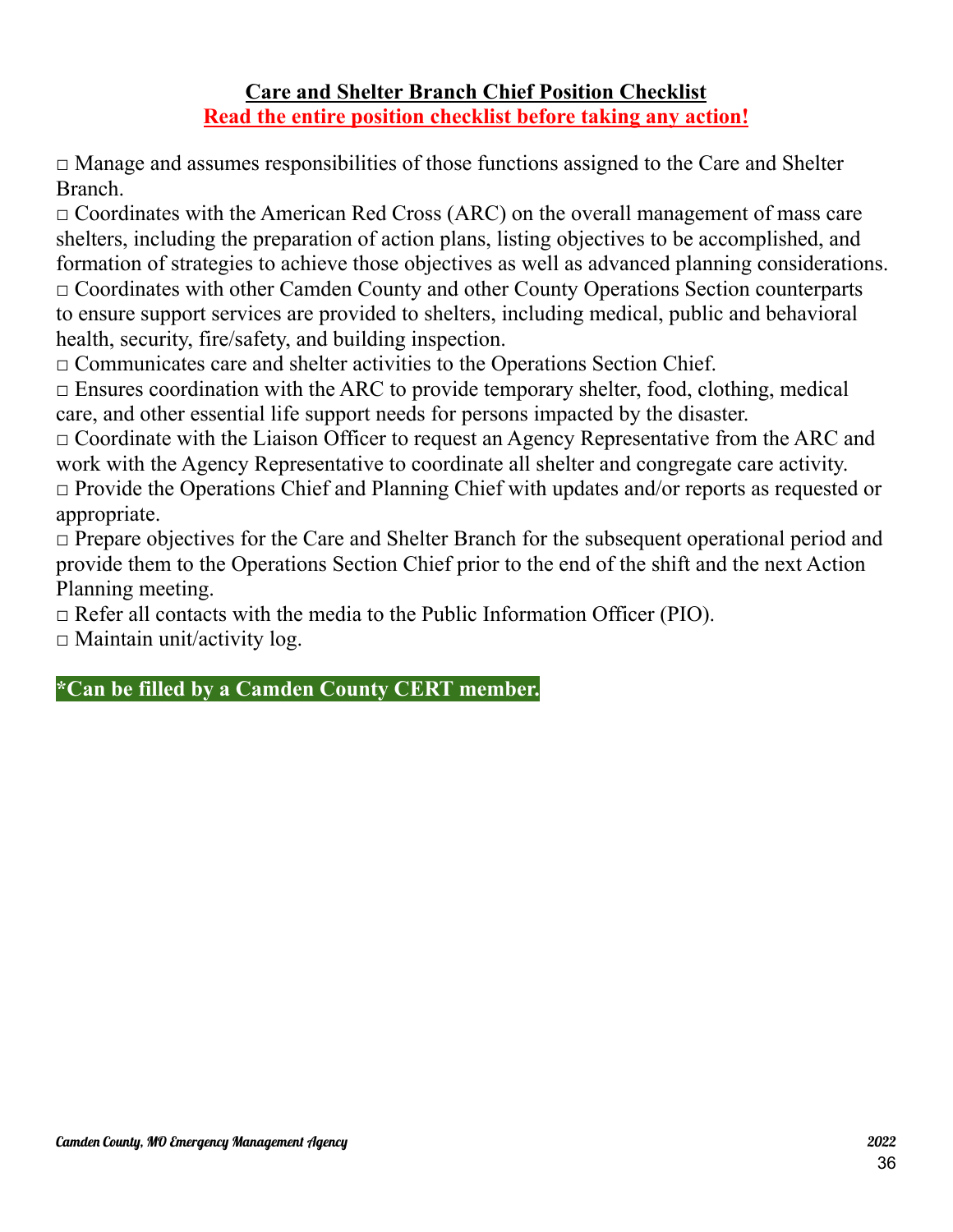## **PLANNING SECTION**

### **Purpose**

The Planning Section is responsible for directing and managing the creation of a comprehensive situation status report, development of EOC Action Plans (APs) for each operational period, and maintenance of all documentation related to the emergency. The Planning Section staff must evaluate the potential economic, social and environmental impacts of the disaster, while managing response to the conditions within the County. Additionally, the Planning Section staff must consider whether an emergency in a neighboring jurisdiction could impact Camden County or

draw upon resources normally available to the county.

### **EOC Planning Section Organization**

The Planning Section Chief identifies whether full or partial staff is required to respond. When fully activated the section may include the positions shown in the organizational chart above. The duties assigned to the unfilled position are the responsibility of the Planning Section Chief.

### **Objectives**

The Planning Section will accomplish the following specific objectives during a disaster/emergency:

- $\Box$  Collect initial situation and damage assessment information.
- $\Box$  Display situation status information in the EOC using maps and visual aids.
- $\Box$  Conduct mapping and documentation operations.
- $\Box$  Disseminate summary situation status and damage assessment reports to other EOC sections, City EOCs, county departments and the Inland REOC.
- $\Box$  Determine the County's post-event condition and prepare a post-disaster recovery plan.
- $\Box$  Provide planning support to other sections.
- $\square$  Ensure accurate recording and documentation of the incident.
- $\Box$  Prepare the County's EOC AP.
- $\Box$  Maintain proper and accurate documentation of all actions taken to ensure that all required records are preserved for future use and Camden County OES and FEMA filing requirements.
- $\Box$  Acquire technical experts for special interest topics or special technical knowledge subjects.

### **Planning Section Chief Position Checklist**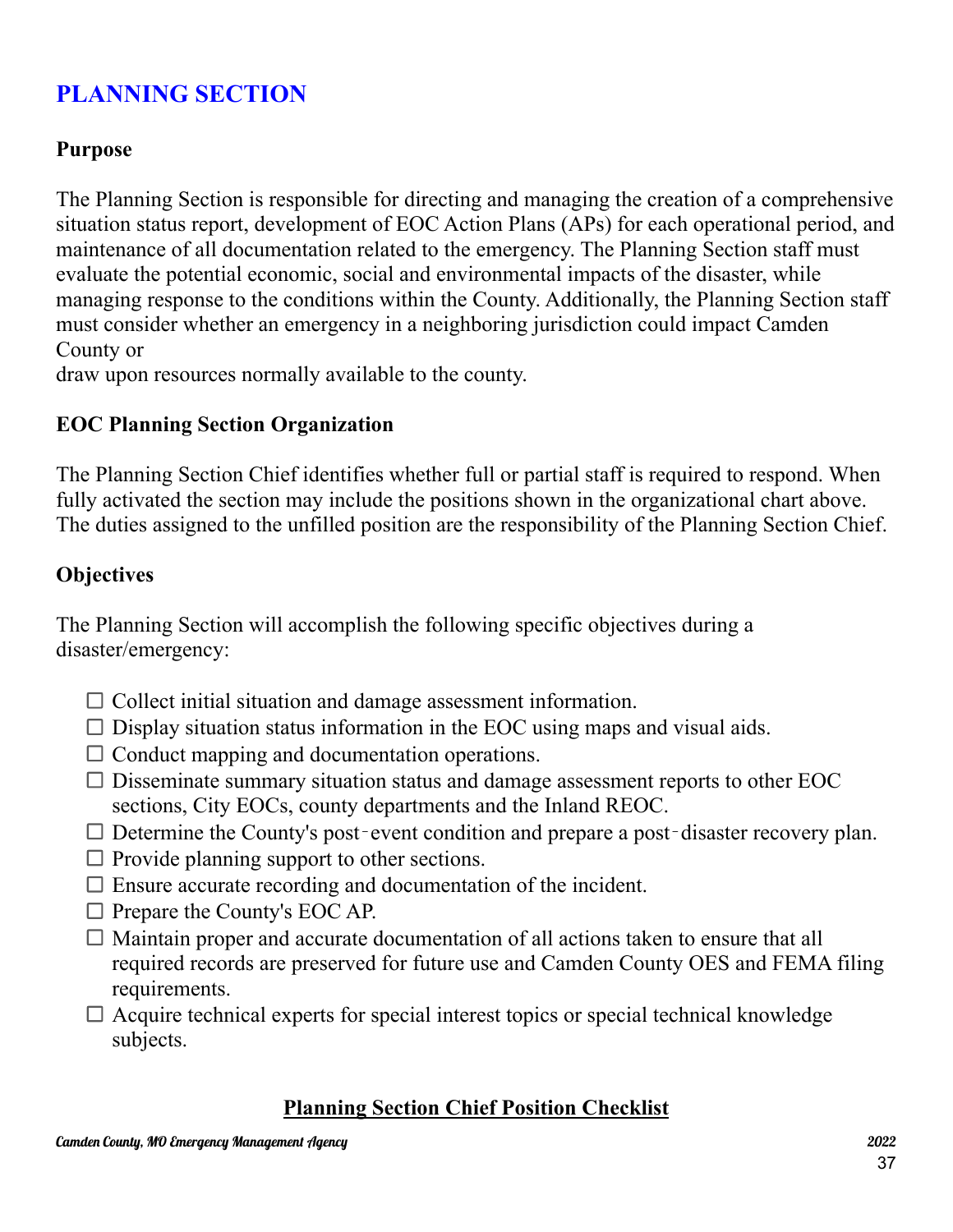### **Read the entire position checklist before taking any action!**

 $\Box$  Review Common Responsibilities – All Personnel.

 $\Box$  Ensure that the responsibilities of the Planning Section are carried out, to include:

- $\square$  Ensure collecting, analyzing, and displaying of situation information
	- $\Box$  Preparing periodic Situation Reports
	- $\Box$  Preparing and distributing the EOC Action Plan (AP) and facilitating the Action Planning meeting
	- $\Box$  Conducting Advance Planning activities and reports
	- $\Box$  Providing technical support services to the various EOC sections and branches
	- $\Box$  Documenting and maintaining files on all EOC activities

 $\Box$  Establish the appropriate level of organization for the Planning Section.

 $\Box$  Ensure the early and continued coordination with the Planning Sections of other activated EOCs within the jurisdiction (i.e. special districts, city EOCs, etc.).

 $\Box$  Exercise overall responsibility for the coordination of unit activities within the section.

 $\Box$  Keep the EOC Director informed of significant issues affecting the Planning Section.

 $\Box$  In coordination with the other Section Chiefs, ensure that Branch Status Reports and situation Status Reports are used to develop the EOC AP.

 $\square$  Supervise the Planning Section.

□ Ensure that the Planning Section is set up properly and appropriate personnel, equipment, and supplies are in place, including maps and status boards.

 $\Box$  Based on the situation, activate within the section as needed and designate Unit Leaders for each element per the EOC Organization Chart.

 $\Box$  Request additional personnel for the section as necessary to maintain a 24–hour operation.

 $\Box$  Establish contact with all activated DOCs and within the jurisdiction and coordinate Situation Status Reports with their Planning Sections.

□ Meet with Operations Section Chief and obtain and review any major incident reports.

 $\Box$  Review responsibilities of branches in section and develop plan for carrying out all responsibilities.

 $\Box$  Make a list of key issues to be addressed in the EOC AP process by consulting with Section Chiefs, including specific objectives to be accomplished during the initial Operational Period.  $\Box$  Keep the EOC Director informed of significant events.

 $\Box$  Adopt a proactive attitude, thinking ahead and anticipating situations and problems before they occur.

 $\Box$  Ensure that the Situation Analysis Unit is maintaining current information for the Situation Status Report.

 $\Box$  Ensure major incidents reports and branch status reports are completed by the Operations Section and are accessible by the Planning Section.

 $\Box$  Ensure a Situation Status Report is produced and distributed to all EOC Sections at least once, prior to the end of the operational period.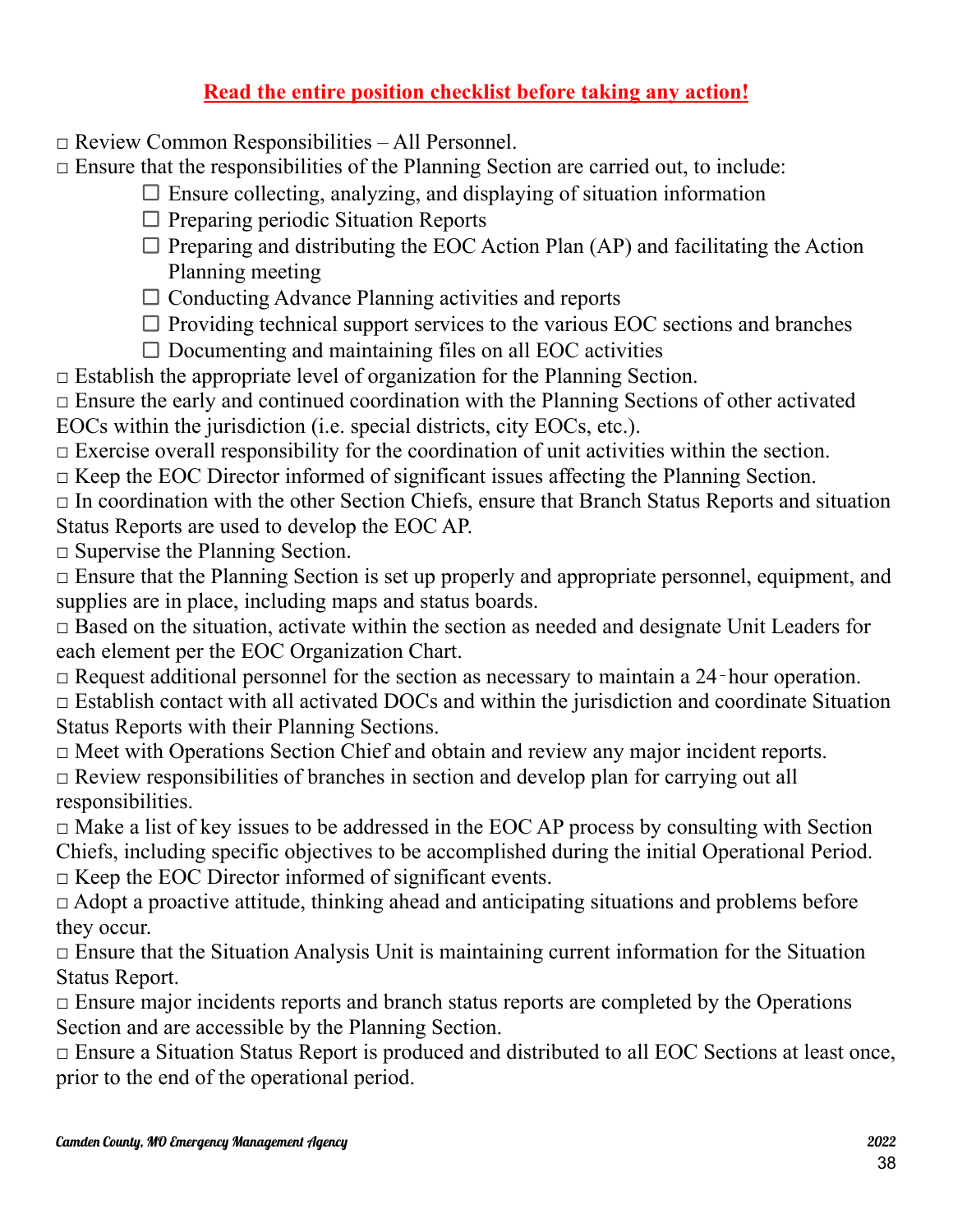$\Box$  Ensure all status boards and other displays are kept current and that posted information is neat and legible.

 $\Box$  Ensure the Public Information Officer has immediate and unlimited access to all status reports and displays.

 $\Box$  Conduct periodic briefings with section staff and work to reach consensus among staff on section objectives for forthcoming operational periods.

 $\Box$  Facilitate the EOC Director's Action Planning meetings approximately two hours before the end of each operational period.

 $\Box$  Ensure objectives for each section are completed, collected, and posted in preparation for the next Action Planning meeting.

 $\Box$  Ensure the EOC AP is completed and distributed at the start of the next operational period.

 $\Box$  Work closely with each unit within the Planning Section to ensure the section objectives as defined in the current EOC AP are being addressed.

 $\Box$  Ensure the Advance Planning Unit develops and distributes a report that highlights forecasted events or conditions likely to occur beyond the forthcoming operational period (usually within the next 36‐72 hours) particularly those situations which may influence the overall strategic objectives of the EOC.

 $\Box$  Ensure the Documentation Unit maintains files on all activities related to the event, and provides reproduction services for the EOC, as required.

 $\Box$  Provide technical services, such as energy advisors and other technical specialists to all EOC sections as required.

 $\Box$  Maintain unit/activity log.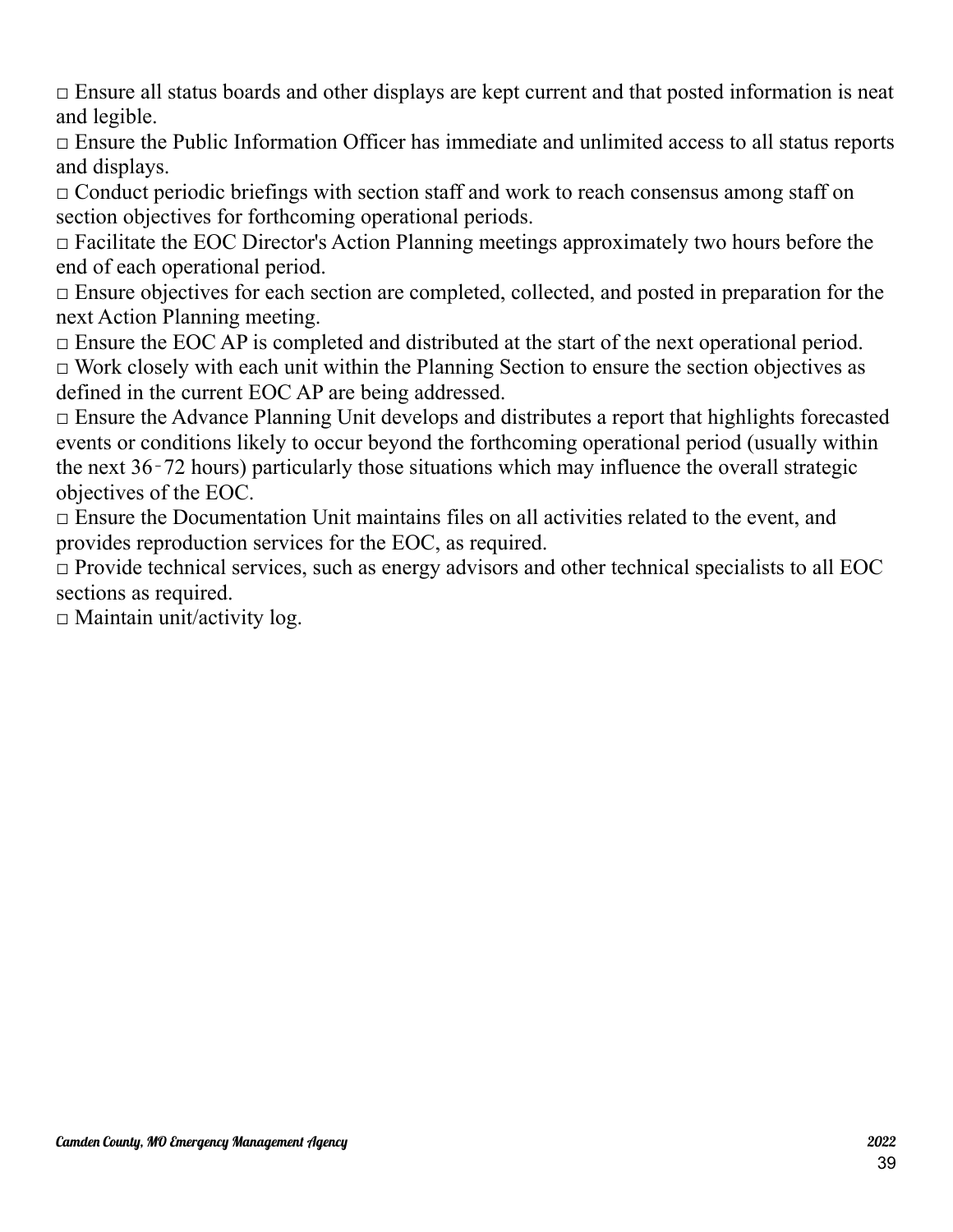### **Situation Status Unit Position Checklist Read the entire position checklist before taking any action!**

 $\Box$  Review Common Responsibilities – All Personnel.

 $\Box$  Oversee the collection, organization, and analysis of disaster situation information. This includes gathering data by contacting all activated EOCs in the jurisdiction.

 $\Box$  Ensure that information collected from all sources is validated prior to posting on status boards.

 $\Box$  Ensure that Situation Status Reports are developed for dissemination to EOC staff.

 $\Box$  Ensure that an EOC Action Plan (AP) is developed for each operational period, based on objectives developed by each EOC Section.

□ Ensure that all maps, status boards, and other displays contain current and accurate information.

□ Supervise Situation Analysis Unit.

 $\Box$  Ensure there is adequate staff available to collect and analyze incoming information, maintain the Situation Status Report and facilitate the Action Planning process.

 $\Box$  Prepare Situation Analysis Unit objectives for the initial Action Planning meeting.

 $\Box$  Oversee the collection and analysis of all event or disaster related information.

□ Oversee the preparation and electronic distribution of the Situation Status Report.

Coordinate with the Documentation Unit for manual distribution and reproduction as required.

 $\Box$  Ensure that each EOC Section provides the Situation Analysis Unit with Branch Status Reports on a regular basis.

 $\Box$  Meet with the Public Information Officer to determine the best method for providing them with up-to-date information.

 $\Box$  Prepare a situation summary for the EOC Action Planning meeting.

 $\Box$  Ensure each section provides an update on their objectives at least 30 minutes prior to each Action Planning meeting. This includes those completed, and the status of those not completed, as well as new objectives to be added to the AP.

 $\Box$  Convene and facilitate the Action Planning meeting following the meeting process guidelines.  $\Box$  In preparation for the Action Planning meeting, ensure that all EOC objectives are posted on chart paper and the meeting room is set up with appropriate equipment and materials (easels, markers, Situation Status Reports, etc.).

 $\Box$  Following the meeting, ensure that the Documentation Unit publishes and distributes the AP at the beginning of the next operational period.

 $\Box$  Ensure that adequate staff is assigned to maintain all maps, status boards, and other displays.  $\square$  Maintain unit/activity log.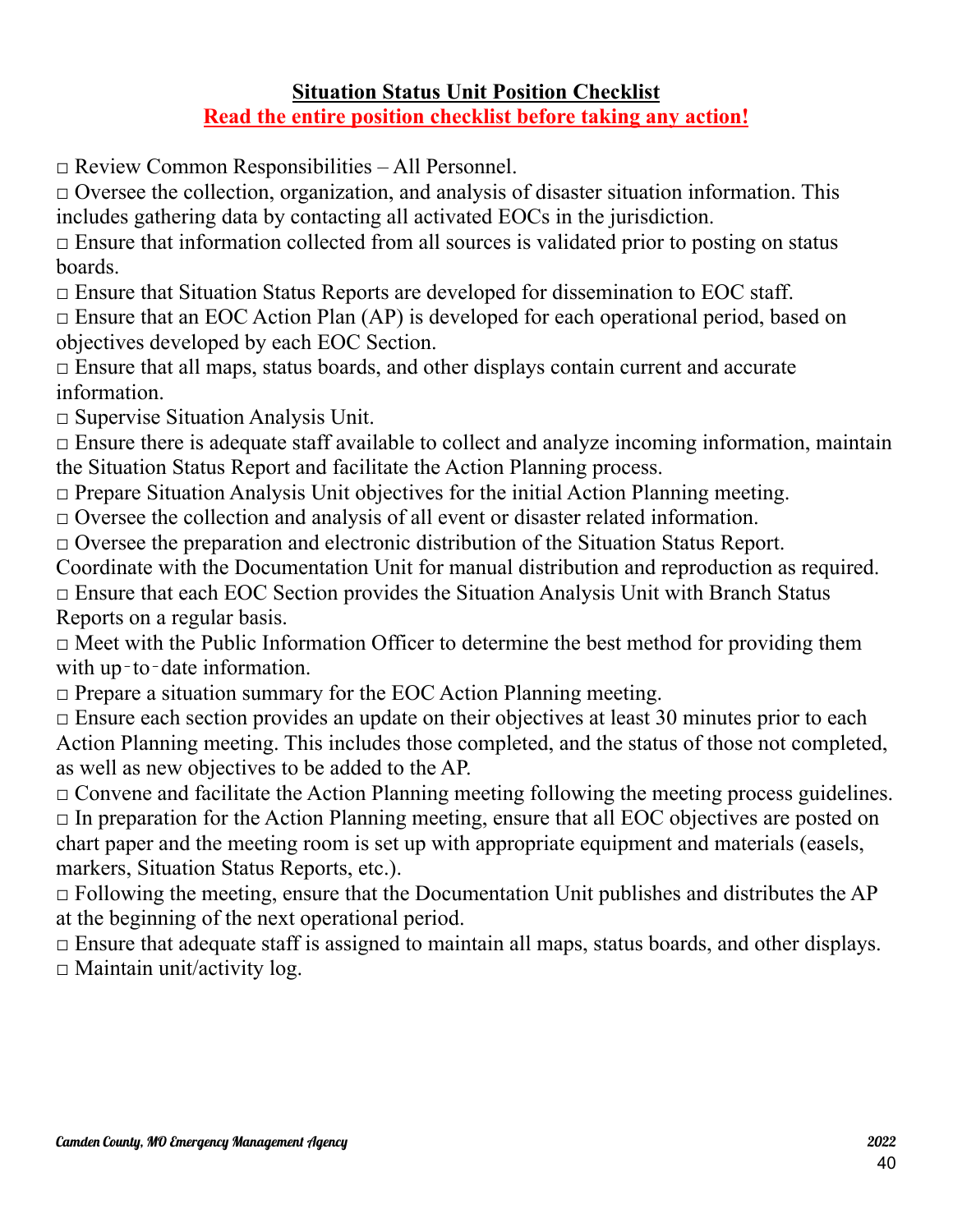### **Action Planning Unit Position Checklist Read the entire position checklist before taking any action!**

□ Review Common Responsibilities – All Personnel.

 $\Box$  Establish an EOC Action Planning meeting schedule for the operational period with the EOC Director and Planning Section Chief.

 $\Box$  Coordinate the calling of EOC Action Planning meetings and reminding Section Chiefs to bring summaries of their issues and needs, along with updates on the existing Action Plan (AP).

 $\Box$  Facilitate the EOC Action Planning Meeting.

 $\Box$  Complete and distribute the initial/updated EOC AP.

- □ Monitor the current Situation Report.
- $\Box$  Coordinate the EOC AP meeting with the EOC Director and Planning Section Chief.

 $\Box$  Remind all of the Section Chiefs and the EOC Director about ten minutes before the EOC

AP meeting so they can prepare their concerns, needs, and updates to any action items on the existing EOC AP.

 $\Box$  Facilitate the EOC AP meeting by ensuring the following actions occur in the meeting:

- o Provide a short briefing on situation and resource status.
- o Set control objectives for the event‐‐‐desired management outcomes.
- o Plot control lines and division boundaries for the event.
- o Specify tactics for each Section.
- o Specify resources needed by each Section.
- o Specify Operations facilities and reporting locations‐‐Plot on map.
- o Place resource and personnel orders.
- o Consider Communications, Medical and Traffic Plan requirements.
- o Finalize, approve and implement EOC AP.

□ Prepare a draft EAP and submit it to the EOC Director/Planning Section Chief for approval.  $\Box$  Print and distribute the approved EOC AP as directed by the Planning Section Chief (Ensure that a copy is provided to all EOC positions).

 $\square$  Maintain unit/activity log.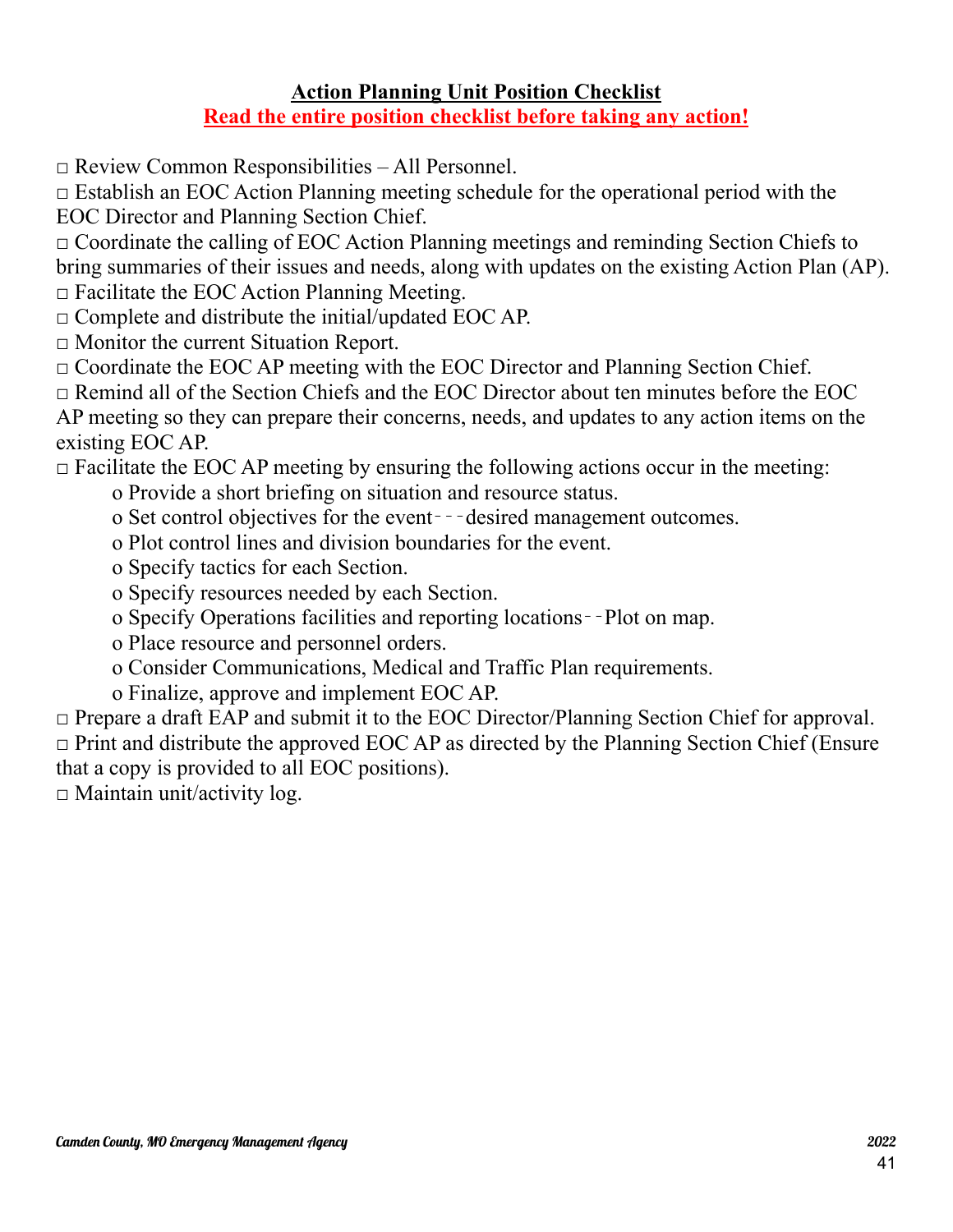### **Resources Tracking Unit Position Checklist Read the entire position checklist before taking any action!**

□ Review Common Responsibilities – All Personnel.

 $\Box$  Prepare and maintain displays, charts and lists which reflect the current status and location of controlled resources, transportation and support vehicles.

 $\Box$  Establish a resources reporting system for field and EOC units.

□ Prepare and process resource status change information.

□ Coordinate with city/county/state counterparts.

 $\Box$  Prepare Resources Tracking Unit objectives for the initial Action Planning meeting.

 $\Box$  Develop a system to track resources deployed for disaster response.

 $\Box$  Establish a reporting procedure for resources at specified locations.

 $\Box$  Direct the collection, organization and display status of incident resources to include allocation, deployment and staging areas.

□ Maintain a master list of all resources reported.

 $\Box$  Provide for an authentication system in case of conflicting resources status reports.

 $\Box$  Provide a resources overview and summary information to the Situation Status Unit as requested and written status reports on resources allocations as requested by the Section Chiefs. □ Assist in strategy planning based on the evaluation of the resources allocation, resources in route and projected resources shortfalls.

 $\square$  Ensure available resources are not overlooked by the Operations Section staff.

□ Make recommendations to the Planning Section Chief of resources that are not deployed or should be deactivated.

 $\Box$  Prepare a situation summary for the EOC Action Planning meeting.

 $\Box$  Ensure that adequate staff is assigned to maintain all maps, status boards, and other displays.

 $\Box$  Maintain unit/activity log.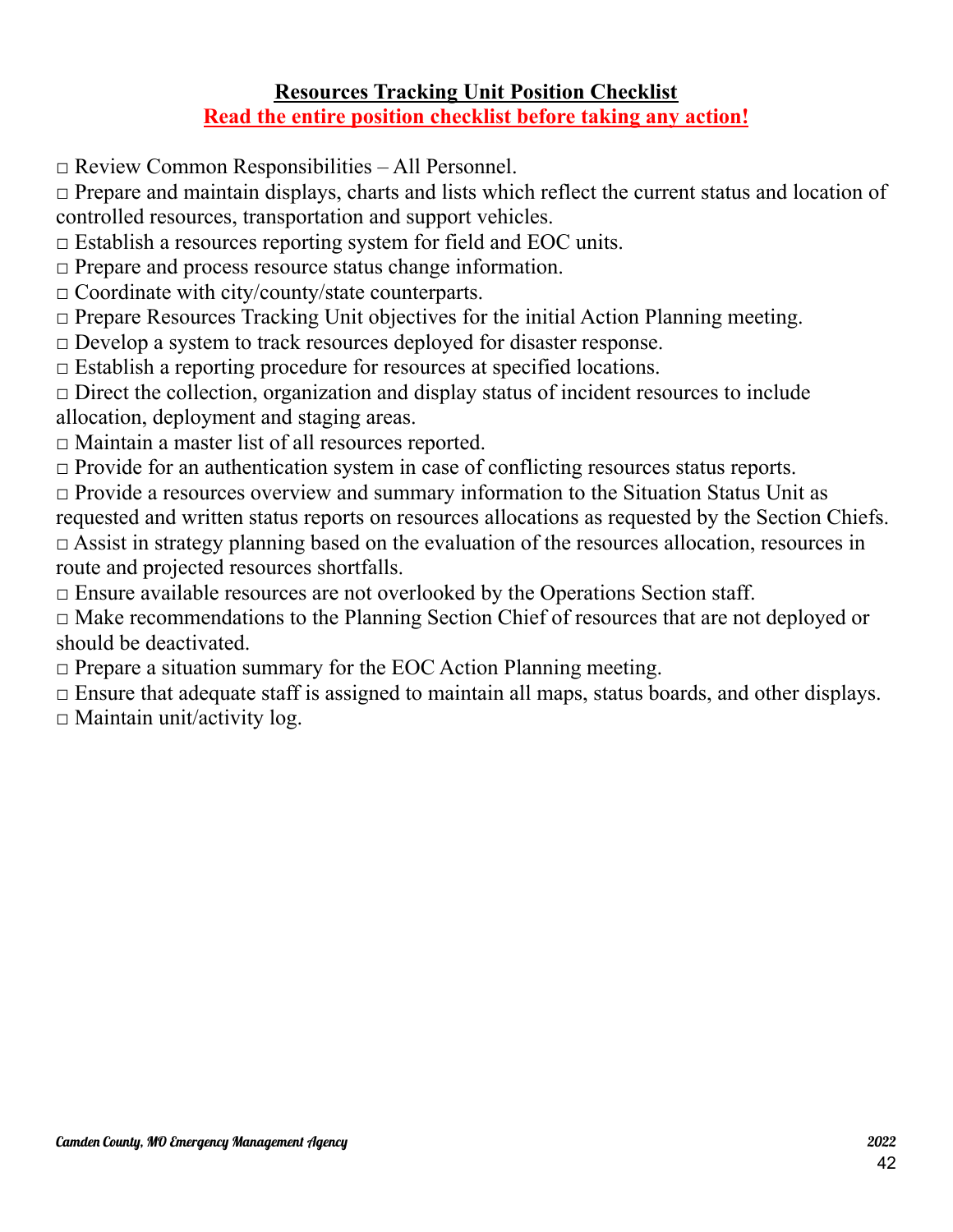### **Advance Planning Unit Position Checklist Read the entire position checklist before taking any action!**

□ Review Common Responsibilities – All Personnel.

□ Development of an Advance Plan consisting of potential response and recovery related issues likely to occur beyond the next operational period, generally within 36 to 72 hours.

□ Review all available Status Reports, Action Plans, and other significant documents.

 $\Box$  Determine potential future impacts of the event or disaster particularly issues which might modify the overall strategic EOC objectives. This includes coordination of information with all activated jurisdictional EOCs.

 $\Box$  Provide periodic briefings for the EOC Director and General Staff addressing Advance Planning issues.

 $\Box$  Supervise the Advance Planning Unit.

 $\Box$  Monitor the current Situation Report to include recent updates.

 $\Box$  Meet individually with the General Staff and determine best estimates of the future direction of the event or disaster.

 $\Box$  Develop an Advance Plan identifying future policy related issues, social and economic impacts, significant response or recovery resource needs, and any other key issues likely to affect EOC operations within a 36 to 72 hour time frame.

 $\Box$  Submit the Advance Plan to the Planning Section Chief for review and approval prior to conducting briefings for the General Staff and EOC Director.

 $\Box$  Review Action Planning objectives submitted by each section for the forthcoming operational period. In coordination with the General Staff, recommend a transition strategy to the EOC Director when EOC activity shifts predominantly to Recovery Operations.

 $\Box$  Maintain unit/activity log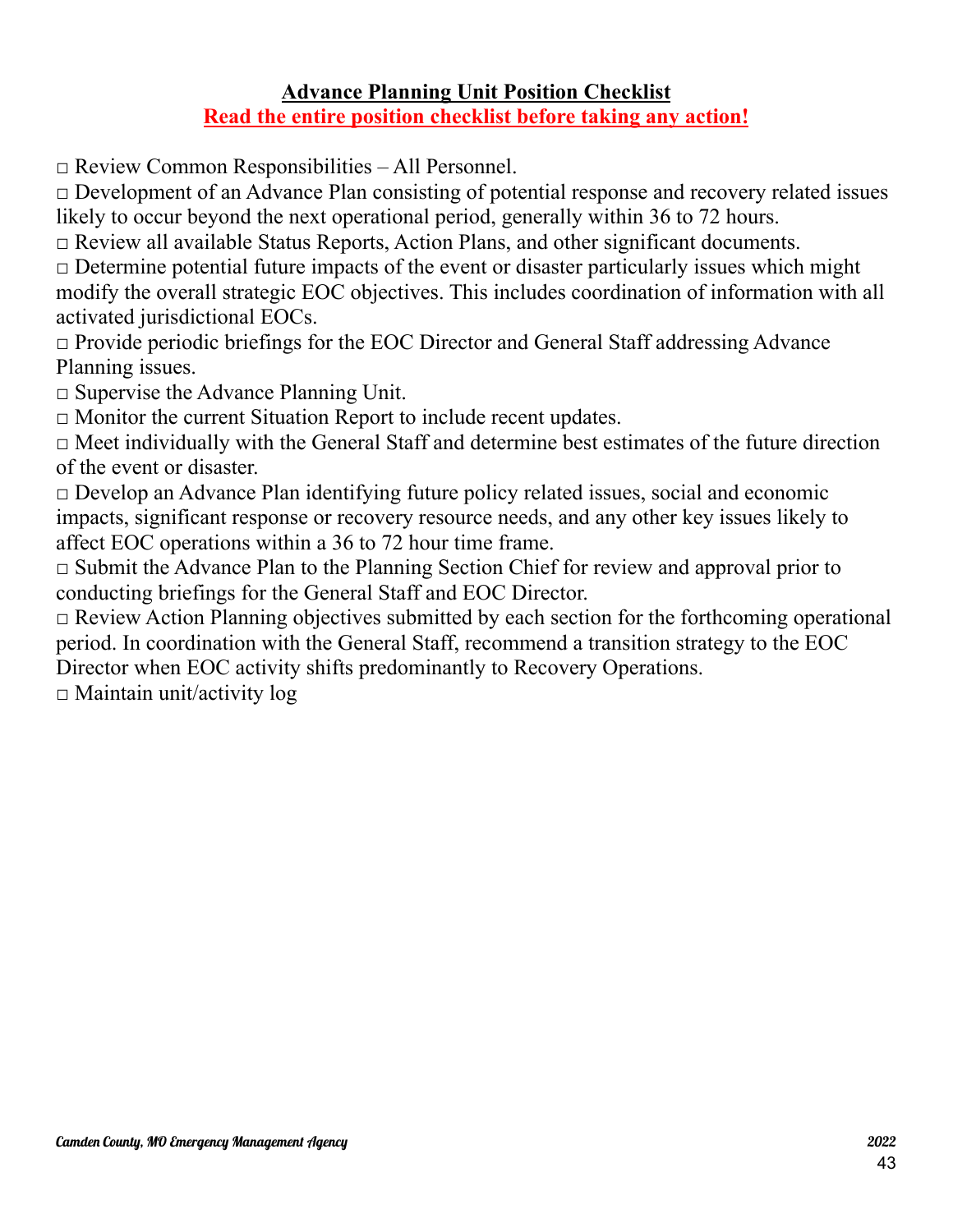### **Demobilization Unit Position Checklist Read the entire position checklist before taking any action!**

 $\Box$  Review Common Responsibilities – All Personnel.

 $\Box$  Develop a Demobilization Plan for the EOC based on a review of the pertinent planning documents and status reports. Ensure demobilization is coordinated in the activated jurisdictional DOCs as well as the Logistics Section as they will carry out the Demobilization Plan.

 $\square$  Supervise personnel assigned to the Demobilization Unit.

 $\Box$  Monitor the current situation report to include recent updates.

 $\Box$  Meet individually with the EOC Director and General Staff to administer the section worksheets for the demobilization plan.

 $\Box$  Utilizing the worksheets, develop the Demobilization Plan and circulate to the EOC Director and General Staff for review.

 $\Box$  Formalize the Demobilization Plan for the EOC Director.

 $\Box$  Demobilization planning must occur at least once during the operational period for as long as EOC Sections are formally staffed.

 $\Box$  Advise all Section Chiefs to ensure that demobilized staff complete all reports, timesheets, and exit surveys in coordination with the Personnel Unit prior to leaving the EOC.

 $\Box$  Maintain unit/activity log.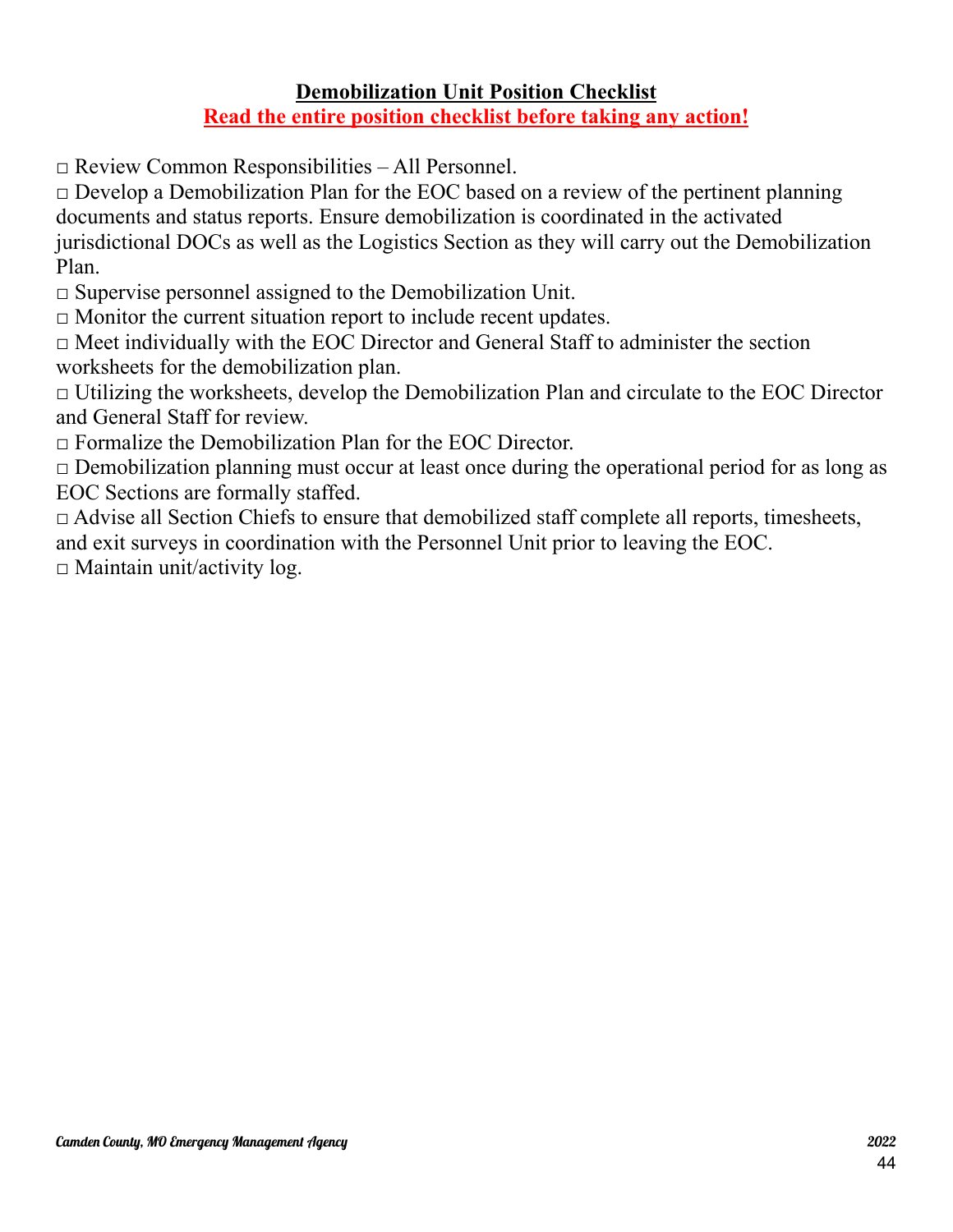### **Technical Specialists Unit Position Checklist (Subject Matter Experts)**

### **Read the entire position checklist before taking any action!**

 $\Box$  Review Common Responsibilities – All Personnel.

 $\Box$  Provide technical observations and recommendations to the EOC in specialized areas, as required.

 $\Box$  Ensure that qualified specialists are available in the areas required by the particular event or disaster.

 $\Box$  Supervise the Technical Services Unit.

 $\Box$  Coordinate with the Logistics Section to ensure that technical staff are located and mobilized.

 $\Box$  Assign technical staff to assist other EOC Sections in coordinating specialized areas of response or recovery.

□ Assign technical staff to assist the Logistics Section in interpreting specialized resources.

 $\Box$  Maintain unit/activity log.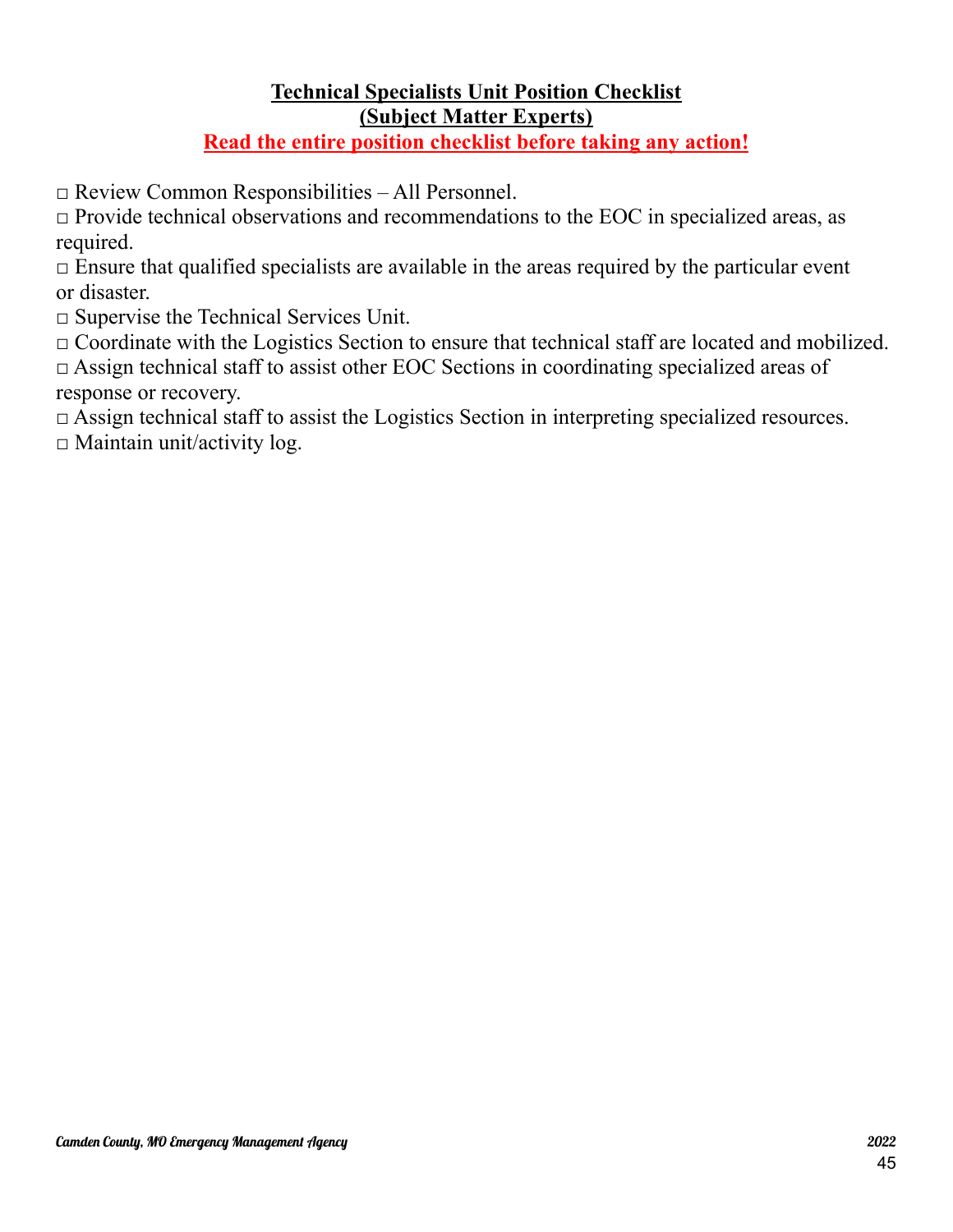### **LOGISTICS SECTION**

### **Purpose**

The Logistics Section's primary responsibility is to ensure the acquisition, transportation, and mobilization of resources are available to support the response effort at the disaster sites, public shelters, EOCs, etc. This Section provides all necessary personnel, supplies and equipment procurement support. Methods for obtaining and using facilities, equipment, supplies, services and other resources to support emergency response at all operational sites during emergency conditions, will be the same as those used during normal operations unless authorized by the Director of Emergency Services. The difference is the coordination will be from the EOC.

### **EOC Logistics Section Organization**

When fully activated the section may include the positions shown in the organizational chart above. If staffing is not available for each position, the duties assigned to the unfilled position are the responsibility of the Logistics Section Chief.

### **Objectives**

The Logistics Section ensures that all other sections are supported for the duration of the incident. Any personnel, equipment, supplies or services required by the other sections, except mutual aid resources requested through law enforcement and fire mutual aid channels, will be ordered through the Logistics Section.

The Logistics Section will accomplish the following specific objectives during a disaster:

- $\Box$  Collect information from other sections to determine needs and prepare for expected operations.
- $\Box$  Coordinate provision of logistical support with the EOC Director.
- $\Box$  Prepare required reports identifying the activities performed by the Logistics Section.
- $\Box$  Determine the County's logistical support needs and plan for both immediate and long term requirements.
- $\Box$  Maintain proper and accurate documentation of all actions taken and all items procured to ensure that all required records are preserved for future use for SEMA and FEMA filing requirements.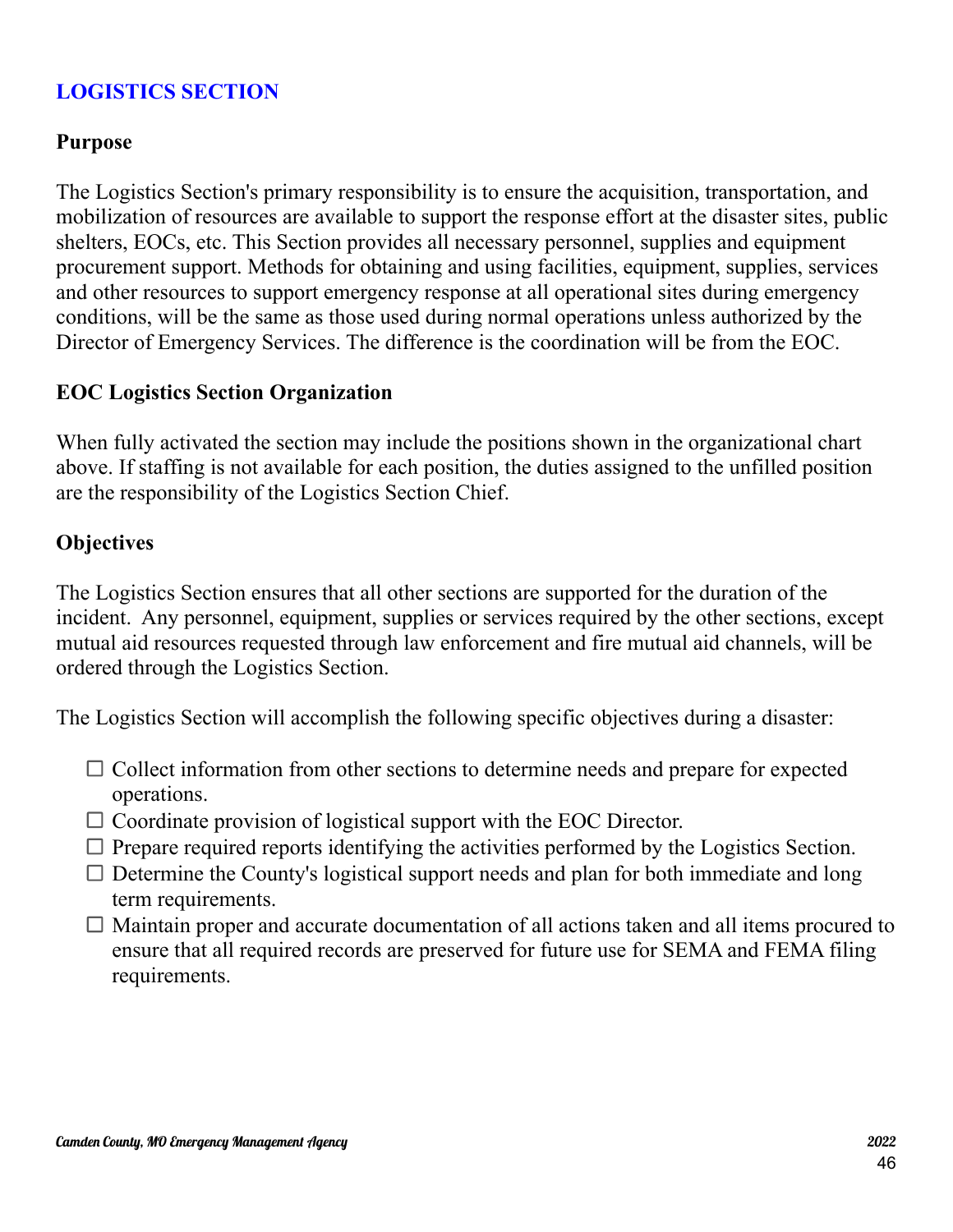### **Logistics Section Chief Position Checklist Read the entire position checklist before taking any action!**

 $\Box$  Review Common Responsibilities – All Personnel.

 $\Box$  Ensure the logistics function is carried out in support of the EOC (EOC). This function includes providing communication services, resource tracking, acquiring equipment, supplies, personnel, facilities, and transportation services as well as arranging for food, lodging, and other support services to the EOC and its supporting facilities.

 $\Box$  Establish the appropriate level of branch and/or unit staffing within the Logistics Section, continuously monitoring the effectiveness of the organization and modifying as required.

 $\square$  Ensure section objectives, as stated in the EOC Action Plan (AP) are accomplished within the operational period or within the estimated time frame.

 $\Box$  Coordinate closely with the Operations Section Chief to establish priorities for resource allocation to activated EOCs within the jurisdiction.

 $\Box$  Keep the EOC Director informed of all significant issues relating to the Logistics Section.

 $\square$  Supervise the Logistics Section.

□ Ensure the Logistics Section is set up properly and that appropriate personnel, equipment, and supplies are in place, including maps, status boards, vendor references, and other resource directories.  $\Box$  Based on the situation, activate Branches/Units within the Section as needed and designate Branch and Unit Leaders for each element per the EOC Organization Chart.

 $\Box$  Mobilize sufficient Section staffing for 24-hour operations.

 $\Box$  Establish communications with Logistics Sections in activated DOCs within the jurisdiction.

 $\Box$  Advise Logistics Section Branches and Units to coordinate with appropriate branches in the

Operations Section to prioritize and validate resource requests from activated DOCs within the jurisdiction. This should be done prior to acting on the request.

□ Meet with the EOC Director and General Staff and identify immediate resource needs.

 $\Box$  Meet with the Finance Section Chief and determine the level of purchasing authority for the Logistics **Section** 

 $\Box$  Assist Branch and Unit Leaders in developing objectives for the section as well as plans to accomplish their objectives within the first operational period, or in accordance with the AP.  $\Box$  Provide periodic Section Status Reports to the EOC Director.

 $\Box$  Adopt a proactive attitude, thinking ahead and anticipating situations and problems before they occur, especially regarding the acquisition, movement, and deployment of resources.

 $\Box$  Meet regularly with Section staff and work to reach consensus on section objectives for forthcoming operational periods.

 $\Box$  Provide the Planning Section Chief with the Logistics Section objectives at least 30 minutes prior to each Action Planning meeting.

□ Attend and participate in EOC Action Planning meetings.

 $\Box$  Ensure that transportation requirements, in support of response operations, are met.

 $\Box$  Ensure that all requests for facilities and facility support are addressed.

 $\Box$  Maintain unit/activity log.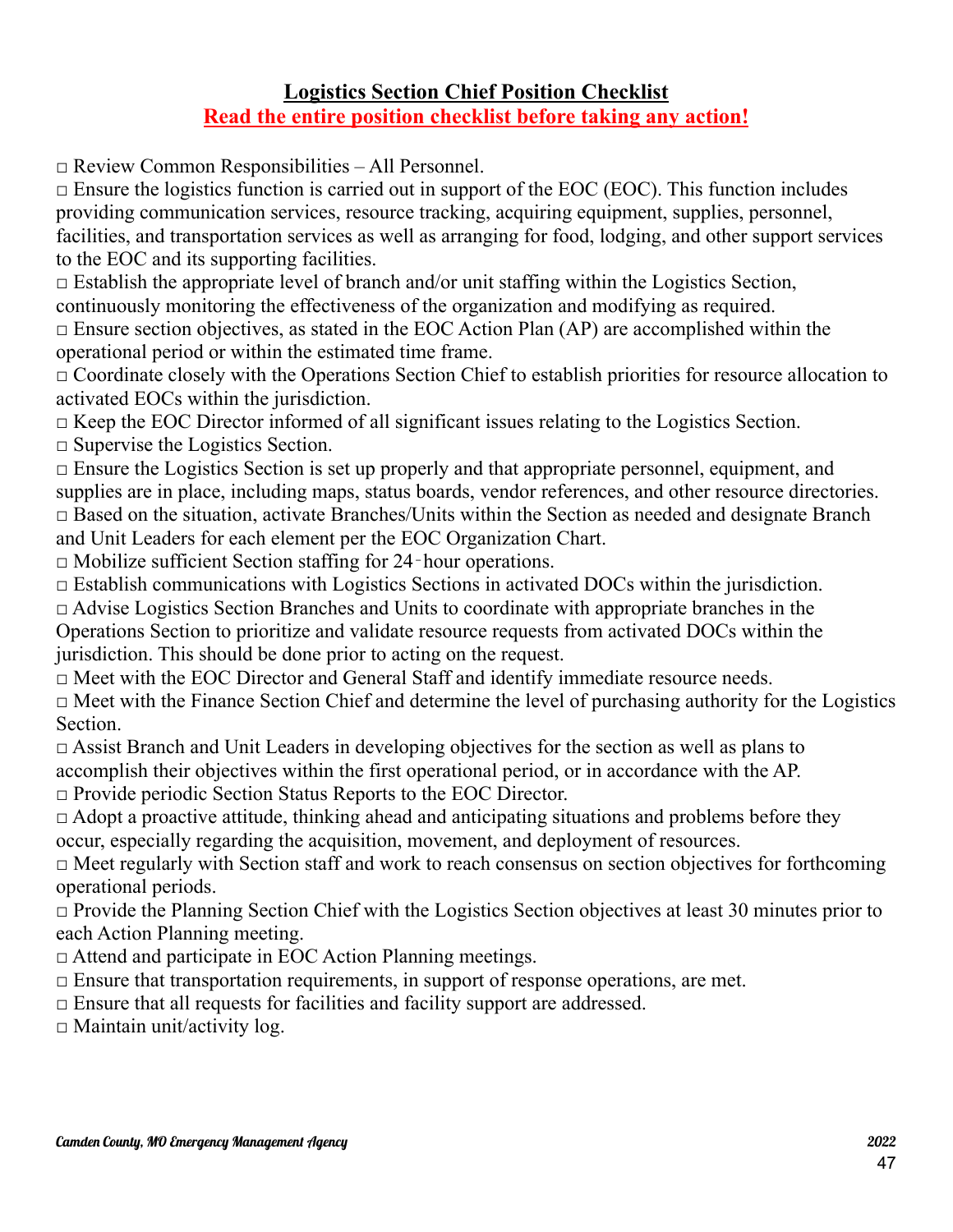### **Information Technology (IT) Unit Position Checklist Read the entire position checklist before taking any action!**

 $\Box$  Provide desktop support services to EOC.

 $\Box$  Ensure all desktop and printer hardware is fully functional, coordinating with hardware vendors where necessary to obtain in‐warranty support.

- $\Box$  Install desktop hardware.
- □ Ensure latest software is ready, available and installed on all supported desktops.
- $\Box$  Ensure available laptops have the latest security updates and software versions installed.
- $\Box$  Provide desktop support and troubleshooting activities as necessary in EOC.
- $\Box$  Keep team members informed of developments and briefed at shift changes.

□ Monitor and maintain Anti‐Virus service to assure client servers and desktops are protected from virus, spyware/grayware.

□ Monitor and maintain shared file and print servers to assure file and print services are available.

 $\Box$  Monitor and maintain backup service to assure servers and files are being backed up and recoverable.

- □ Maintain adequate documentation of systems and services supporting EOC activations.
- $\Box$  Ensure that all requests for facility support are addressed.

 $\Box$  Perform after-action reports for the incident and submit reports to designated EOC contact.  $\square$  Maintain unit/activity log.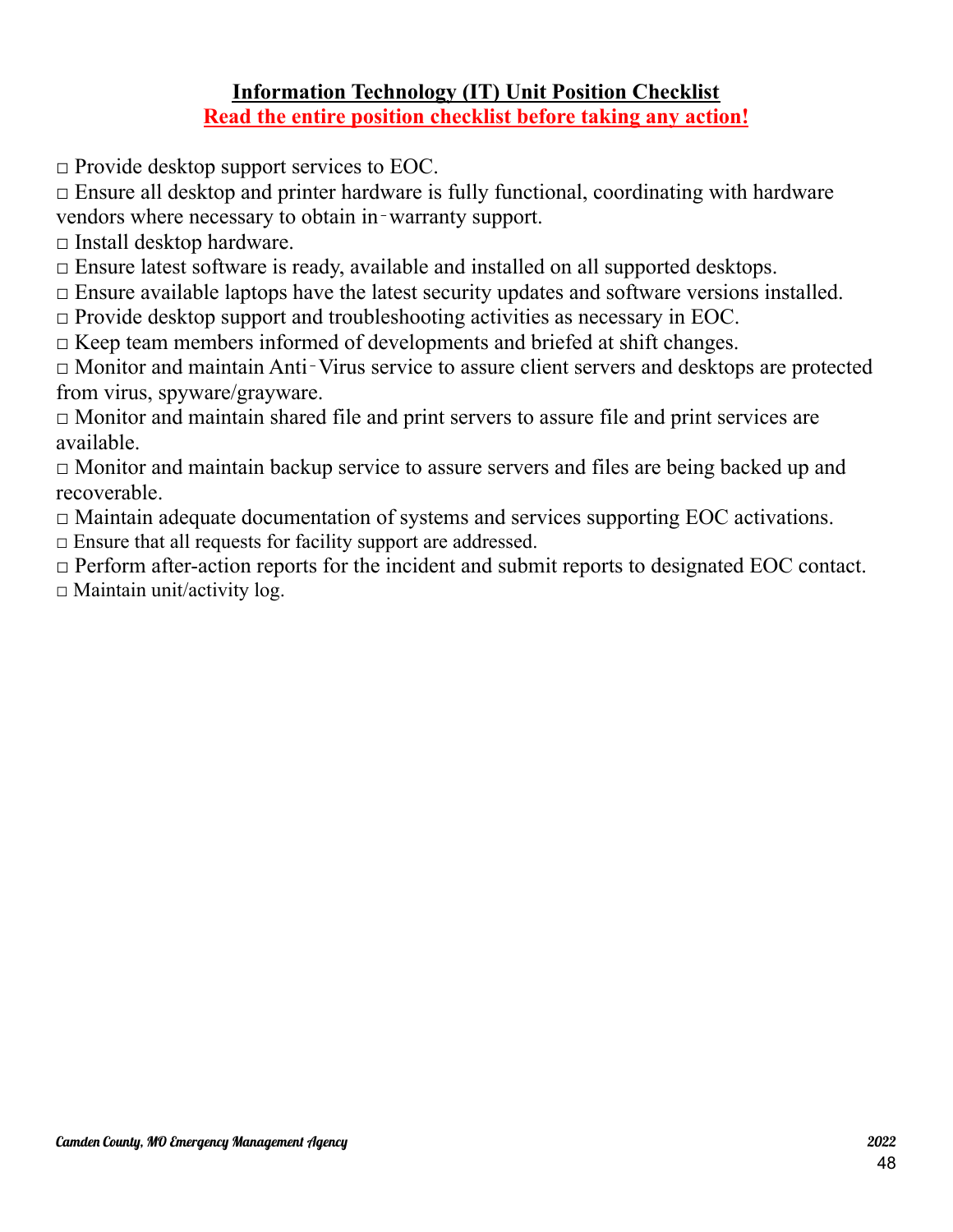## **Telecommunications Unit Position Checklist (Telephones, Network, Internet, Email)**

**Read the entire position checklist before taking any action!**

 $\Box$  Ensure that all necessary voice and data communications lines remain operational.

□ Monitor and maintain network devices to assure local area network connectivity and Internet access

□ Monitor and maintain servers to assure network authentication services are available.

 $\Box$  Monitor and maintain Email servers to assure email service is available.

□ Monitor and maintain telephone service support for end‐users.

□ Maintain adequate documentation of systems and services supporting EOC activations.

□ Attend any necessary EOC Operations training as recommended from EOC staff.

 $\Box$  Ensure that all user requests and/or service incidents are maintained

 $\Box$  Keep EOC personnel informed of the status of communications systems.

 $\Box$  Review and update procedures for supported systems as needed or as requested by EOC staff.

□ Perform after-action reports for the incident and submit reports to designated EOC contact.  $\square$  Maintain unit/activity log.

**\*Can be filled by a Camden County CERT member.**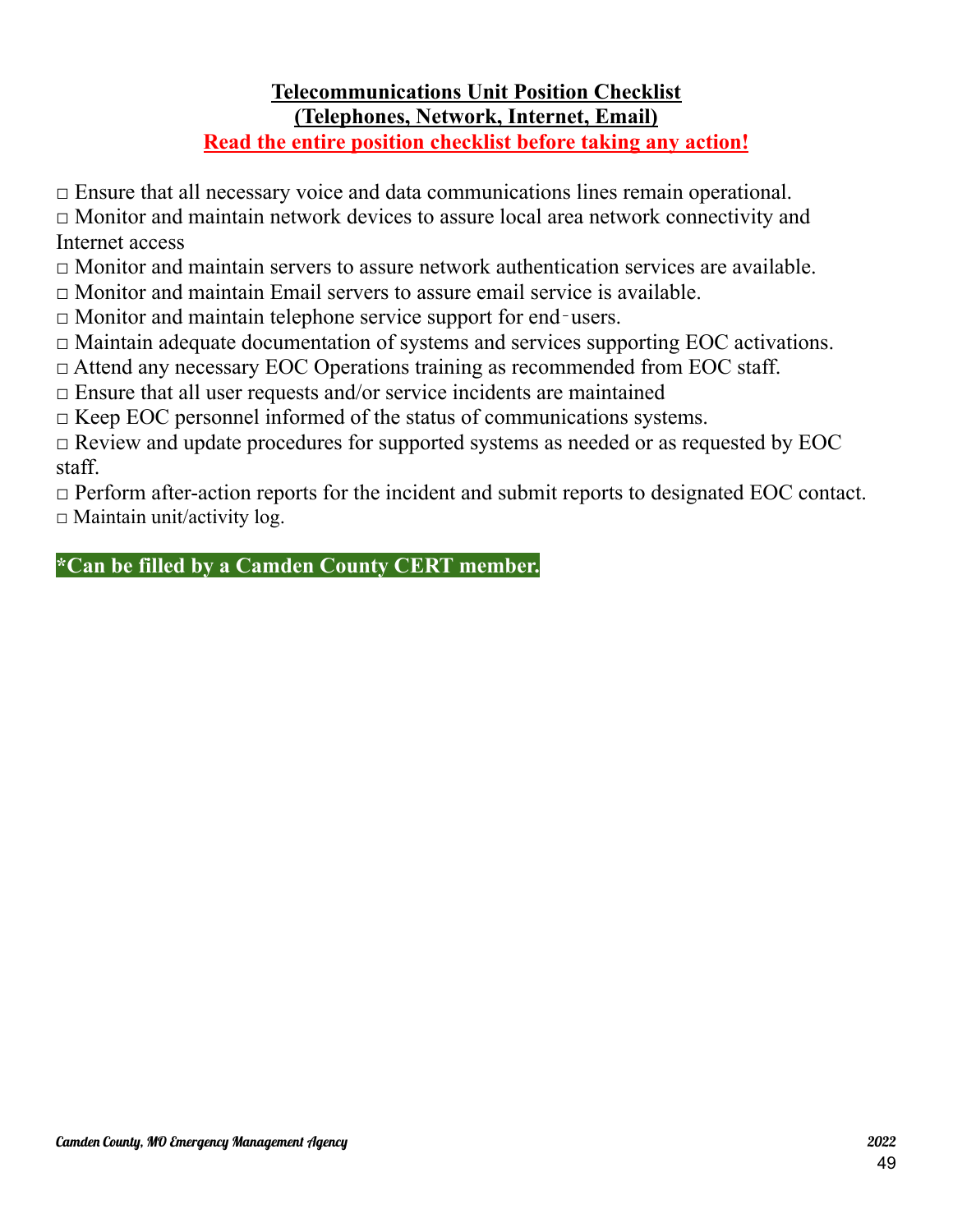#### **Emergency Communications Unit Position Checklist (Amateur Radio Emergency Service-ARES) Read the entire position checklist before taking any action!**

 $\Box$  Ensure that all necessary amateur radio communications lines remain operational.

□ Monitor and maintain equipment to ensure reliable emergency communications.

□ Maintain adequate documentation of systems and services supporting EOC activations.

□ Attend any necessary EOC Operations training as recommended from EOC staff.

 $\Box$  Ensure that all user requests and/or service incidents are maintained

 $\Box$  Keep EOC personnel informed of the status of communications systems.

 $\Box$  Review and update procedures for supported systems as needed or as requested by EOC staff.

 $\Box$  Perform after-action reports and submit reports to designated EOC contact.

 $\Box$  Keep the Logistics Section Chief informed of significant issues affecting the Em Comm Unit.

 $\Box$  Maintain unit/activity log.

**\*Can be filled by a Camden County CERT member who has an amateur radio license.**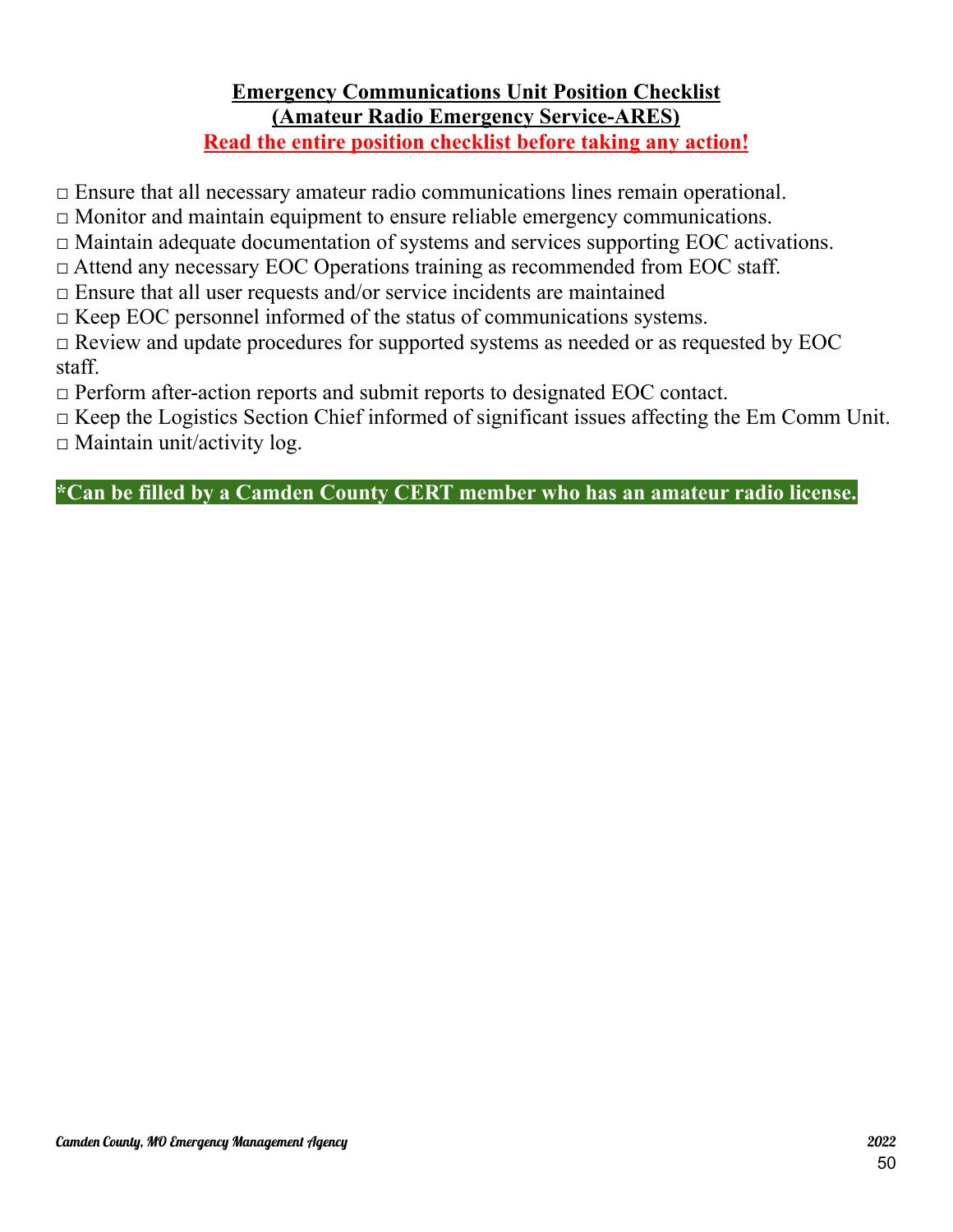### **Facilities Branch Position Checklist Read the entire position checklist before taking any action!**

□ Review Common Responsibilities – All Personnel.

 $\Box$  Ensure that adequate essential facilities are provided for the response effort, including securing access to the facilities and providing staff, furniture, supplies, and materials necessary to configure the facilities in a manner adequate to accomplish the mission.

 $\Box$  Ensure acquired buildings, building floors, and/or workspaces are returned to their original state when no longer needed.

 $\square$  Supervise the Facilities Branch.

 $\Box$  Work closely with the EOC Coordinator and other sections in determining facilities and furnishings required for effective operation of the EOC.

 $\Box$  Coordinate with branches and units in the Operations Section to determine if assistance with facility acquisition and support is needed at the field level.

 $\Box$  Arrange for continuous maintenance of acquired facilities, to include ensuring that utilities and restrooms are operating properly.

 $\Box$  If facilities are acquired away from the EOC, coordinate with assigned personnel and designate a Facility Manager.

 $\Box$  Develop and maintain a status board or other reference which depicts the location of each facility, a general description of furnishings, supplies, and equipment at the site, hours of operation, and the name and phone number of the Facility Manager.

 $\Box$  As facilities are vacated, coordinate with the Facility Manager to return the location to its original state. This includes removing and returning furnishings and equipment, arranging for janitorial services, and locking or otherwise securing the facility.

 $\Box$  Keep the Logistics Section Chief informed of significant issues affecting the Facilities Branch.

□ Perform after-action reports for the incident and submit reports to designated EOC contact.  $\square$  Maintain unit/activity log.

### **\*Can be filled by a Camden County CERT member.**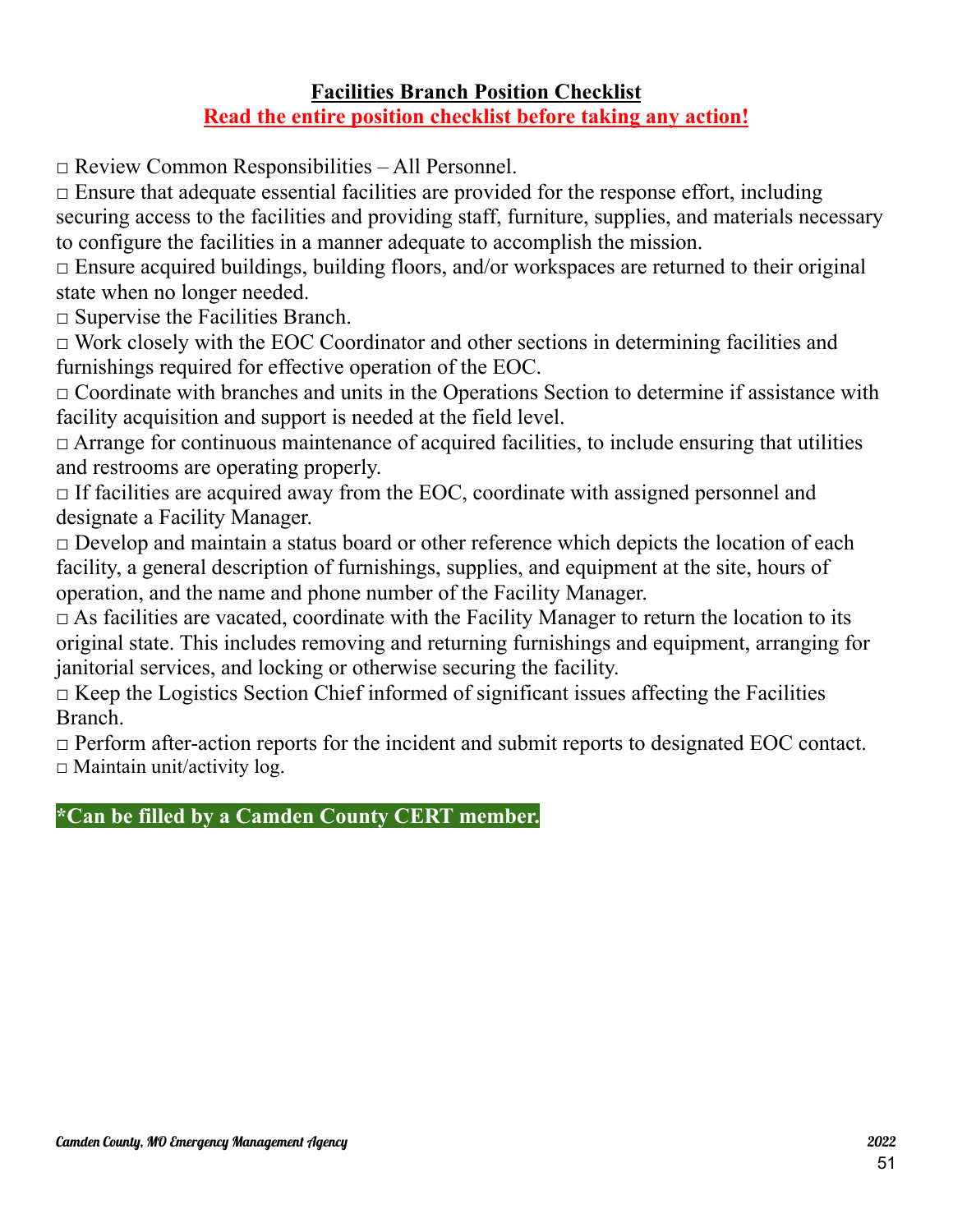### **Procurement Branch Position Checklist Read the entire position checklist before taking any action!**

□ Review Common responsibilities – All Personnel.

 $\Box$  Oversee the procurement and allocation of supplies and material not normally provided through mutual aid channels.

 $\Box$  Coordinate delivery of supplies and material as required through the Logistics section.

□ Supervise the Procurement Branch.

□ Determine procurement spending limits. Obtain a list of pre‐designated emergency purchase orders as required in coordination with the Finance Section, Fiscal Unit.

 $\Box$  In conjunction with the Resource Tracking Unit, maintain a status board or other reference depicting procurement actions in progress and their current status. For example:

o resources readily available

o resource requests

o status of shipments

o priority resource requirements

o shortfalls

 $\Box$  Determine if the procurement item can be provided without cost from another jurisdiction or organization within the jurisdiction.

 $\Box$  Determine unit costs of supplies and material, from suppliers and vendors, and if they will accept purchase orders as payment prior to completing the order.

 $\Box$  Orders exceeding the purchase order limit must be approved by the Finance Section before the order can be completed.

 $\Box$  Keep the Finance Section Chief informed of significant issues affecting the Procurement Branch.

 $\Box$  Perform after-action reports for the incident and submit reports to designated EOC contact.  $\Box$  Maintain unit/activity log.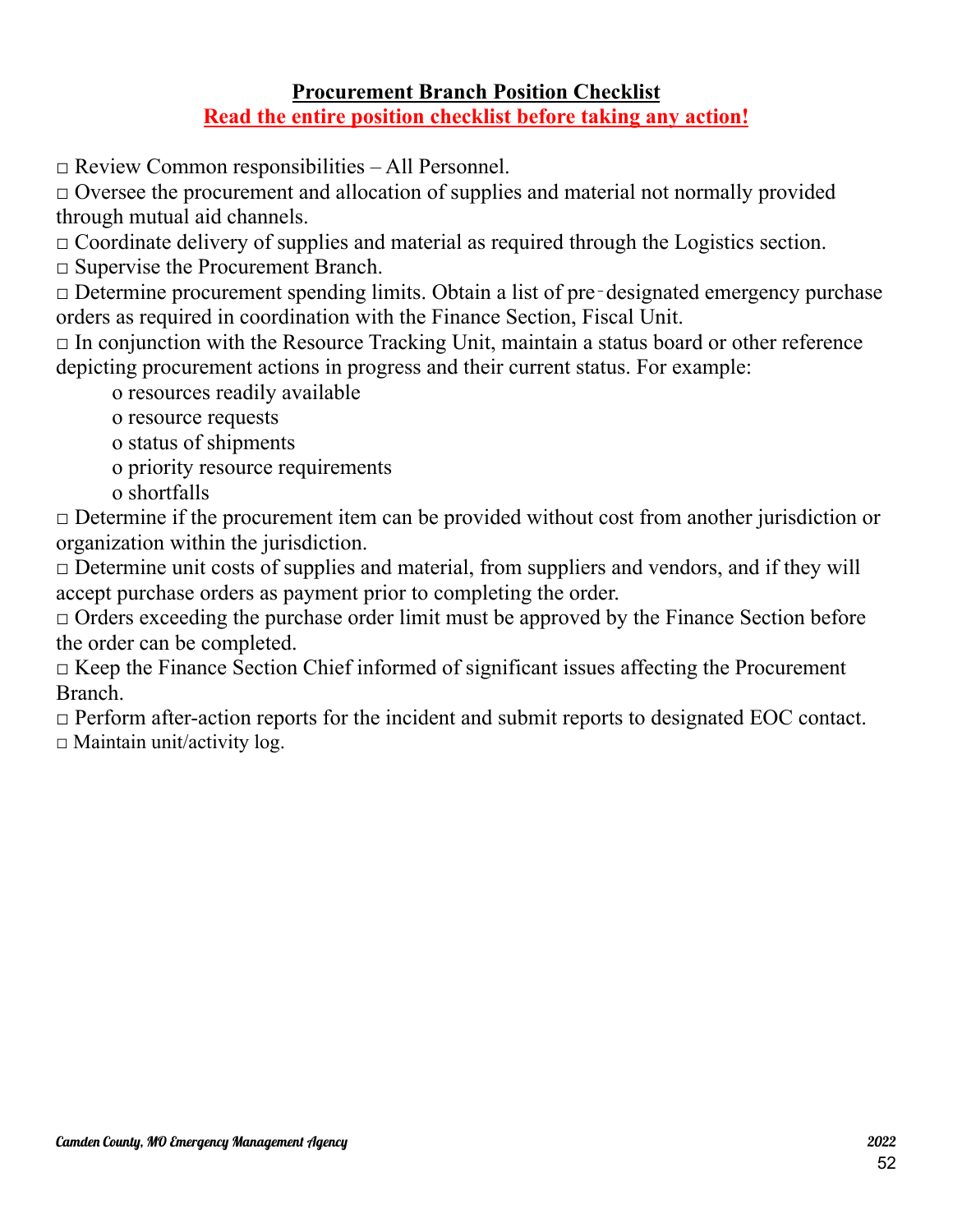### **Feeding Unit Position Checklist Read the entire position checklist before taking any action!**

□ Review Common Responsibilities – All Personnel.

 $\Box$  Determine feeding requirements for the EOC and supporting facilities.

 $\Box$  Complete menu planning including determining the required catering options and food distribution facilities.

 $\Box$  Provide water and general maintenance of the food service areas.

 $\Box$  In conditions wherein food preparation is conducted relative to the response scenario, direct food preparation including serving.

 $\Box$  Determine location of working assignment of catering and service staff at the EOC and supporting facilities.

 $\Box$  Determine method of feeding to best fit each situation.

 $\Box$  Obtain necessary equipment and supplies to operate food service facilities.

 $\Box$  Set up food unit equipment.

□ Prepare menus to ensure personnel of well‐balanced meals, appropriate snacks and an adequate supply of drinks available.

 $\Box$  Ensure that sufficient water is available to meet all personnel needs.

 $\Box$  Ensure that all appropriate health and safety measures are taken.

 $\Box$  Supervise all food unit personnel.

 $\Box$  Keep inventory of food on hand, and check in food orders.

 $\Box$  Provide Procurement Branch with food supply orders.

 $\Box$  Keep the Logistics Section Chief informed of significant issues affecting the Food Unit.

□ Perform after-action reports for the incident and submit reports to designated EOC contact.

 $\Box$  Maintain unit/activity log.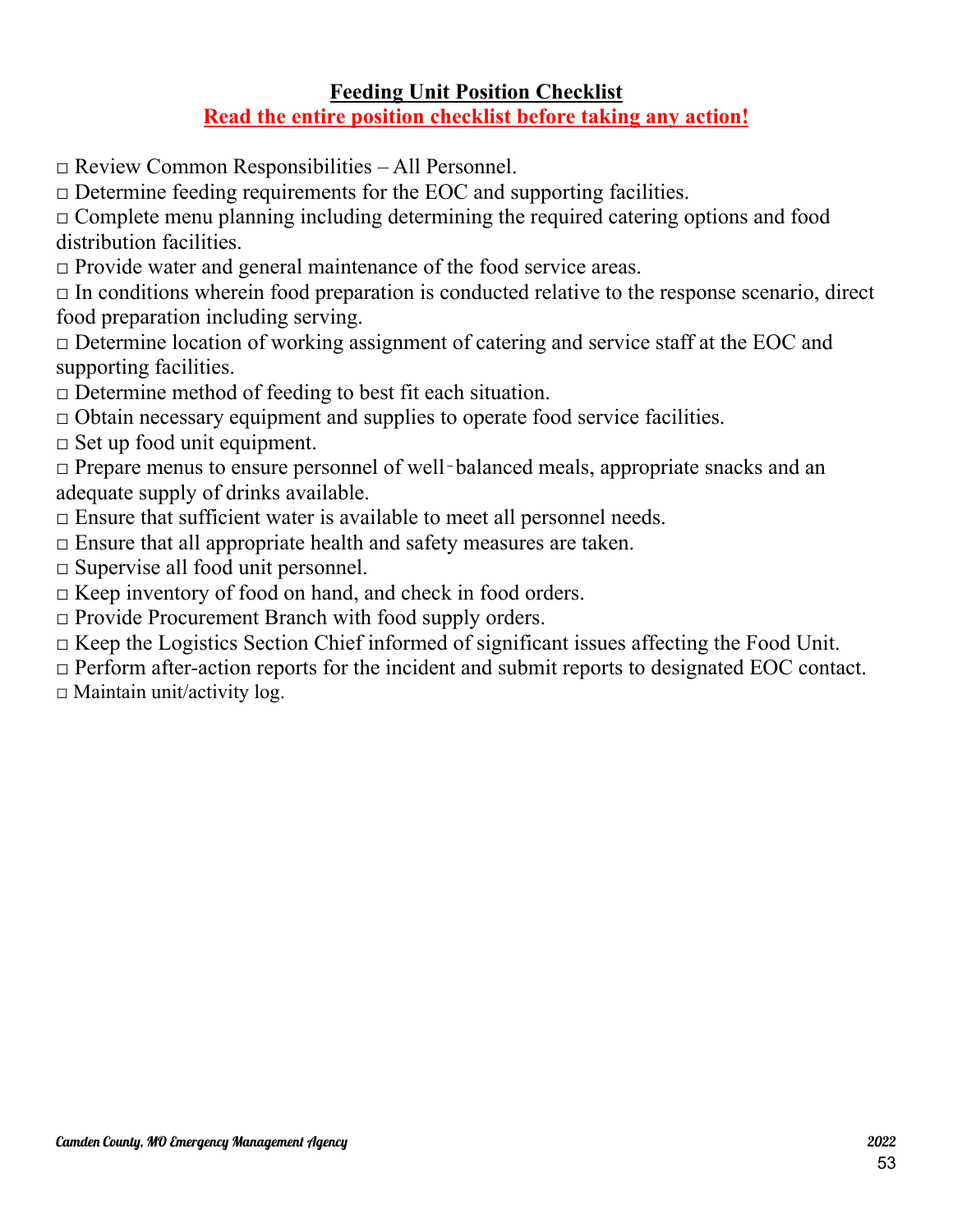### **Personnel Branch Position Checklist Read the entire position checklist before taking any action!**

 $\Box$  Review Common Responsibilities – All Personnel.

 $\Box$  Provide personnel resources as requested in support of the EOC, DOC and Field Operations.

 $\Box$  Identify, recruit, track and register volunteers as required.

□ Develop an EOC organization chart.

□ Supervise the Personnel Branch.

 $\Box$  In coordination with the Documentation Unit, develop a large poster size EOC organization chart depicting each activated position. Upon check in, indicate the name of the person occupying each position on the chart. The chart should be posted in a conspicuous place, accessible to all EOC personnel.

 $\Box$  Coordinate with the Liaison Officer and Safety Officer to ensure that all EOC staff, including volunteers, receives a current situation and safety briefing upon check in.

 $\Box$  Establish communications with volunteer agencies and other organizations that can provide personnel resources.

 $\Box$  Process all incoming requests for personnel support. Identify the number of personnel, special qualifications or training, reporting location, and the person or unit they should report to upon arrival. Determine the estimated time of arrival of responding personnel, and advise the requesting parties accordingly.

 $\Box$  Maintain a status board or other reference to keep track of incoming personnel resources.

 $\Box$  Coordinate with the Liaison Officer and Security Officer to ensure access and proper direction for responding personnel upon arrival at the EOC.

 $\Box$  To minimize redundancy, coordinate all requests for personnel resources from the field level, or from activated DOCs within the jurisdiction, through the EOC Operations Section prior to acting on the request.

 $\Box$  In coordination with the Safety Officer, determine the need for crisis counseling for emergency workers; acquire a mental health specialist as needed.

□ Arrange for childcare, eldercare, and pet care services for EOC personnel as required.  $\Box$  Keep the Logistics Section Chief informed of significant issues affecting the Personnel Branch.

□ Perform after-action reports for the incident and submit reports to designated EOC contact.  $\Box$  Maintain unit/activity log.

**\*Can be filled by a Camden County CERT member when managing CERTs only.**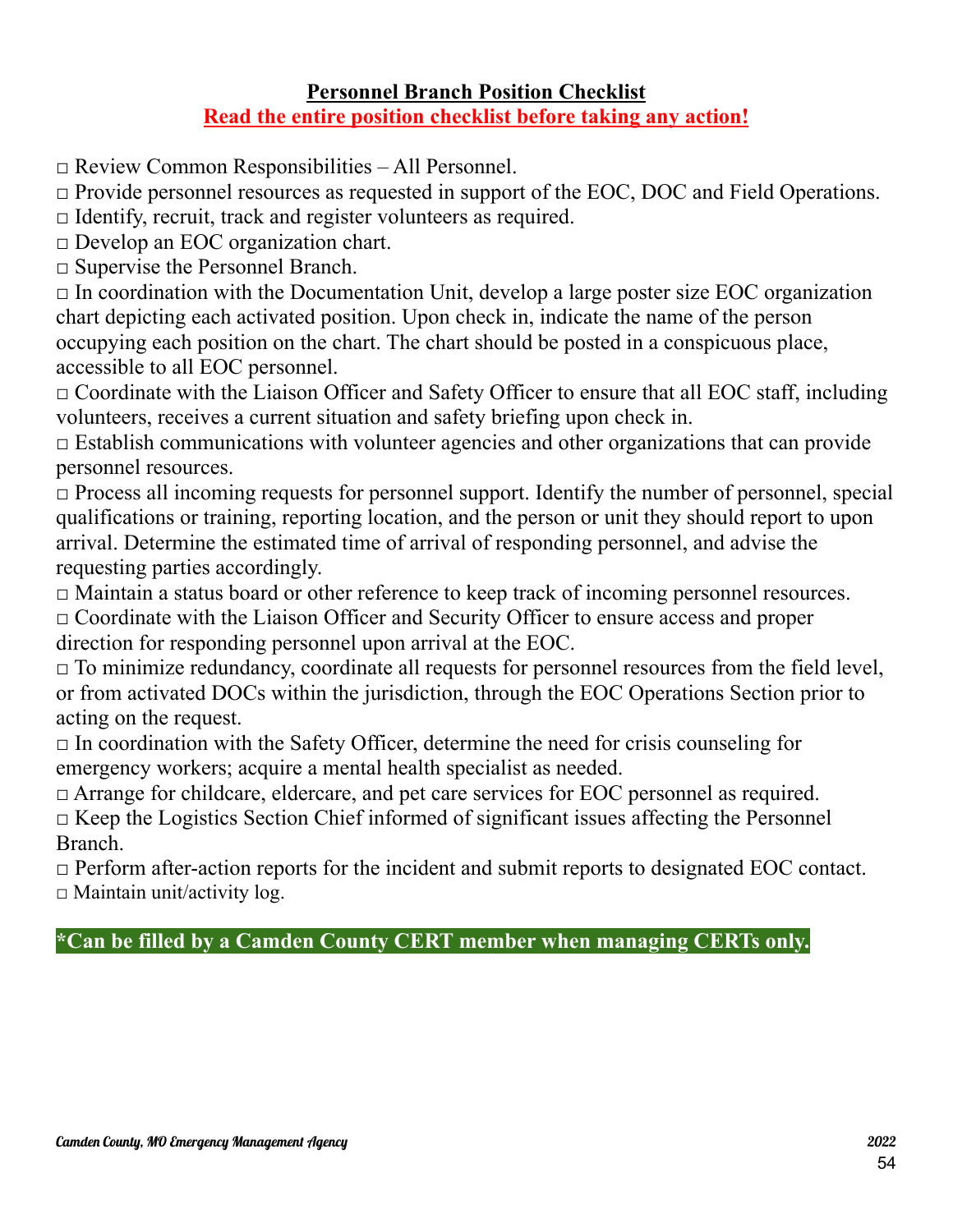### **Transportation Branch Position Checklist Read the entire position checklist before taking any action!**

□ Review Common Responsibilities – All Personnel.

 $\Box$  Coordinate with Fire, Law, and Road & Bridge on road closures and traffic light outage information to the EOC.

 $\Box$  Ensure that current road closures and traffic signal outage information is displayed in the EOC.

 $\Box$  Participate in evacuation route planning, transportation routes and resources to support operations.

 $\Box$  Coordinate transportation related resource needs with other operations units to include heavy equipment resources.

 $\Box$  Coordinate with the Missouri State Highway Patrol and MoDOT for highway status.

 $\Box$  Based on the situation, staff the branch to perform the following functions:

o Road closure and traffic light outage coordination

o DOC/field coordination

o Light and heavy equipment transportation resources

 $\Box$  Warn the Branch Chief immediately when the emergency situation escalates or there is a critical situation occurring.

 $\Box$  Coordinate transportation resources to support evacuation.

 $\Box$  Assist with resource management by tracking transportation resources used in the response, or sent/received as mutual aid.

 $\Box$  Perform after-action reports for the incident and submit reports to designated EOC contact.  $\square$  Maintain unit/activity log.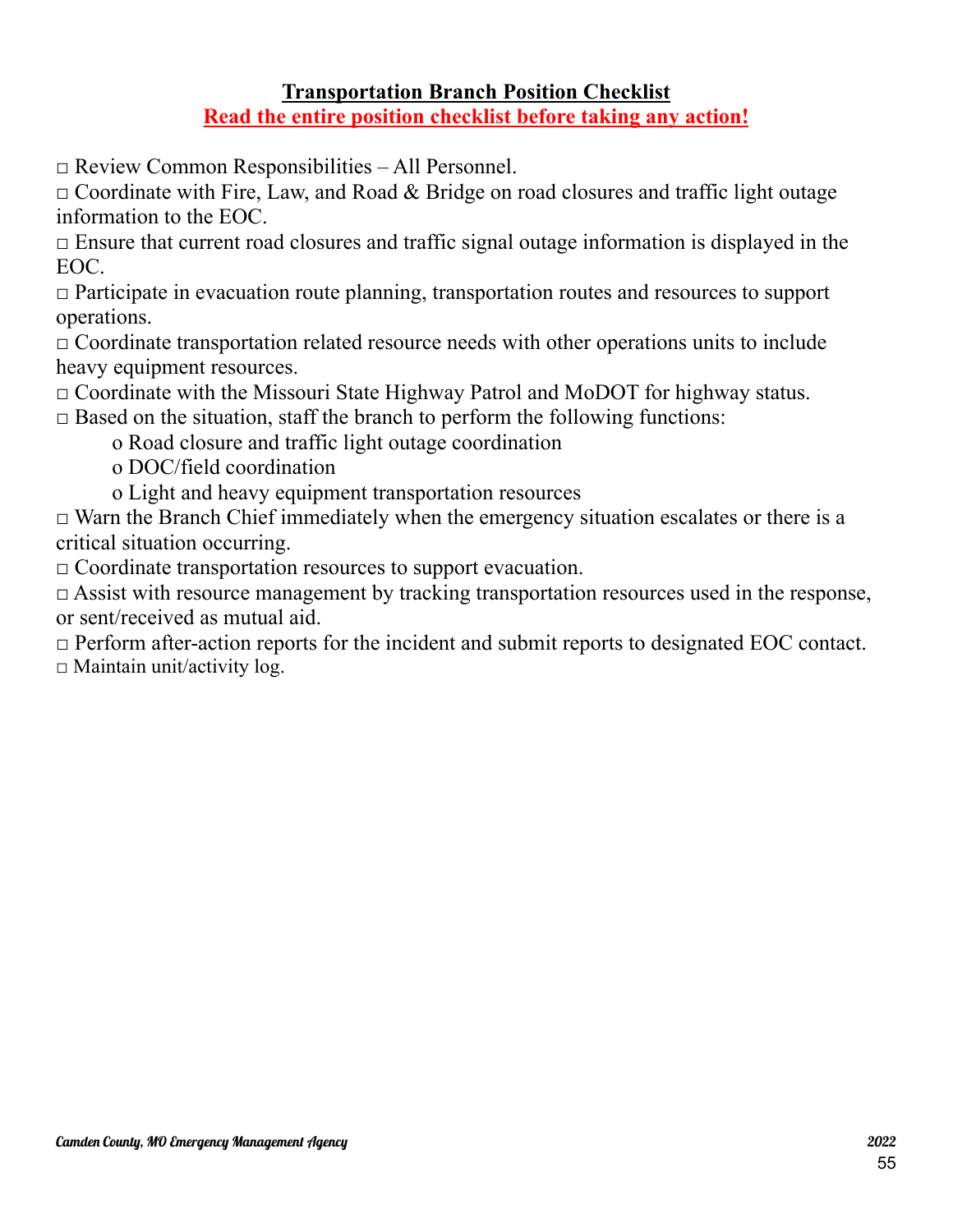### **FINANCE/ADMINISTRATION SECTION**

### **Purpose**

The Finance Section is responsible to organize and operate the finance and administration actions for the EOC; arrange for emergency purchasing and financing of resources and services; participate in development and implementation of the EOC Action Plan; and activate and supervise the Finance Section staff.

### **EOC Finance/Administration Organization**

When fully activated the section may include the positions shown in the organizational chart above. If staffing is not available for each position, the duties assigned to the unfilled position are the responsibility of the Finance Section Chief.

### **Objectives**

To carry out its responsibilities, the Finance Section will accomplish the following objectives during a disaster:

- $\square$  Determine the extent to which the County's computer systems are accessible and/or usable.
- $\Box$  Determine if the County's bank can continue handling financial transactions.
- $\Box$  Maintain to the extent possible the financial continuity of the County (payroll, payments and revenue collection).
- $\square$  Disseminate information about the disaster accounting process to other sections and departments as necessary.
- $\square$  Upon declaration of a disaster by the State and/or federal governments, coordinate with disaster agencies to initiate the recovery of county costs.
- $\Box$  Coordinate with the other sections and departments the collection and documentation of costs pertaining to the disaster/emergency both for cost recovery purposes and to insure prompt vendor payments.
- $\Box$  Coordinate with disaster assistance agencies and the impacted county departments for the required inspections, documentation, audits and other necessary work in order to recover costs.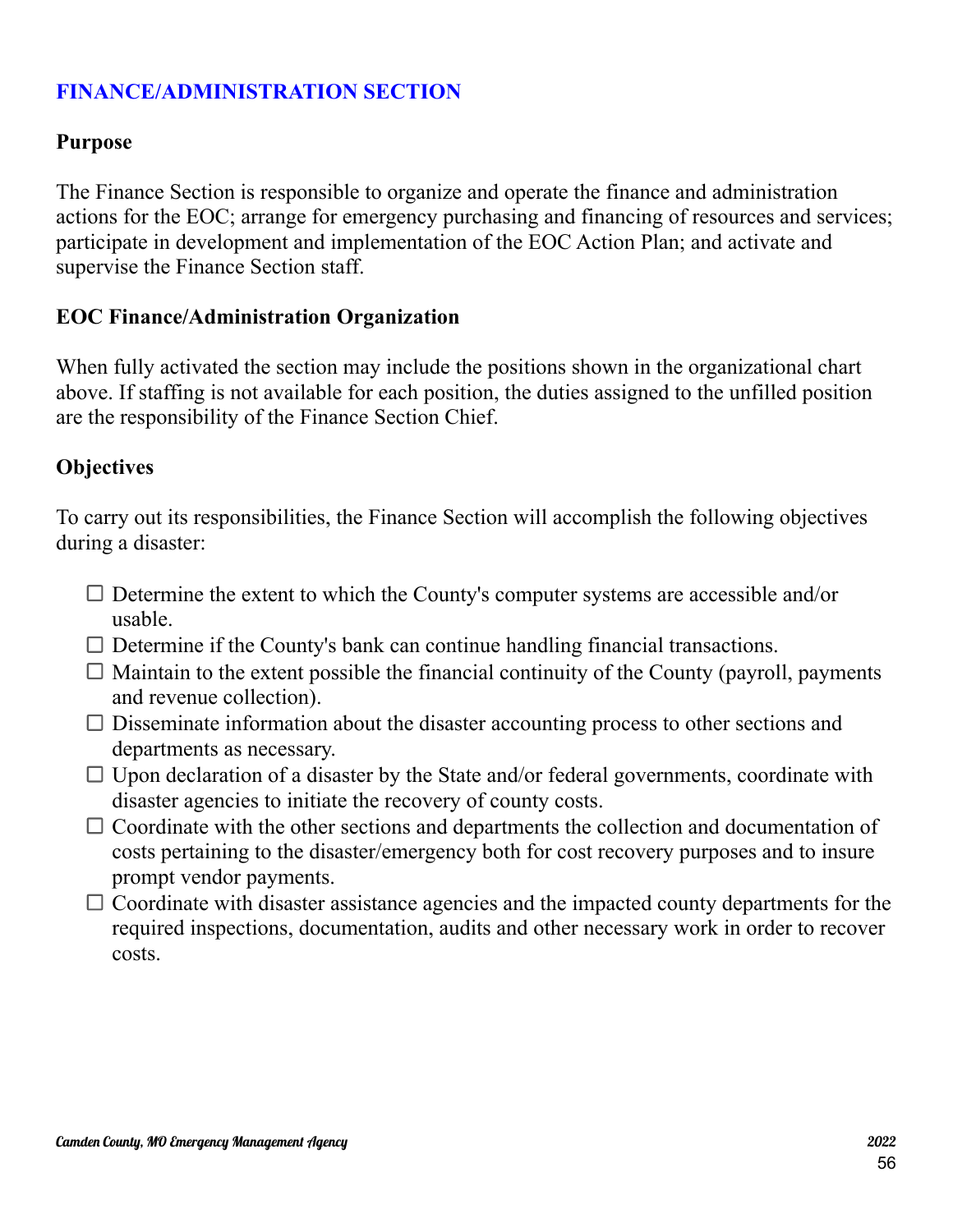### **Finance/Administration Section Chief Position Checklist Read the entire position checklist before taking any action!**

□ Review Common Responsibilities – All Personnel.

 $\Box$  Ensure that all financial records are maintained throughout the event or disaster.

 $\Box$  Ensure that all on-duty time is recorded for each person staffing the EOC.

□ Ensure that all on‐duty time sheets are collected from Field Level Supervisors or Incident Commanders and their staff, who are assigned within the jurisdiction.

 $\Box$  Ensure that there is a continuum of the payroll process for all County employees responding to the event or disaster.

 $\Box$  Determine purchase order limits for the procurement function.

 $\Box$  Ensure that workers' compensation claims, resulting from the response to the event or disaster by employees, are processed within a reasonable time, given the nature of the situation.

 $\Box$  Ensure that all travel and expense claims are processed within a reasonable time, given the nature of the situation.

 $\Box$  Provide administrative support to the EOC Sections as required, in coordination with the Personnel Unit.

 $\Box$  Activate units within the Finance Section as required and monitor section activities continuously and modify the organization as needed.

 $\Box$  Ensure that all recovery documentation is accurately maintained during the response and submitted on the appropriate forms to FEMA and SEMA.

□ Supervise the Finance Section.

 $\Box$  Ensure that the Finance Section is set up properly and that appropriate personnel, equipment, and supplies are in place.

 $\Box$  Based on the situation, activate units within the Section as needed and designate unit leaders for each element per the EOC Organization Chart.

 $\Box$  Ensure that sufficient staff is available for a 24-hour schedule, or as required.

 $\Box$  Ensure there is coordination with all activated DOCs for the purpose of gathering and consolidating response cost estimates and other related information.

 $\Box$  Meet with the Logistics Section Chief and review financial and administrative support requirements and procedures. Determine the level of purchasing authority.

 $\Box$  In coordination with Unit Leaders, determine the initial Action Planning objectives operational periods.

 $\Box$  Adopt a proactive attitude, thinking ahead and anticipating situations and problems before they occur. If there is any indication that the jurisdiction can no longer support the costs of the response and/or recovery, the EOC Director needs to be informed immediately.

 $\Box$  Ensure that Finance position logs and other necessary files are maintained.

 $\Box$  Ensure that displays associated with the Finance Section are current and that information is posted in a legible and concise manner.

 $\Box$  Participate in all Action Planning meetings.

 $\Box$  Keep the EOC Director, General Staff, and individual County departments aware of the current fiscal situation and other related matters, on an on‐going basis.

Camden County, MO Emergency Management Agency 2022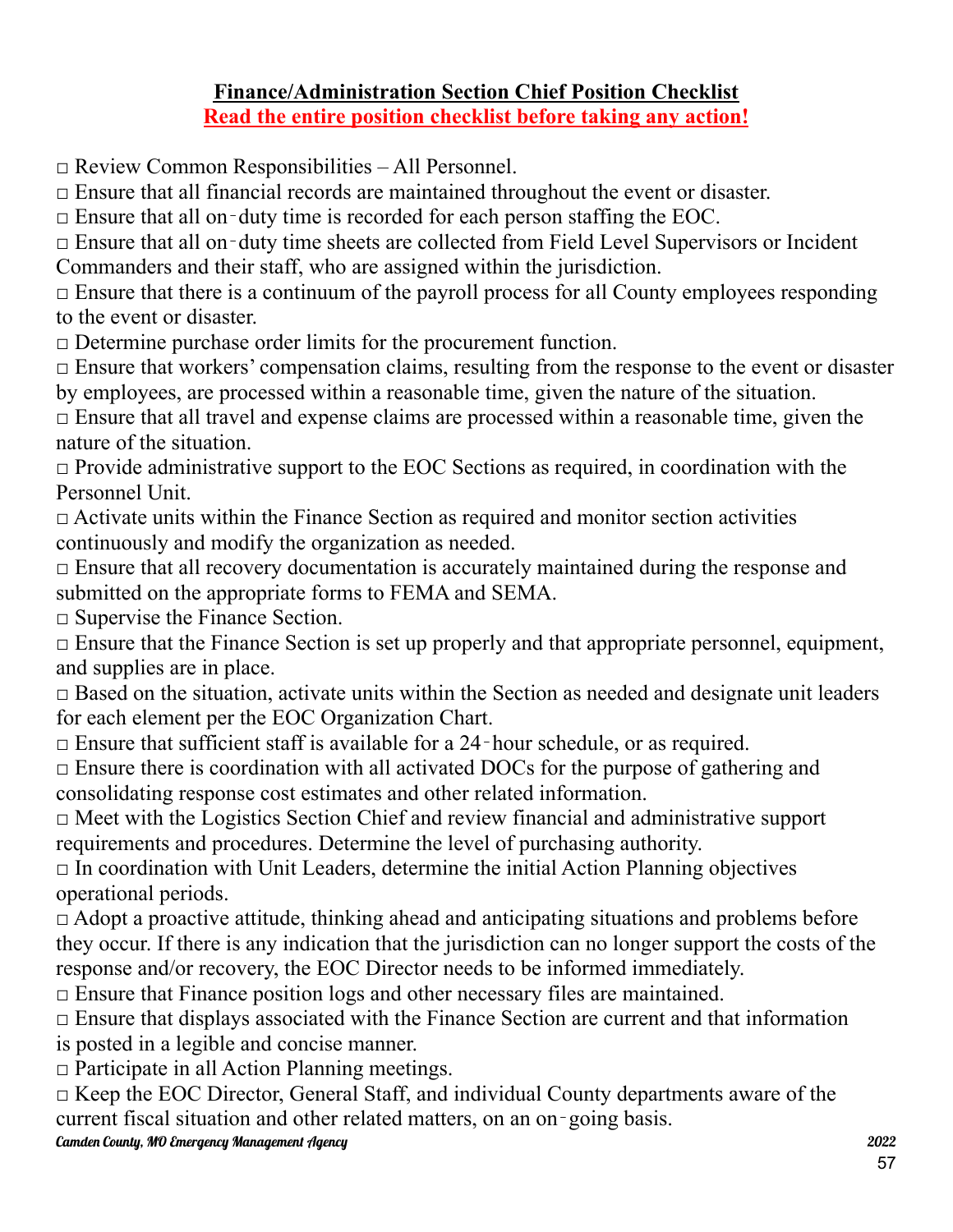$\Box$  Ensure the Cost Recovery Unit maintains all financial records throughout the event or disaster.

 $\Box$  Ensure the Time Keeping Unit tracks and records all agency staff time.

 $\Box$  Ensure departments are coding their time correctly in accordance with the specific SOPs for disaster cost tracking.

 $\Box$  Ensure that the Procurement Unit processes purchase orders and develops contracts in a timely manner.

 $\Box$  Ensure that the Compensation and Claims Unit processes all workers' compensation claims resulting from the disaster, in a reasonable time frame, given the nature of the situation.

 $\Box$  Ensure that the Time Keeping Unit processes all time sheets and travel/expense claims promptly through the county budget and payroll office.

 $\Box$  Ensure that the Finance Section provides administrative support to other EOC Sections as required.

 $\Box$  Perform after-action reports for the incident and submit reports to designated EOC contact.  $\square$  Maintain unit/activity log.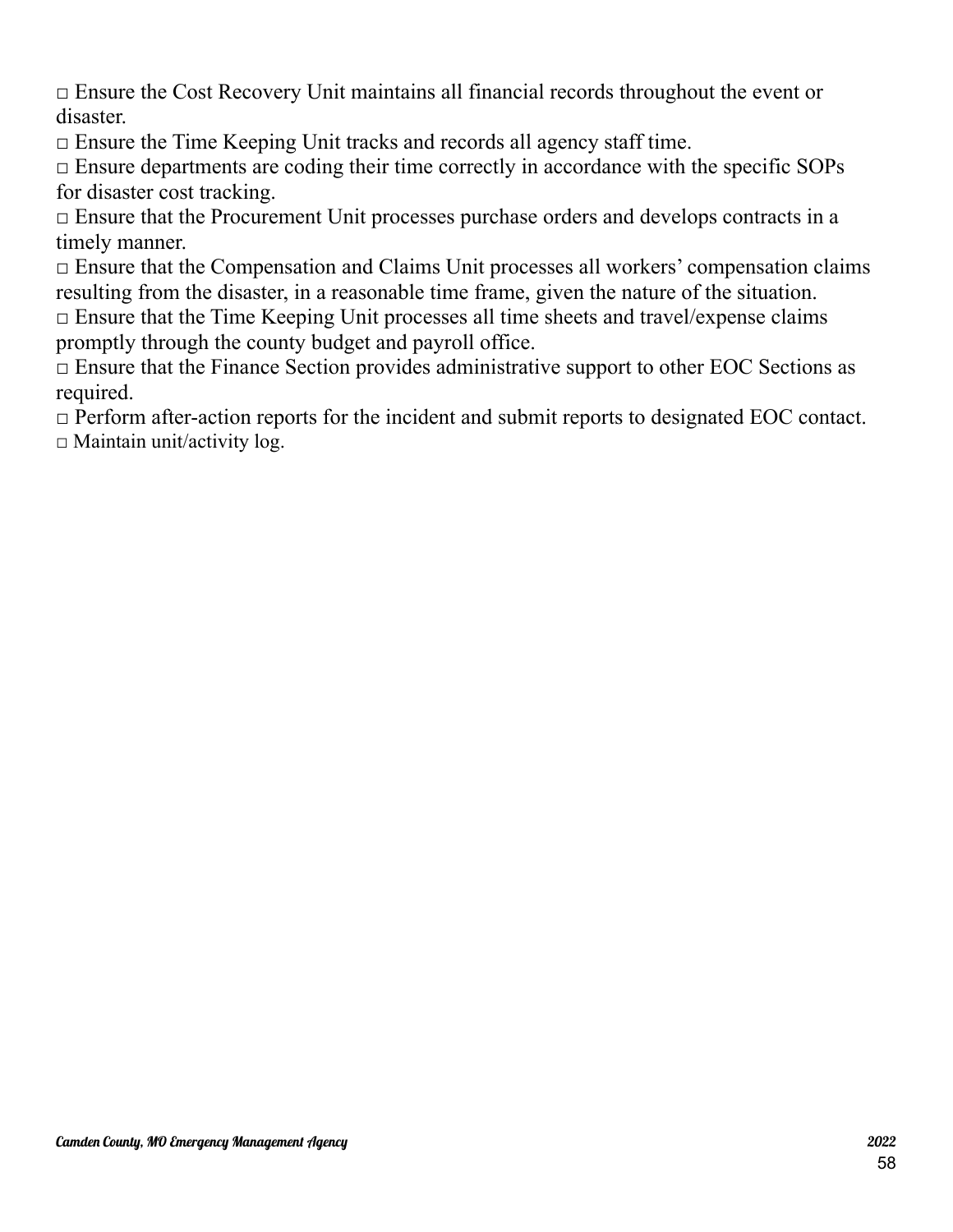### **Cost Recovery Unit Position Checklist Read the entire position checklist before taking any action!**

 $\Box$  Review Common Responsibilities – All Personnel.

 $\Box$  Collect and maintain documentation of all disaster information for reimbursement from FEMA and SEMA.

 $\Box$  Coordinate all fiscal recovery with responding disaster assistance agencies.

 $\Box$  Prepare and maintain a cumulative cost report for the event or disaster. Be sure to provide this at least once a shift to the Situation Status Unit.

 $\square$  Supervise the Cost Recovery Unit and ALL recovery operations.

 $\Box$  In coordination with the finance office, compute costs for use of equipment and facilities owned, rented, donated, or obtained through mutual aid.

 $\Box$  Obtain information from the Resources Unit regarding equipment use times.

 $\Box$  Ensure that each section is documenting cost recovery information from the onset of the event or disaster or collect required cost recovery documentation daily, at the end of each shift.

 $\Box$  Meet with the Documentation Unit in Planning and review EOC position logs, journals, all Status Reports, and Action Plans to determine additional cost recovery items that may have been overlooked.

 $\Box$  Act as the liaison for the jurisdiction with the disaster assistance agencies, to coordinate the cost recovery process.

 $\Box$  Prepare all required state and federal documentation as necessary to recover all allowable disaster response and recovery costs.

□ Prepare and maintain a cost report for the Finance Chief, EOC Director, and

Elected/Executive representatives. The report should provide cumulative analyses,

summaries, and total expenditures for the jurisdiction (for information purposes).

□ Organize and prepare records for final audit.

□ Perform after-action reports for the incident and submit reports to designated EOC contact.  $\square$  Maintain unit/activity log.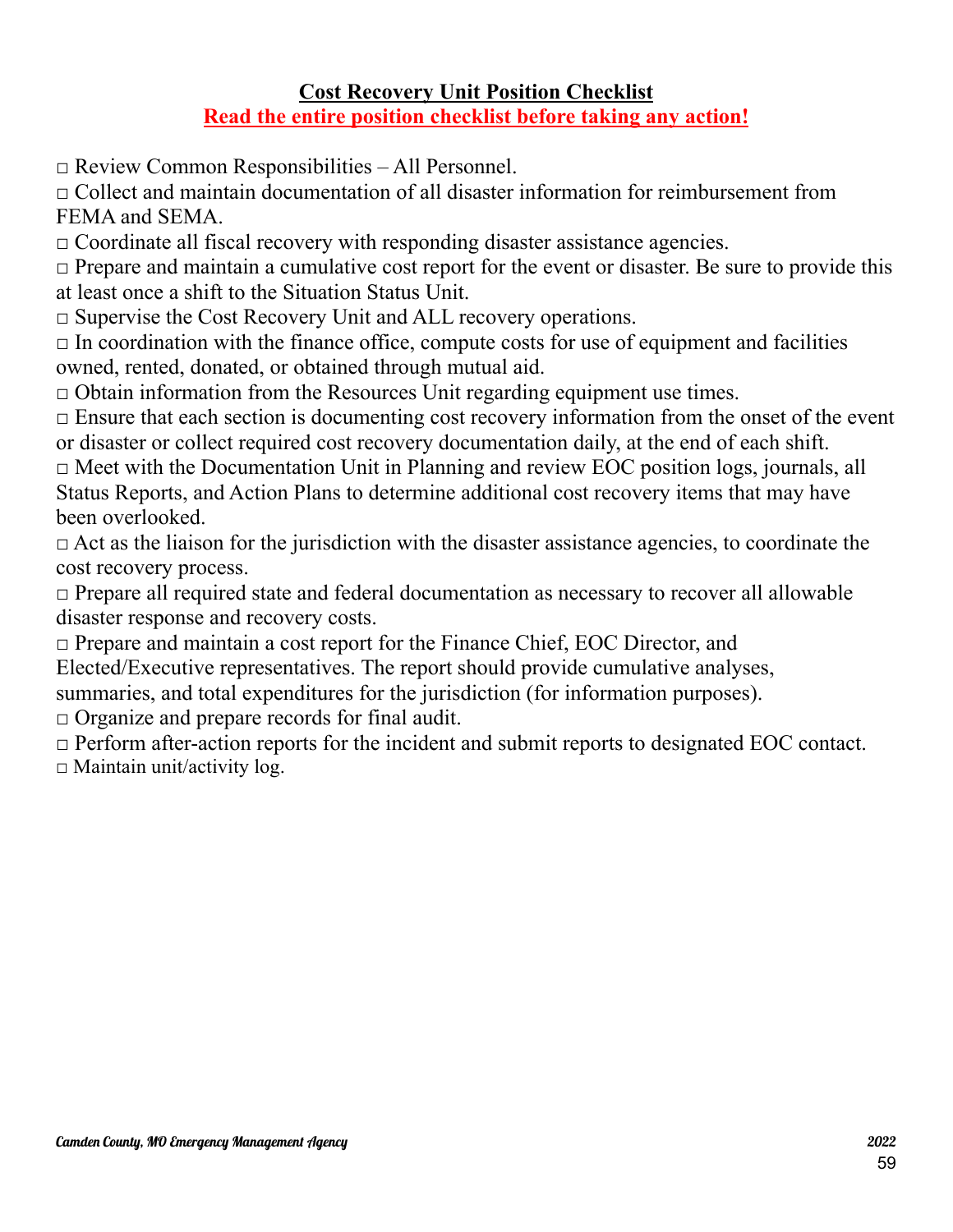### **Fiscal Unit Position Checklist Read the entire position checklist before taking any action!**

 $\Box$  Coordinate vendor contracts, not previously addressed by existing approved vendor lists.

 $\Box$  With the Procurement Unit in Logistics on all matters involving the need to exceed

established purchase order limits.

 $\square$  Supervise the Fiscal Unit.

 $\Box$  Establish and maintain position logs and other necessary files.

 $\Box$  Review and be familiar with the emergency purchasing procedures.

 $\Box$  Prepare and sign contracts as needed and obtain concurrence from the Finance/Administration Section Chief, per existing policy and procedures.

 $\Box$  Ensure that all contracts identify the scope of work and specific site locations.

 $\Box$  Negotiate rental rates not already established, or purchase price with vendors as required.

 $\Box$  Warn vendors as necessary, regarding unethical business practices, such as inflating prices or rental rates for their merchandise or equipment during disasters. There are both State and Federal penalties for price gouging during disasters.

 $\Box$  Finalize all agreements and contracts, as required.

 $\Box$  Complete final processing and send documents to the Finance Department for payment.

□ Verify costs data in the pre-established vendor contracts and/or agreements.

 $\Box$  In coordination with the Logistics Section, ensure the purchase orders are completed in a timely manner.

 $\Box$  Keep the Finance/Administration Section Chief informed of all significant issues involving the Fiscal Unit.

 $\Box$  Perform after-action reports for the incident and submit reports to designated EOC contact.  $\Box$  Maintain unit/activity log.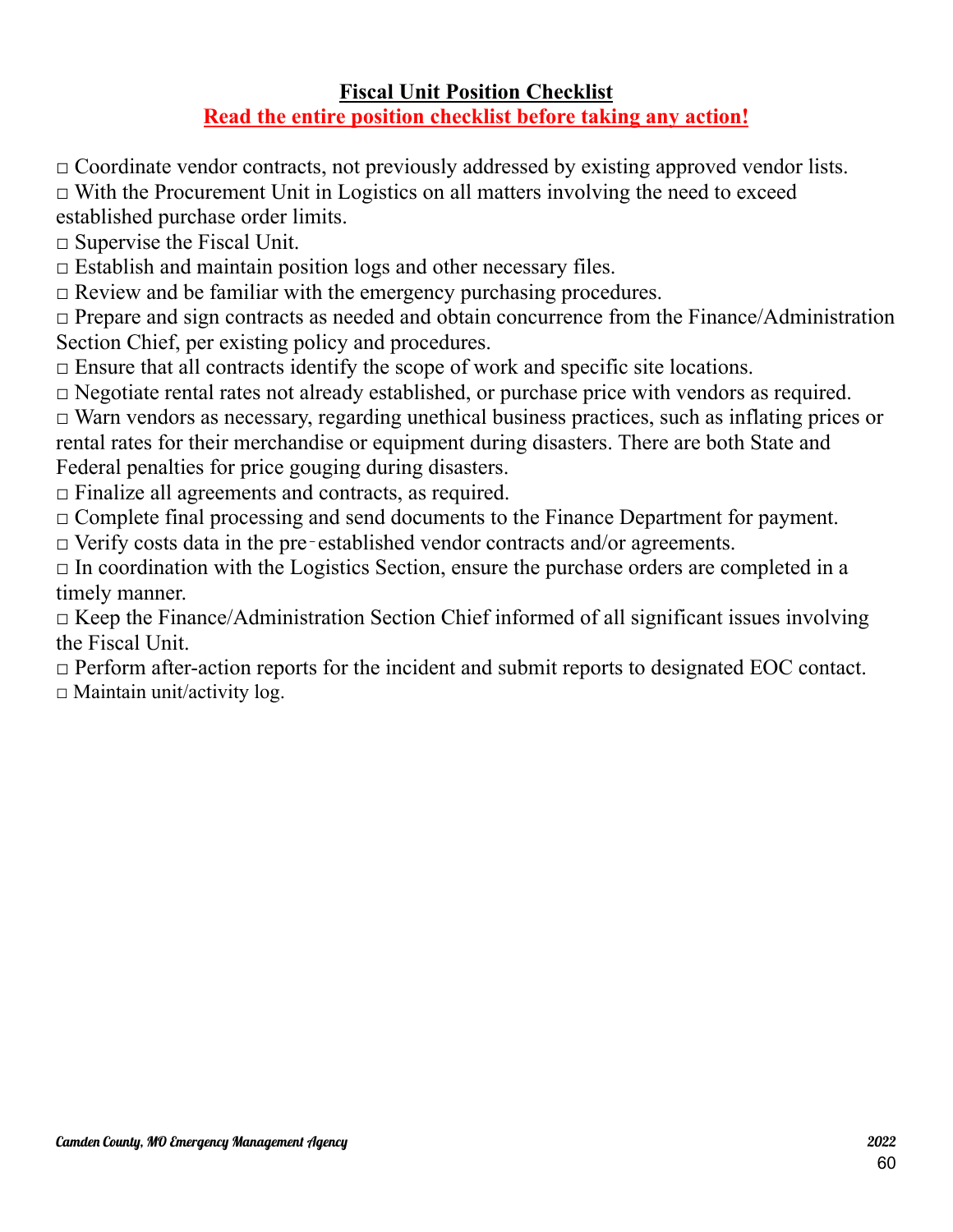### **Compensation and Claims Unit Position Checklist Read the entire position checklist before taking any action!**

 $\Box$  Review Common Responsibilities – All Personnel.

 $\Box$  Oversee the investigation of injuries and property/equipment damage claims involving the jurisdiction and arising out of the event or disaster.

 $\Box$  Complete all forms required by Workers' Compensation program and the jurisdiction.

 $\Box$  Maintain a file of injuries and illnesses associated with the event or disaster, which includes results of investigations.

□ Supervise the Compensation and Claims Unit.

 $\Box$  Maintain a chronological log of injuries and illnesses, and property damage reported during the event or disaster.

 $\Box$  Investigate all injury and damage claims as soon as possible.

 $\Box$  Prepare appropriate forms for all verifiable injury claims and forward them to Workers'

Compensation within the required time frame, consistent with existing Policy and Procedures.

 $\Box$  Coordinate with the Safety Officer regarding the mitigation of hazards.

 $\Box$  Keep the Finance Chief informed of significant issues affecting the Compensation and Claims Unit.

 $\Box$  Forward all equipment or property damage claims to the Cost Recovery Unit.

 $\Box$  Perform after-action reports for the incident and submit reports to designated EOC contact.

 $\square$  Maintain unit/activity log.